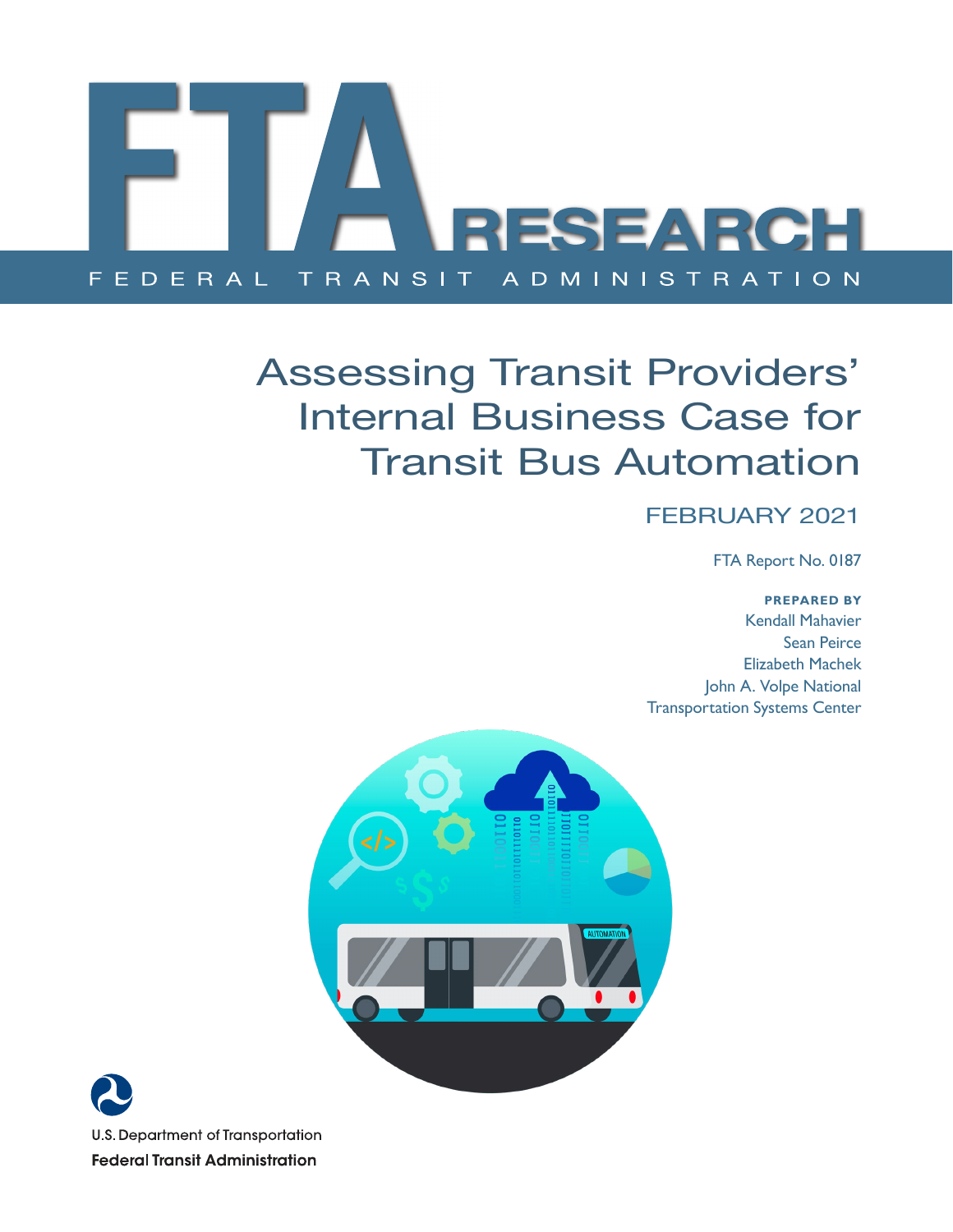#### COVER PHOTO

*Courtesy of Volpe Transportation Center* 

#### DISCLAIMER

*This document is disseminated under the sponsorship of the U.S. Department of Transportation in the interest of information exchange. The United States Government assumes no liability for its contents or use thereof. The United States Government does not endorse products or manufacturers. Trade or manufacturers' names appear herein solely because they are considered essential to the objective of this report. The opinions and/or recommendations expressed herein do not necessarily reflect those of the U.S. Department of Transportation.*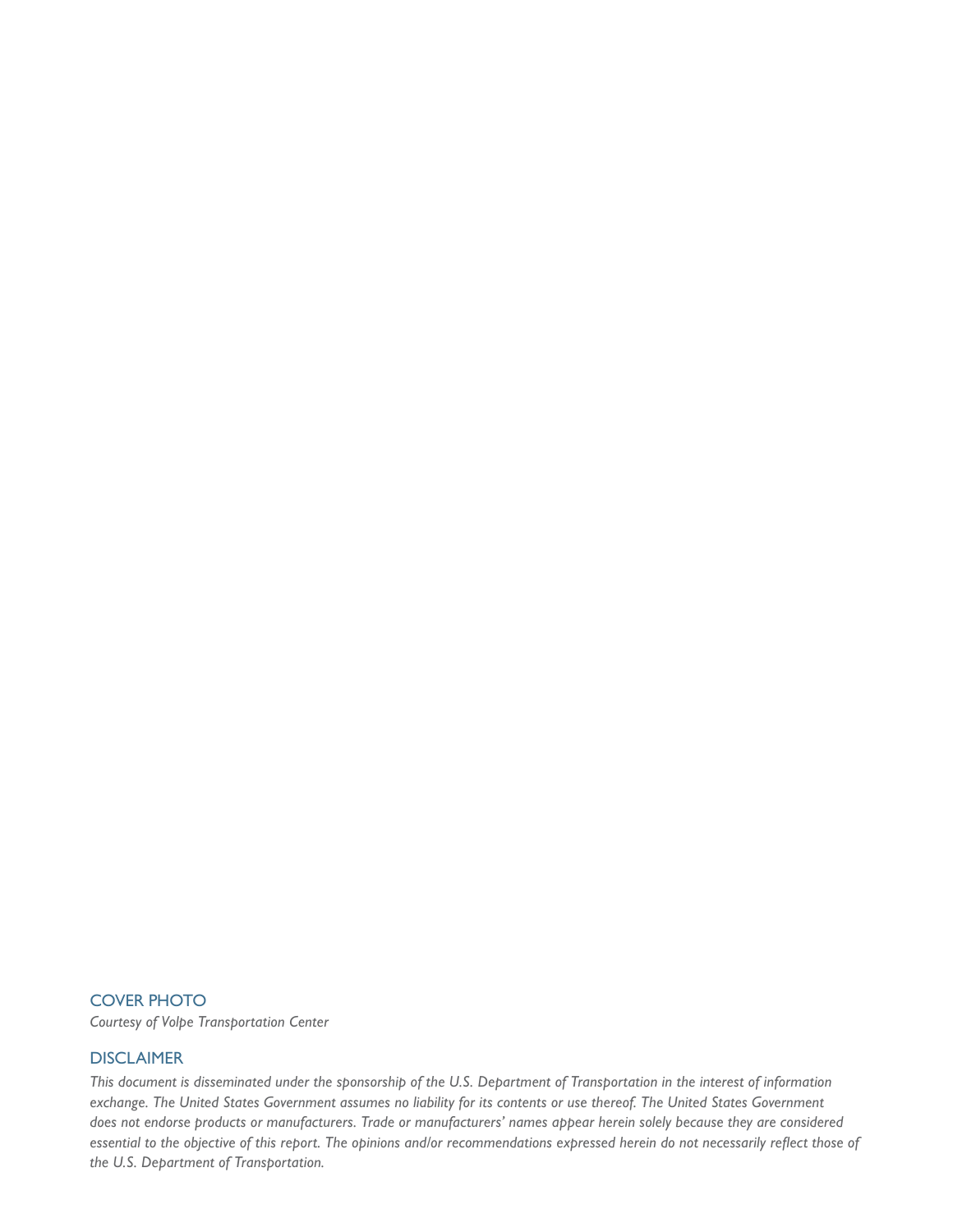Assessing Transit Providers' Internal Business Case for Transit Bus Automation

#### FEBUARY 2021

FTA Report No. 0187

#### **PREPARED BY**

Kendall Mahavier Sean Peirce Elizabeth Machek John A. Volpe National Transportation Systems Center U.S. Department of Transportation 55 Broadway Cambridge, MA 02142

#### **SPONSORED BY**

Federal Transit Administration Office of Research, Demonstration and Innovation U.S. Department of Transportation 1200 New Jersey Avenue, SE Washington, DC 20590

#### **AVAILABLE ONLINE**

*<https://www.transit.dot.gov/about/research>-innovation*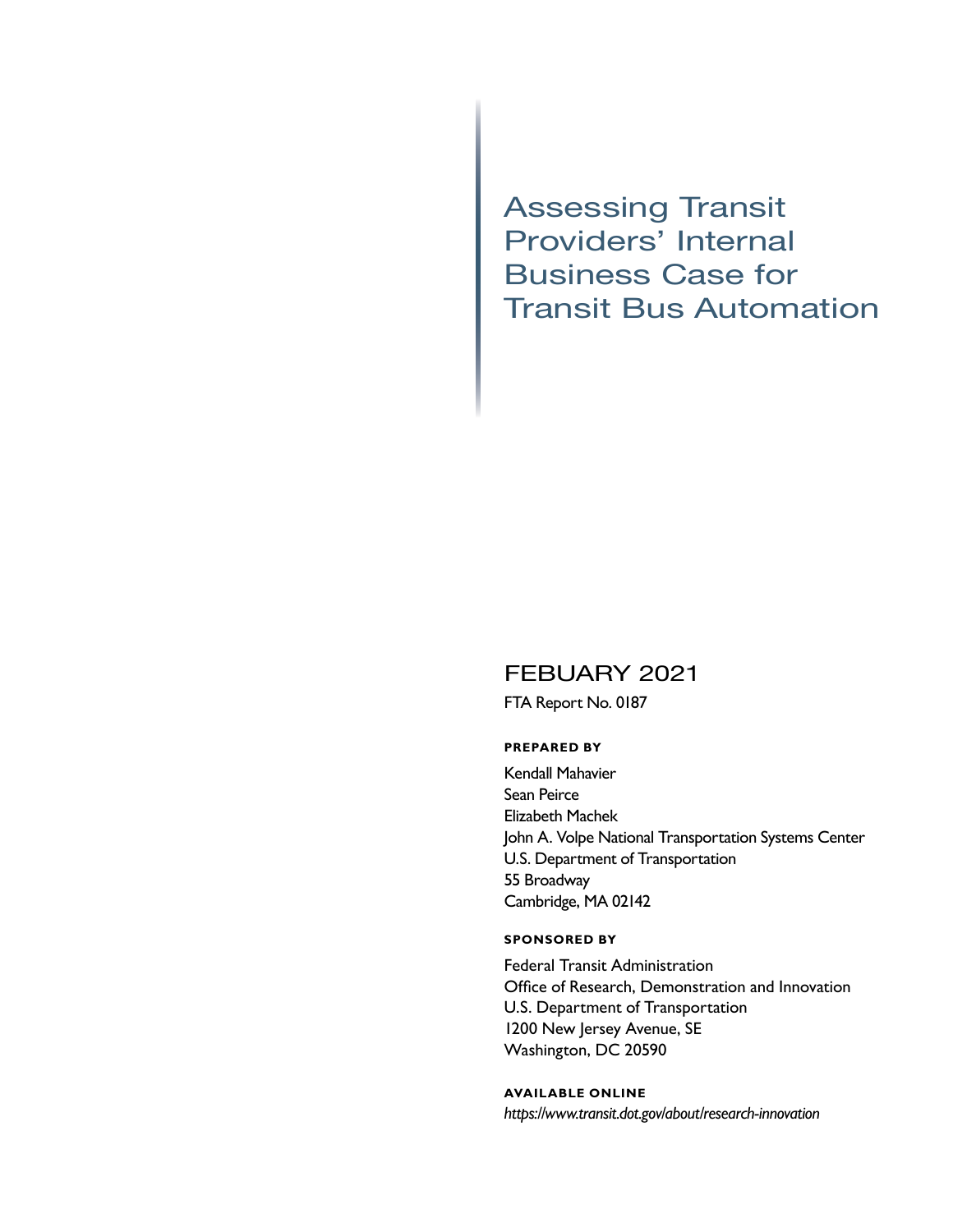### Metric Conversion Table **Metric Conversion Table Metric Conversion Table**

| SYMBOL                                                             | WHEN YOU KNOW        | <b>MULTIPLY BY</b>           | <b>TO FIND</b>                 | SYMBOL         |  |
|--------------------------------------------------------------------|----------------------|------------------------------|--------------------------------|----------------|--|
| <b>LENGTH</b>                                                      |                      |                              |                                |                |  |
| in                                                                 | inches               | 25.4                         | millimeters                    | mm             |  |
| ft                                                                 | feet                 | 0.305                        | meters                         | m              |  |
| yd                                                                 | yards                | 0.914                        | meters                         | m              |  |
| mi                                                                 | miles                | 1.61                         | kilometers                     | km             |  |
|                                                                    |                      | <b>VOLUME</b>                |                                |                |  |
| fl oz                                                              | fluid ounces         | 29.57                        | milliliters                    | mL             |  |
| gal                                                                | gallons              | 3.785                        | liters                         | L              |  |
| ft <sup>3</sup>                                                    | cubic feet           | 0.028                        | cubic meters                   | m <sup>3</sup> |  |
| $yd^3$                                                             | cubic yards          | 0.765                        | cubic meters                   | m <sup>3</sup> |  |
| NOTE: volumes greater than 1000 L shall be shown in m <sup>3</sup> |                      |                              |                                |                |  |
| <b>MASS</b>                                                        |                      |                              |                                |                |  |
| <b>OZ</b>                                                          | ounces               | 28.35                        | grams                          | g              |  |
| Ib                                                                 | pounds               | 0.454                        | kilograms                      | kg             |  |
| $\mathsf T$                                                        | short tons (2000 lb) | 0.907                        | megagrams<br>(or "metric ton") | Mg (or "t")    |  |
| <b>TEMPERATURE</b> (exact degrees)                                 |                      |                              |                                |                |  |
| $\mathsf{P}_{\mathsf{F}}$                                          | Fahrenheit           | $5(F-32)/9$<br>or (F-32)/1.8 | Celsius                        | $^{\circ}$ C   |  |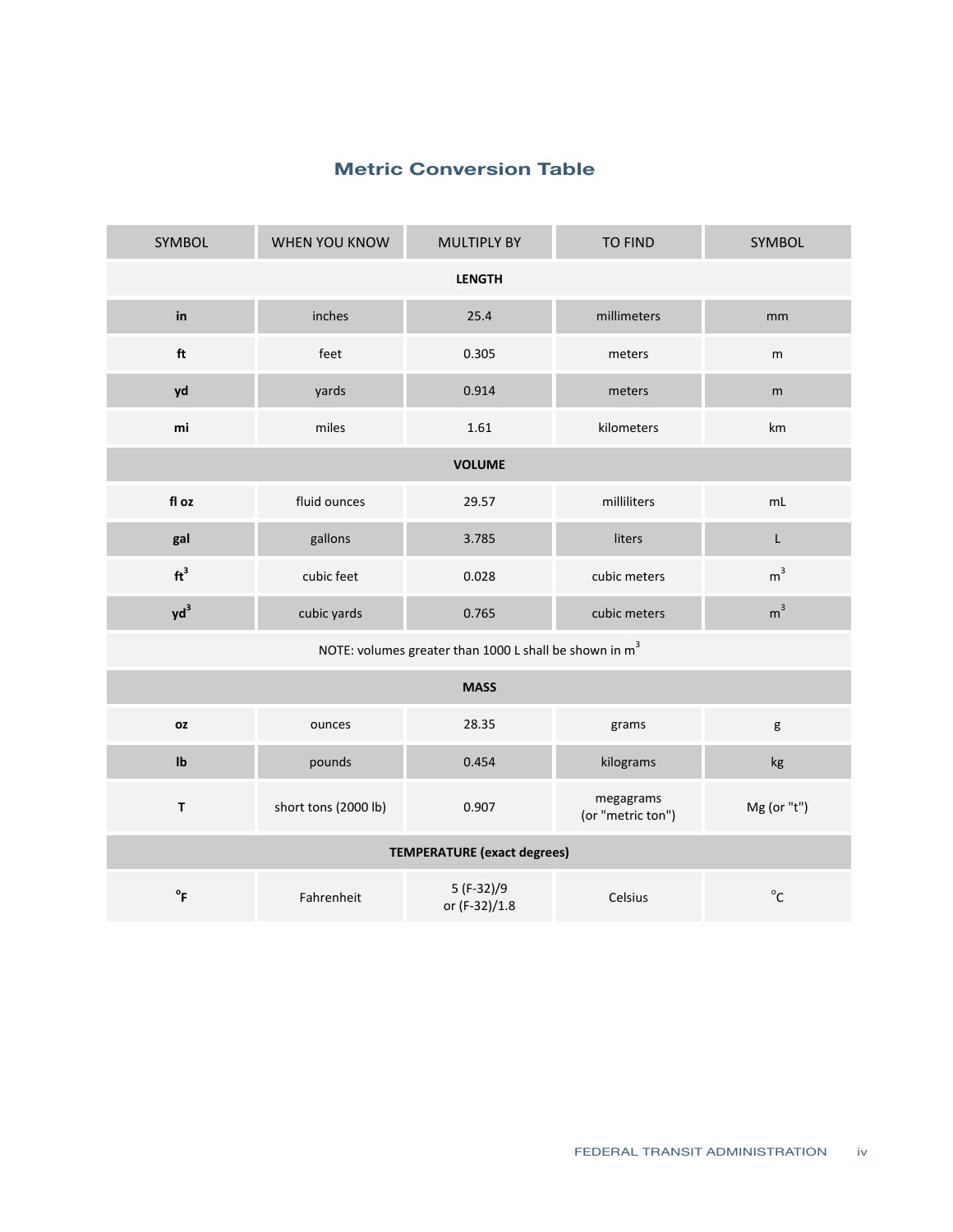| <b>REPORT DOCUMENTATION PAGE</b>                                                                                                                                                                                                                                                                                                                                                                                                                                                                                                                                                                                                                                                                                                                                                                                                                                                                                                                                                                                                                                                                              |                                                      |                                       |                                                                                |                | Form Approved<br>OMB No. 0704-0188                 |
|---------------------------------------------------------------------------------------------------------------------------------------------------------------------------------------------------------------------------------------------------------------------------------------------------------------------------------------------------------------------------------------------------------------------------------------------------------------------------------------------------------------------------------------------------------------------------------------------------------------------------------------------------------------------------------------------------------------------------------------------------------------------------------------------------------------------------------------------------------------------------------------------------------------------------------------------------------------------------------------------------------------------------------------------------------------------------------------------------------------|------------------------------------------------------|---------------------------------------|--------------------------------------------------------------------------------|----------------|----------------------------------------------------|
| The public reporting burden for this collection of information is estimated to average 1 hour per response, including the time for reviewing<br>instructions, searching existing data sources, gathering and maintaining the data needed, and completing and reviewing the collection of<br>information. Send comments regarding this burden estimate or any other aspect of this collection of information, including suggestions for reducing<br>the burden, to Department of Defense, Washington Headquarters Services, Directorate for Information Operations and Reports (0704-0188), 1215<br>Jefferson Davis Highway, Suite 1204, Arlington, VA 22202-4302. Respondents should be aware that notwithstanding any other provision of law, no<br>person shall be subject to any penalty for failing to comply with a collection of information if it does not display a currently valid OMB control number.<br>PLEASE DO NOT RETURN YOUR FORM TO THE ABOVE ADDRESS.                                                                                                                                       |                                                      |                                       |                                                                                |                |                                                    |
| 1. REPORT DATE<br>February 2021                                                                                                                                                                                                                                                                                                                                                                                                                                                                                                                                                                                                                                                                                                                                                                                                                                                                                                                                                                                                                                                                               |                                                      | 2. REPORT TYPE<br><b>Final Report</b> |                                                                                |                | 3. DATES COVERED<br>January-December 2020          |
| 4. TITLE AND SUBTITLE                                                                                                                                                                                                                                                                                                                                                                                                                                                                                                                                                                                                                                                                                                                                                                                                                                                                                                                                                                                                                                                                                         |                                                      |                                       | Assessing Transit Providers' Internal Business Case for Transit Bus Automation |                | 5a. CONTRACT NUMBER                                |
|                                                                                                                                                                                                                                                                                                                                                                                                                                                                                                                                                                                                                                                                                                                                                                                                                                                                                                                                                                                                                                                                                                               |                                                      |                                       |                                                                                |                | 5b. GRANT NUMBER                                   |
|                                                                                                                                                                                                                                                                                                                                                                                                                                                                                                                                                                                                                                                                                                                                                                                                                                                                                                                                                                                                                                                                                                               |                                                      |                                       |                                                                                |                | 5c. PROGRAM ELEMENT NUMBER                         |
| 6. AUTHOR(S)                                                                                                                                                                                                                                                                                                                                                                                                                                                                                                                                                                                                                                                                                                                                                                                                                                                                                                                                                                                                                                                                                                  |                                                      |                                       |                                                                                |                | 5d. PROGRAM NUMBER                                 |
|                                                                                                                                                                                                                                                                                                                                                                                                                                                                                                                                                                                                                                                                                                                                                                                                                                                                                                                                                                                                                                                                                                               | Kendall Mahavier, Sean Peirce, and Elizabeth Machek  |                                       |                                                                                |                | 5e. TASK NUMBER                                    |
|                                                                                                                                                                                                                                                                                                                                                                                                                                                                                                                                                                                                                                                                                                                                                                                                                                                                                                                                                                                                                                                                                                               |                                                      |                                       |                                                                                |                | 5f. WORK UNIT NUMBER                               |
| 7. PERFORMING ORGANIZATION NAME(S) AND ADDRESSE(ES)                                                                                                                                                                                                                                                                                                                                                                                                                                                                                                                                                                                                                                                                                                                                                                                                                                                                                                                                                                                                                                                           | John A. Volpe National Transportation Systems Center |                                       |                                                                                |                | 8. PERFORMING ORGANIZATION REPORT<br><b>NUMBER</b> |
| U.S. Department of Transportation<br>55 Broadway<br>Cambridge, MA 02142                                                                                                                                                                                                                                                                                                                                                                                                                                                                                                                                                                                                                                                                                                                                                                                                                                                                                                                                                                                                                                       |                                                      |                                       |                                                                                |                | FTA Report No. 0187                                |
| 9. SPONSORING/MONITORING AGENCY NAME(S) AND ADDRESS(ES)<br>U.S. Department of Transportation                                                                                                                                                                                                                                                                                                                                                                                                                                                                                                                                                                                                                                                                                                                                                                                                                                                                                                                                                                                                                  |                                                      |                                       |                                                                                |                | 10. SPONSOR/MONITOR'S ACRONYM(S)<br><b>FTA</b>     |
| <b>Federal Transit Administration</b><br>Office of Research, Demonstration and Innovation<br>1200 New Jersey Avenue, SE, Washington, DC 20590                                                                                                                                                                                                                                                                                                                                                                                                                                                                                                                                                                                                                                                                                                                                                                                                                                                                                                                                                                 |                                                      |                                       |                                                                                |                | 11. SPONSOR/MONITOR'S REPORT NUMBER(S)             |
| 12. DISTRIBUTION/AVAILABILITY STATEMENT<br>Available from: National Technical Information Service (NTIS), Springfield, VA 22161; (703) 605-6000, Fax (703) 605-6900,<br>email [orders@ntis.gov]; Distribution Code TRI-30                                                                                                                                                                                                                                                                                                                                                                                                                                                                                                                                                                                                                                                                                                                                                                                                                                                                                     |                                                      |                                       |                                                                                |                |                                                    |
| 13. SUPPLEMENTARY NOTES [www.transit.dot.gov/about/research-innovation] [https://www.transit.dot.gov/about/research-innovation] [https://<br>doi.org/10.21949/1520673] Suggested citation: Federal Transit Administration. Assessing Transit Providers' Internal Business Case for Transit Bus<br>Automation. Washington, D.C.: United States Department of Transportation, 2021. https://doi.org/10.21949/1520673                                                                                                                                                                                                                                                                                                                                                                                                                                                                                                                                                                                                                                                                                            |                                                      |                                       |                                                                                |                |                                                    |
| 14. ABSTRACT<br>This report explores how transit providers make decisions and assess their internal business case for transit bus automation. It aims to inform<br>transit agencies and other transit industry stakeholders interested in understanding how agencies are approaching automation decisions. This<br>report covers decision-making for all capital investments, decision-making specifically for automation projects, the benefits and costs of transit<br>bus automation, and the challenges to assessing the business case for transit bus automation. Findings are that agencies often approach auto-<br>mation projects the same way they would other capital investments, but they often have to rely on qualitative measures to assess the fast-mov-<br>ing world of transit bus automation. The ability of agencies to assess their business case for automation is limited by data availability and a lack<br>of knowledge on regulatory issues as well as uncertainty over operational changes, customer acceptance, and the applicability of findings from<br>various pilot projects. |                                                      |                                       |                                                                                |                |                                                    |
| 15. SUBJECT TERMS<br>Transit bus, automation, automated driving systems, advance driver assistance systems, ADAS, business case, benefit-cost analysis, barriers                                                                                                                                                                                                                                                                                                                                                                                                                                                                                                                                                                                                                                                                                                                                                                                                                                                                                                                                              |                                                      |                                       |                                                                                |                |                                                    |
| 16. SECURITY CLASSIFICATION OF:                                                                                                                                                                                                                                                                                                                                                                                                                                                                                                                                                                                                                                                                                                                                                                                                                                                                                                                                                                                                                                                                               |                                                      |                                       | 17. LIMITATION OF                                                              | 18. NUMBER     | 19a. NAME OF RESPONSIBLE PERSON                    |
| a. REPORT<br>Unclassified                                                                                                                                                                                                                                                                                                                                                                                                                                                                                                                                                                                                                                                                                                                                                                                                                                                                                                                                                                                                                                                                                     | b. ABSTRACT<br>Unclassified                          | c. THIS PAGE<br>Unclassified          | ABSTRACT<br>Unlimited                                                          | OF PAGES<br>50 | 19b. TELEPHONE NUMBER                              |
|                                                                                                                                                                                                                                                                                                                                                                                                                                                                                                                                                                                                                                                                                                                                                                                                                                                                                                                                                                                                                                                                                                               |                                                      |                                       |                                                                                |                |                                                    |

*Standard Form 298 (Rev. 8/98) Prescribed by ANSI Std. Z39.18*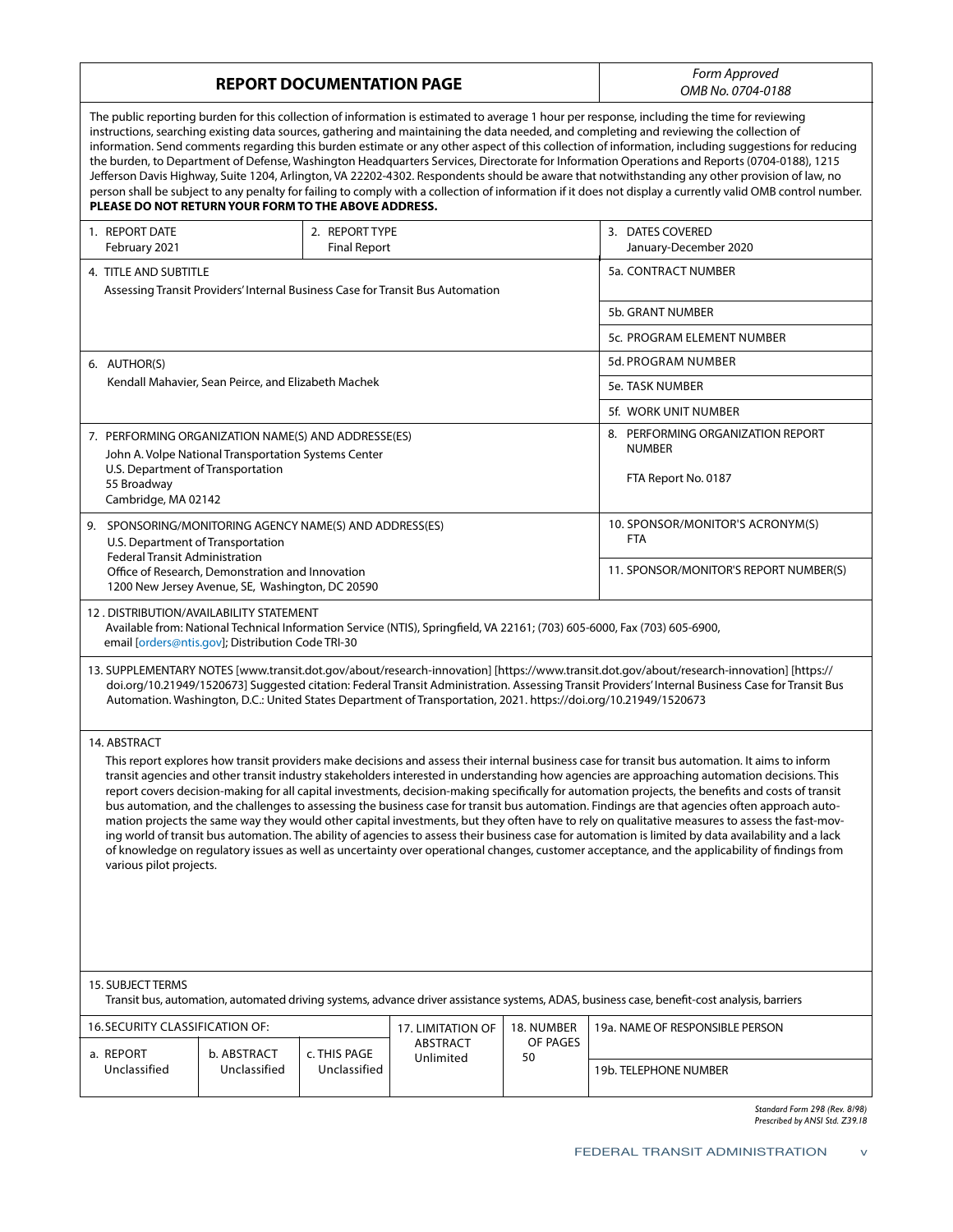#### TABLE OF CONTENTS

| 1  | <b>Executive Summary</b>   |
|----|----------------------------|
| З  | Section 1: Introduction    |
| 5  | Section 2: Methodology     |
| 7  | Section 3: Findings        |
| 31 | Section 4: Recommendations |
| 34 | Section 5: Conclusion      |
| 36 | Appendix A: Interviews     |
| 37 | Appendix B: Estimates      |
| 39 | Acronyms/Abbreviations     |
| 40 | References                 |

#### LIST OF TABLES

| 8  | Table 3-1: Parameters/Factors for a BCA                  |
|----|----------------------------------------------------------|
| 9  | Table 3-2: Typical Cost and Benefit Categories for a BCA |
| 36 | Table A-1: Interviewees                                  |
| 37 | Table B-1: Capital Cost Estimates                        |
| 38 | Table B-2: Non-Labor Operating Cost Estimates            |
| 38 | Table B-3: Safety Benefit Estimates                      |
| 38 | Table B-4: Travel Time Benefit Estimates                 |
|    |                                                          |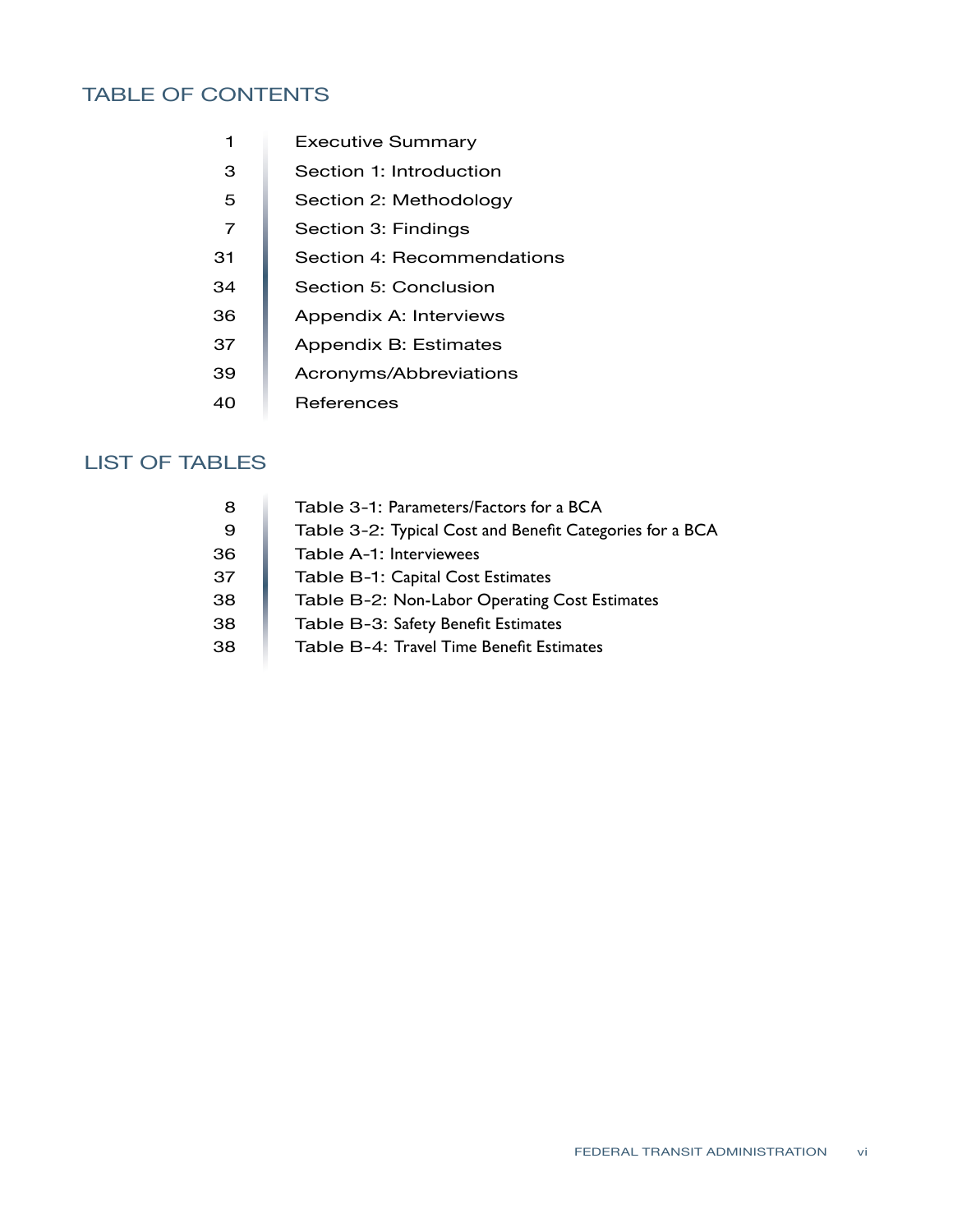#### Abstract

This report explores how transit providers make decisions and assess their internal business case for transit bus automation. It aims to inform transit agencies and other transit industry stakeholders interested in understanding how agencies are approaching automation decisions. This report covers decisionmaking for all capital investments, decision-making specifically for automation projects, the benefits and costs of transit bus automation, and the challenges to assessing the business case for transit bus automation. Findings are that agencies often approach automation projects the same way they would other capital investments, but they often have to rely on qualitative measures to assess the fast-moving world of transit bus automation. The ability of agencies to assess their business case for automation is limited by data availability and a lack of knowledge on regulatory issues as well as uncertainty over operational changes, customer acceptance, and the applicability of findings from various pilot projects.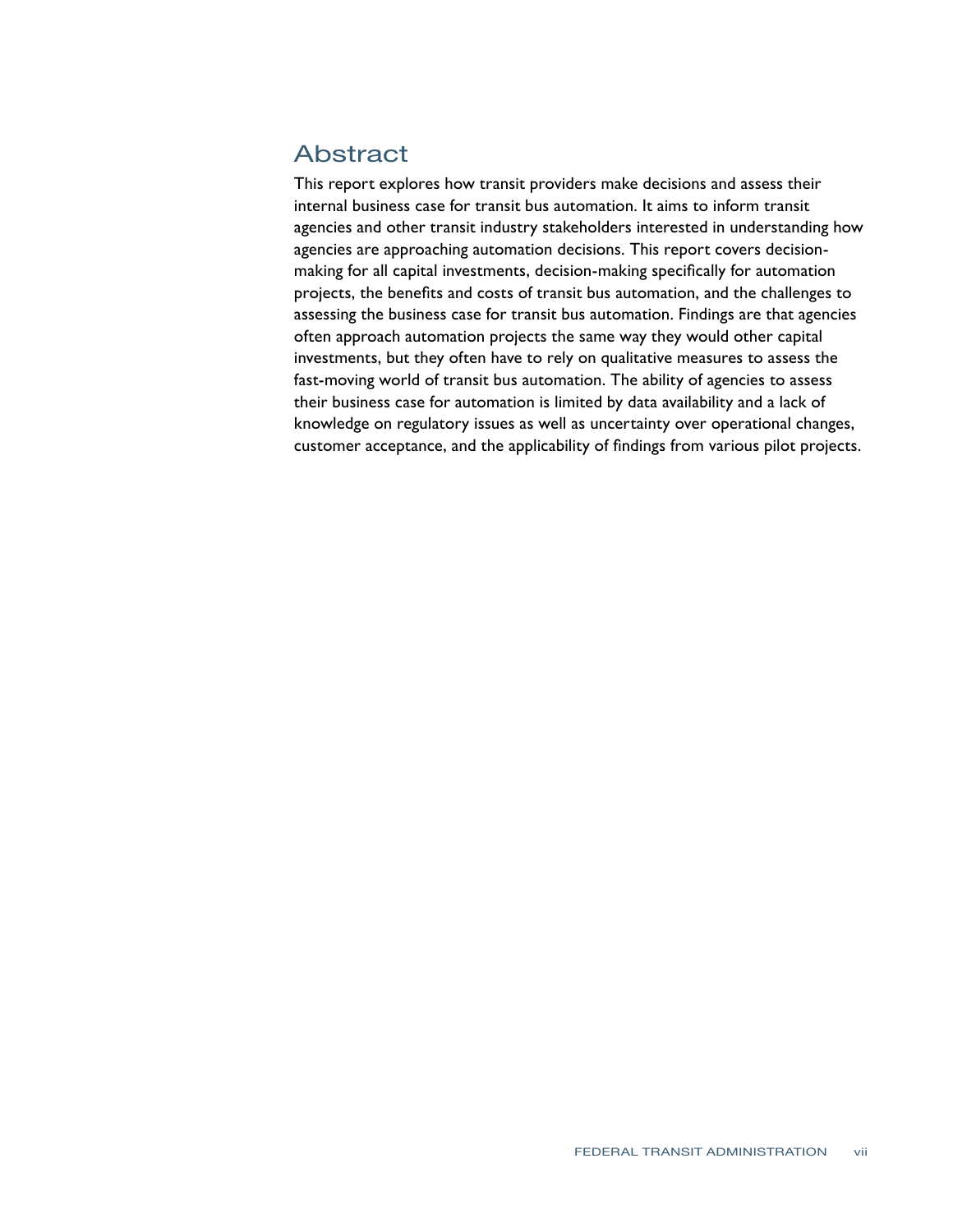#### <span id="page-7-0"></span>EXECUTIVE SUMMARY

To support the development and deployment of automated transit bus services, the Federal Transit Administration (FTA) developed a five-year Strategic Transit Automation Research (STAR) Plan that outlines the agency's research agenda on automation technologies. As part of the research outlined in the STAR Plan, this research effort outlines the process for analyzing the internal business case (and/or benefit-cost analysis) for transit bus automation and combines this with information on transit agency decision-making processes for capital investment.

The research relies on interviews with transit agencies and other organizations pursuing transit automation as well as an extensive literature review on topics related to transit agency decision-making and transit bus automation. The findings cover known data sources, technical issues with monetization and discounting, and other considerations for conducting a quantitative benefit-cost analysis (BCA).

A rigorous BCA requires agencies to gather data across a wide range of impacts, including but not limited to:

- Capital costs for a variety of ownership models
- Expected maintenance costs
- Staff retraining costs
- Staff time commitment for the proposed project
- Service changes (area, hours, etc.)
- Safety benefits of the technology
- Estimated improvements to travel time, travel time reliability
- Labor costs
- Fuel, oil, and other operating costs
- Emissions changes
- Public opinion and acceptance of automated transit
- Potential changes in customer satisfaction

An important finding from this work is that there is little to no public information available for many of the cost and benefit categories, and much of what does exist from small-scale pilot tests may not be broadly applicable. Agencies also do not always have the resources to seek out available information, as there is no single clearinghouse for this information and much of it is unpublished.

Agencies have a variety of specific decision-making processes for capital investments, but there are some discernable trends. One common approach is to assess a project with respect to the agency's strategic goals or objectives, with projects assessed qualitatively on their ability to achieve those goals. There is a large variety in the types of quantitative measures used to analyze projects, with some agencies conducting benefit-cost analyses and others using simplified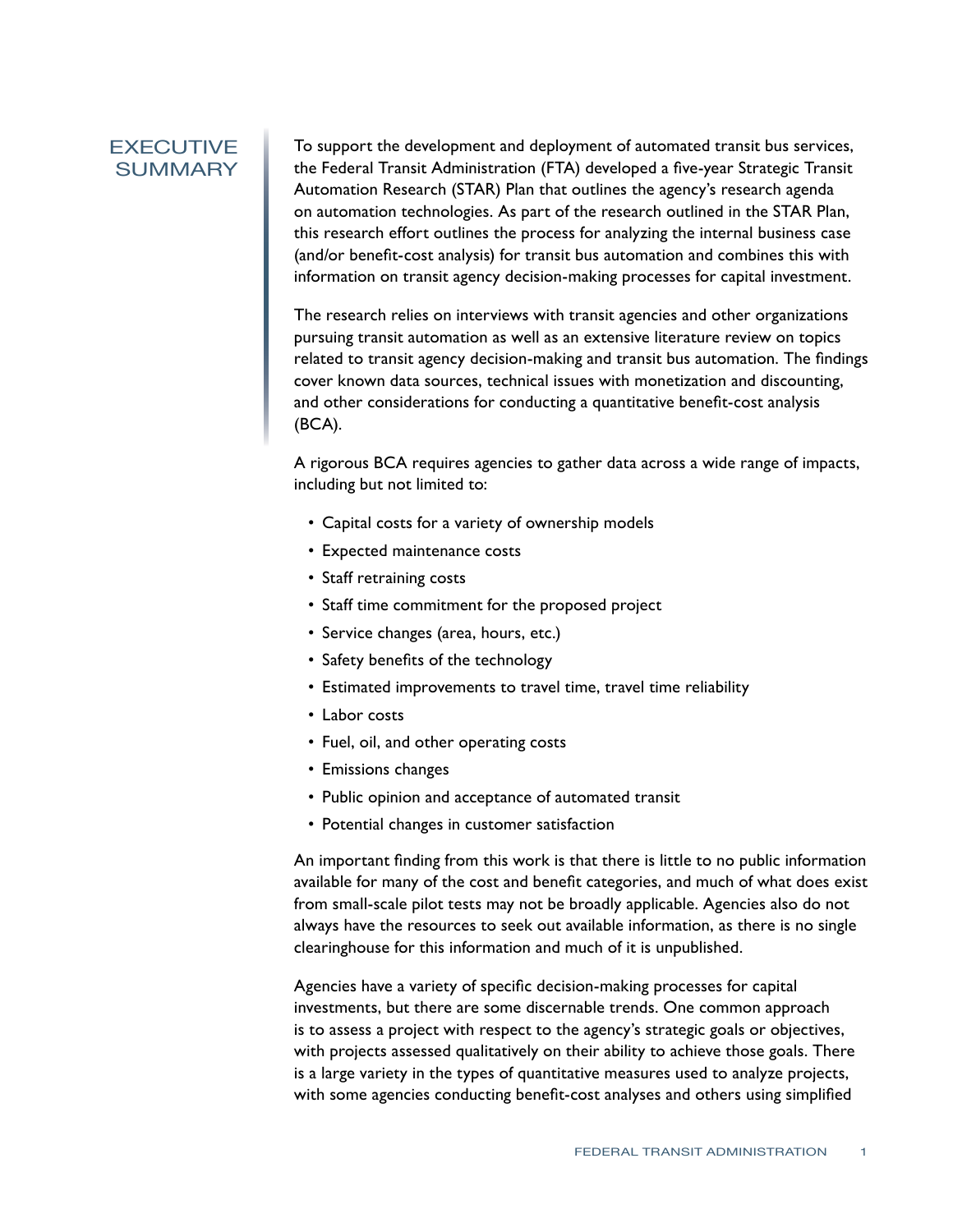scoring measures, although agencies generally encourage their staff to quantify measures when possible. In any of these processes, the qualitative or quantitative assessment is not the final say; agency leadership must approve projects before they can begin.

As noted, quantifying the benefits and costs of an automation project is challenging for agencies because of lack of data and forecasting tools. To determine whether to pursue automation, agencies often rely on more qualitative measures to assess the project, such as the learning potential and general benefits of innovation. Other agencies have chosen not to pursue transit bus automation at this time because there is still much unknown about it, and agencies cannot sign off on an automation project without a fuller understanding of the benefits and costs. There is also a distinction between agencies that view automation as inherently a benefit in and of itself vs. agencies that view it only as a means to an end. Agencies that view it as the former are more likely to pursue automation projects even when a robust analysis cannot be performed, whereas agencies in the latter category compare automation projects to any other capital investment project and, accordingly, typically need more quantitative data before pursuing automation.

It is often difficult to quantitatively assess the benefits and costs of transit bus automation due to data limitations. However, even if an agency wants to do a more qualitative assessment of the business case for automation, it will still face barriers. This report documents these barriers and categorizes them into four areas—regulations, applicability of findings, operational changes, and customer acceptance. Overcoming these barriers is possible, as proven by agencies that have already conducted or are conducting transit automation pilot tests. However, these challenges can cause some agencies to abandon automation projects or at least increase the costs associated with a project. It is also often easier to overcome certain barriers for pilot projects, whereas a longer-term investment may face more obstacles.

This report concludes with five recommendations for agencies on overcoming these barriers and assessing their business case for transit bus automation:

- Start with a clear agency consensus about the intended goals of the automation project and whether a quantitative business case is needed.
- Ensure that a comprehensive list of benefit and lifecycle cost impacts is considered.
- Use scenarios and sensitivity testing to address uncertainties in a quantitative BCA.
- Connect with agencies with more experience in automation to share data.
- Review the latest FTA publications and research findings on bus automation.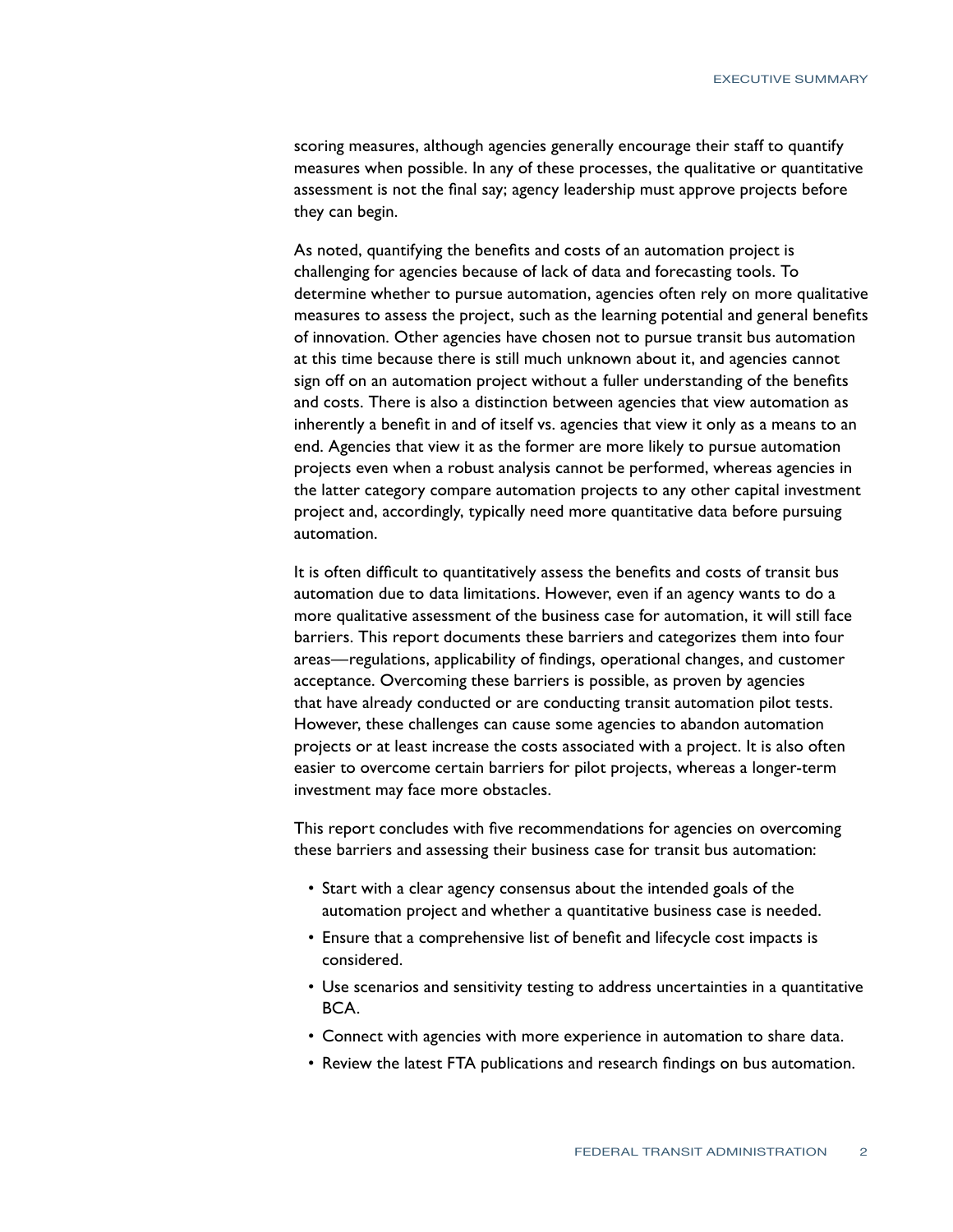# <span id="page-9-0"></span>**SECTION** 1

### Introduction

To support the development and deployment of automated transit bus services, the Federal Transit Administration (FTA) developed a five-year Strategic Transit Automation Research (STAR) Plan that outlines the agency's research agenda on automation technologies. As part of the research outlined in the STAR Plan, this report discusses the business case for transit bus automation.

When new technologies enter the marketplace, transit agencies must make a strategic business decision regarding whether and how to adopt them. A business case assesses the extent to which a proposed project generates cost savings, ridership gains, or other benefits that justify the costs of the investment. This report discusses the elements of a transit bus automation business case and provides an overview of how agencies are making decisions today. Benefit-cost analysis, an analysis that seeks to determine if and by how much a project's benefits exceed its costs, is explained in-depth in the report, and specific information is provided for how to apply a benefit-cost analysis to transit bus automation.

This research was performed to provide agencies with relevant considerations on how to assess the business case for transit bus automation and to provide stakeholders with information on how agencies approach the business case. For agencies, there may be barriers that prevent them from fully assessing the business case for automation, such as limited resources and lack of available data. This report documents those limitations but also seeks to help agencies overcome them by providing information on available resources and estimates. For other stakeholders that are active in transit automation (such as universities or original equipment manufacturers [OEMs]), this report helps to provide an understanding of how agencies assess transit bus automation, potentially allowing them to better understand the needs of agencies and adjust their research and project proposals accordingly.

The scope of this report considers transit bus automation systems across all levels of automation (SAE Levels 0–5).<sup>1</sup> For the purposes of FTA's STAR Plan, "bus" is defined broadly to consider a range of passenger capacities and both

<sup>1</sup> SAE Level 0 systems include both systems without any automation that provide warnings to drivers (e.g., collision warning systems) and systems which provide momentary automated control of the vehicle (automatic emergency braking). Systems that provide momentary automated control of a vehicle are considered within scope for this report. SAE International (2018), "J3016\_201806: Taxonomy and Definitions for Terms Related to Driving Automation Systems for On-Road Motor Vehicles," SAE International Standard, [https://www.sae.org/](https://www.sae.org/standards/content/j016_201806/) [standards/content/j016\\_201806/.](https://www.sae.org/standards/content/j016_201806/)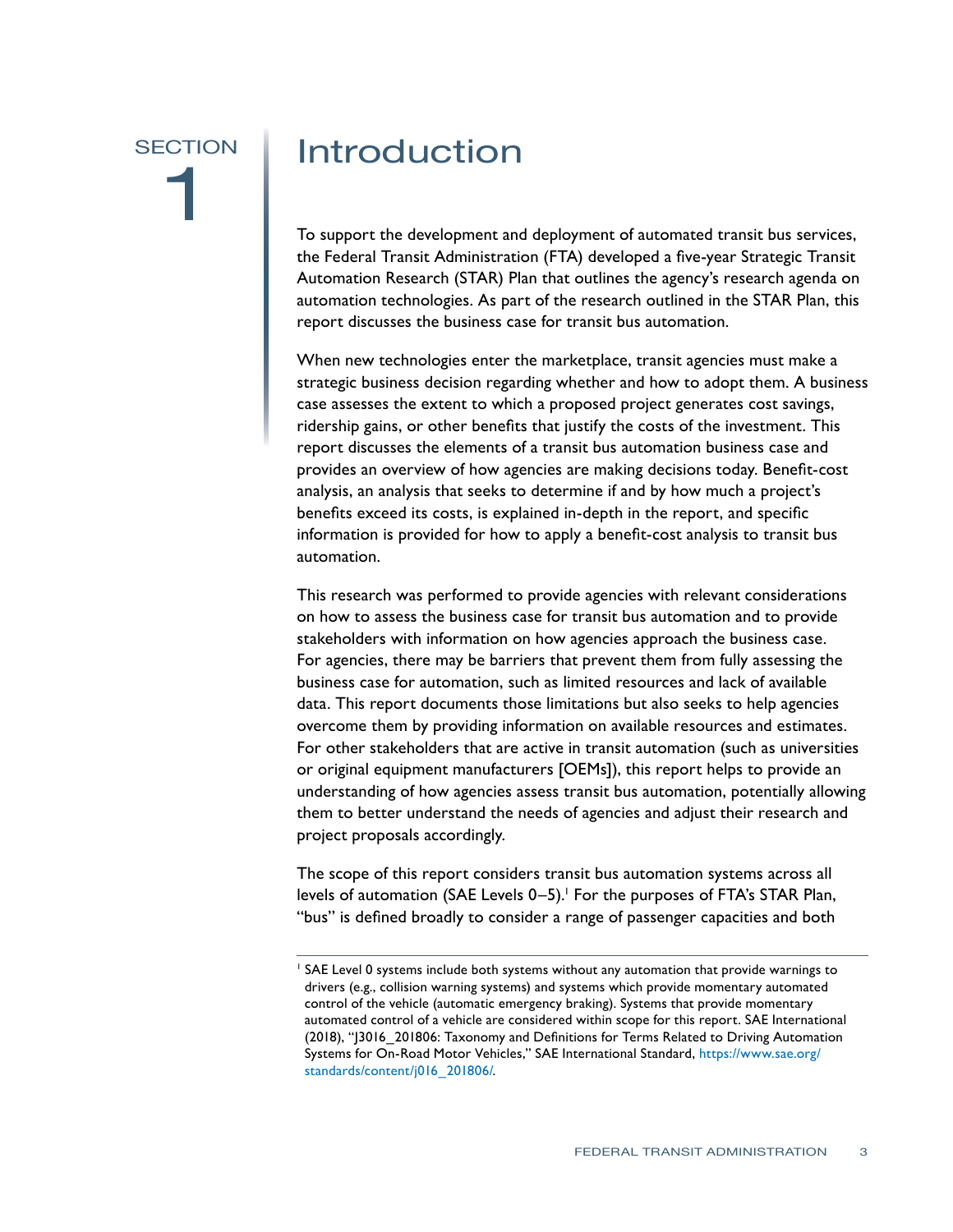traditional and novel vehicle designs (e.g., ranging from smaller shuttle vehicles to 40-ft transit buses and longer articulated buses). This report also is not limited to traditional transit agencies but includes any organization that may consider implementing transit bus automation.

It should also be noted that this research was completed primarily before the beginning of the public health emergency in the U.S. and does not consider the impacts that it may have had on agency strategic goals and decision-making processes. Although the general principles for assessing the business case are largely unchanged, the pandemic and its effects on ridership, revenue, and operations may have significant impacts on agency priorities and potentially on decision-making processes. These types of changes are not reflected in this report.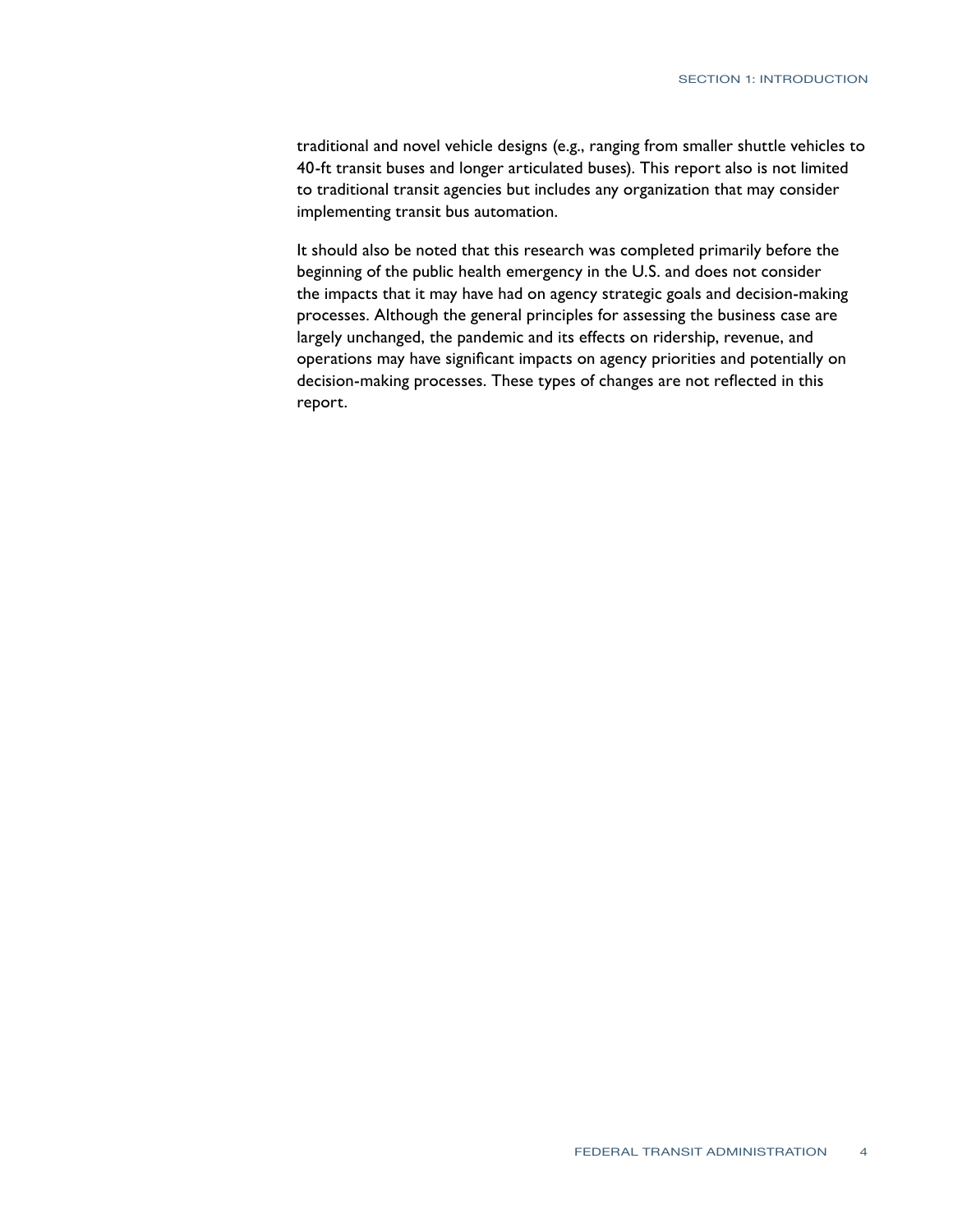# <span id="page-11-0"></span>**SECTION** 2

## Methodology

This report relied on qualitative research—a literature review and a set of interviews. FTA's past work in this area indicated that a qualitative methodology would be appropriate, given the differences across agencies and the novelty of this field. FTA's research to-date on transit bus automation also helped to identify relevant literature and potential interviewees.

### Literature Review

The research team reviewed academic journal articles, news reports, trade publications, government reports, transit agency reports, webinar materials, and presentations related to transit bus automation and transit agency decisionmaking. A general internet search was conducted, as were searches in specific databases including the Repository & Open Science Access Portal and Transport Research International Documentation (TRID). The specific search terms used included but were not limited to "transit agency decision-making," "transit bus automation," "transit bus automation benefits and costs," and "transit agency business case." Some information was also available from prior FTA reports, webinars, and grant applications.

The review uncovered three main topic areas that are addressed in the published literature:

- Benefits and costs of transit bus automation
- General transit agency decision-making processes for capital investments and technology deployments
- Current challenges that transit agencies face related to transit bus automation, such as technology readiness and regulatory requirements

The research team was unable to find any literature that directly addressed transit agency internal business cases for transit bus automation decisions. Given the relative novelty of the topic, a lack of literature is understandable. However, analysis of these three topic areas can be combined to provide insight into this question. Looking at the findings across all the available literature provides a foundation for understanding the business case for transit bus automation.

#### Interviews

Interviews were used to supplement the literature review and provide insight into how transit agencies have made (or will make) decisions specifically related to transit bus automation. The agencies interviewed were selected by consulting FTA's Transit Bus Automation Quarterly Update (FTA, 2020) and through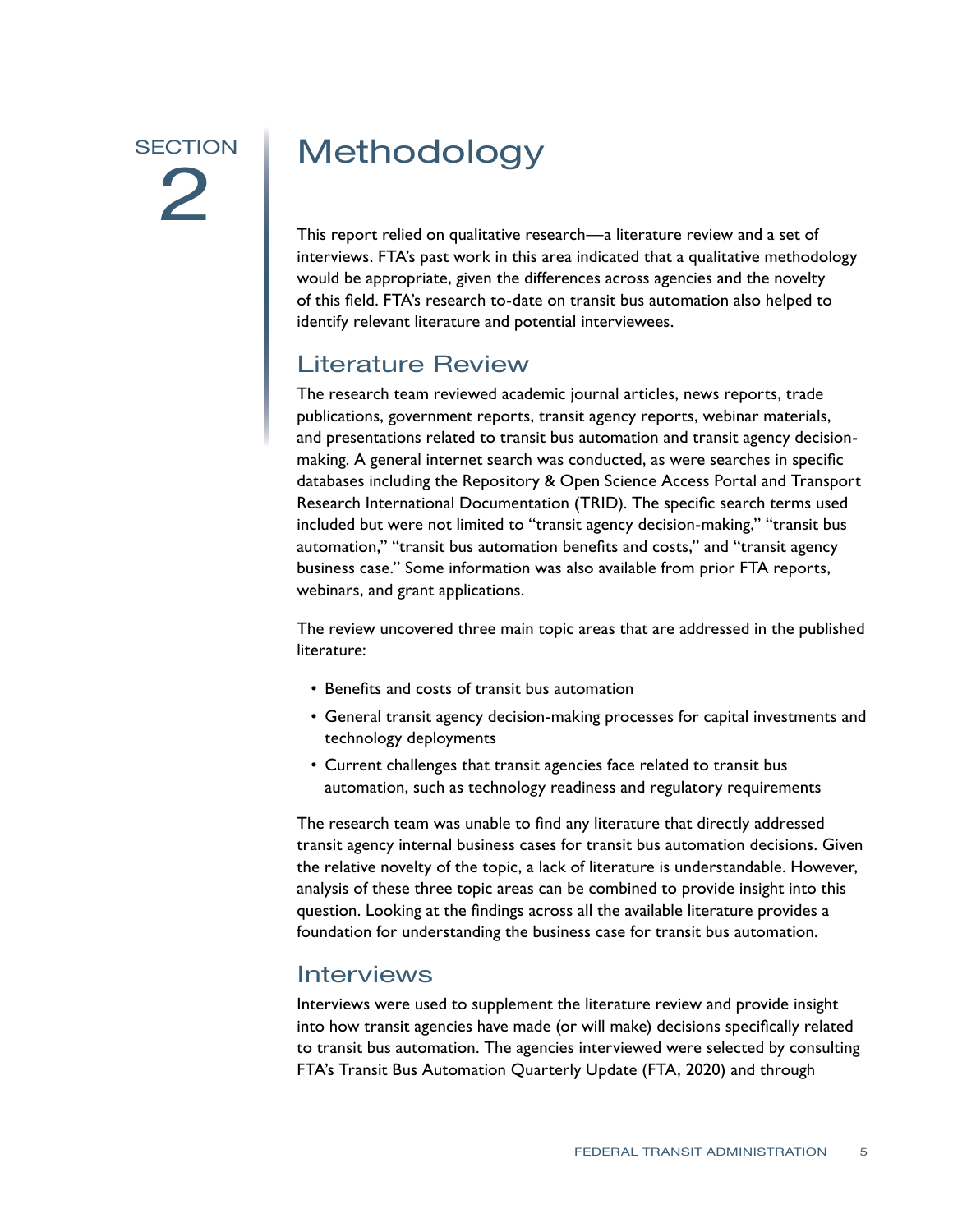conversations with FTA. When selecting agencies to interview, the research team endeavored to include a variety of organizations in terms of location, organizational type and structure, public transportation services provided, and progress toward automation. Eight semi-structured interviews were conducted from February to April 2020. Details on the interviewees can be found in Appendix A.

The interviews generally began with a discussion of the agency's overall decisionmaking process as it applies to capital investment decisions, not specific to automation. Interviewees were asked about qualitative and quantitative factors used in decision-making as well as the organizational aspects of decisionmaking. After establishing a baseline, the interviews shifted to discussing transit automation. Some agencies interviewed had automation projects underway or planned, and others were only beginning to research automation. Accordingly, the discussion with each interviewee varied but, generally speaking, interviewees were asked about how their agency approaches or would approach automation decisions, what types of benefits the agencies anticipated, and whether a pilot project would be assessed differently from a long-term investment. Agencies were also asked about the data gaps and other barriers that exist in their assessment of the business case for automation. The interviews concluded with the agencies offering recommendations to FTA, to industry, and/or to other agencies about how to help advance the state of transit bus automation and make it easier to assess the business case.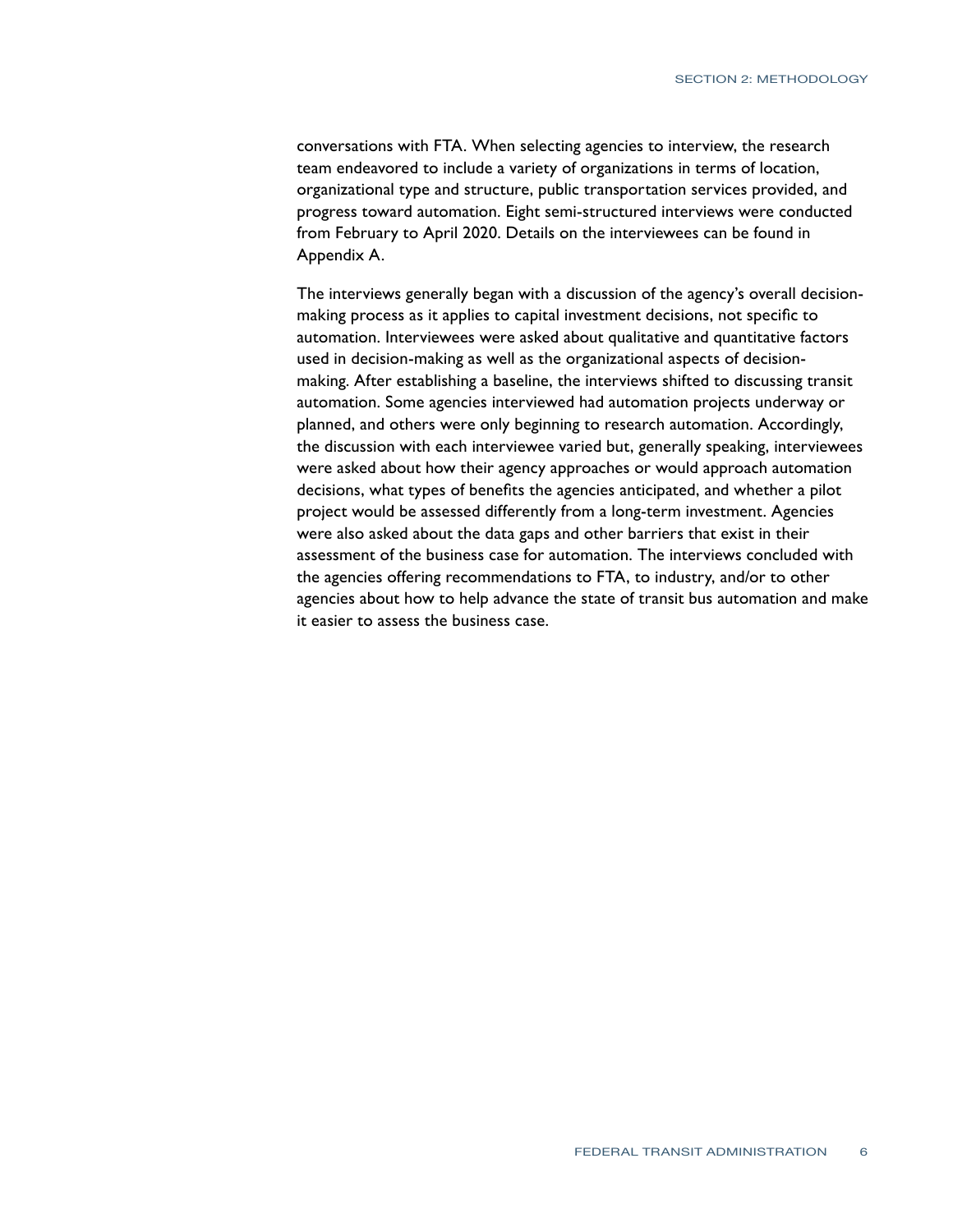## <span id="page-13-0"></span>**SECTION** 3

## Findings

This section begins by covering the types of information that agencies would need to quantitatively assess their business case through a benefit-cost analysis (BCA), which estimates the benefits and costs of a project relative to a baseline, identifying the extent to which the benefits outweigh the costs, if at all. The types of benefits and costs that can be included are numerous and are identified in this section to help guide agencies when thinking about what types of categories they may want to analyze. There are challenges associated with that type of analysis, which are addressed in this report.

However, as is discussed in more detail below, many agencies may choose not to conduct benefit-cost analyses when evaluating projects. This is especially true for automation projects, where a lack of quantitative data often renders a BCA difficult if not impossible. Even when a BCA is used, it is never the only decision-making tool; agencies always consider other factors. As such, the report also includes discussion of how agencies make decisions and how automation is assessed in those contexts. Each agency has a unique decision-making process, but there are general themes found across agencies.

#### Benefit-Cost Analysis

A rigorous BCA requires a significant amount of information on the impacts of a project or action, relative to a scenario in which the project does not take place (often referred to as the "baseline"—see Table 3-1). This section describes the information needed for a transit agency to perform an internal BCA or business case analysis for transit automation investment and also discusses the extent to which this information is available. Where possible, specific values from prior research are cited for context, but readers are urged to identify resources relevant to their specific project before undertaking a BCA. This section discusses what information would be needed for such an analysis, and Appendix B of this report provides tables with quantitative data on automated buses. Additionally, for a detailed benefit-cost analysis for multiple transit bus automation scenarios, agencies are encouraged to review Appendix D of the [STAR Plan](https://www.transit.dot.gov/sites/fta.dot.gov/files/docs/research-innovation/114661/strategic-transit-automation-research-report-no-0116_0.pdf) (Machek et al., 2018), with the caveat that the analysis may become outdated as technologies continue to evolve over time.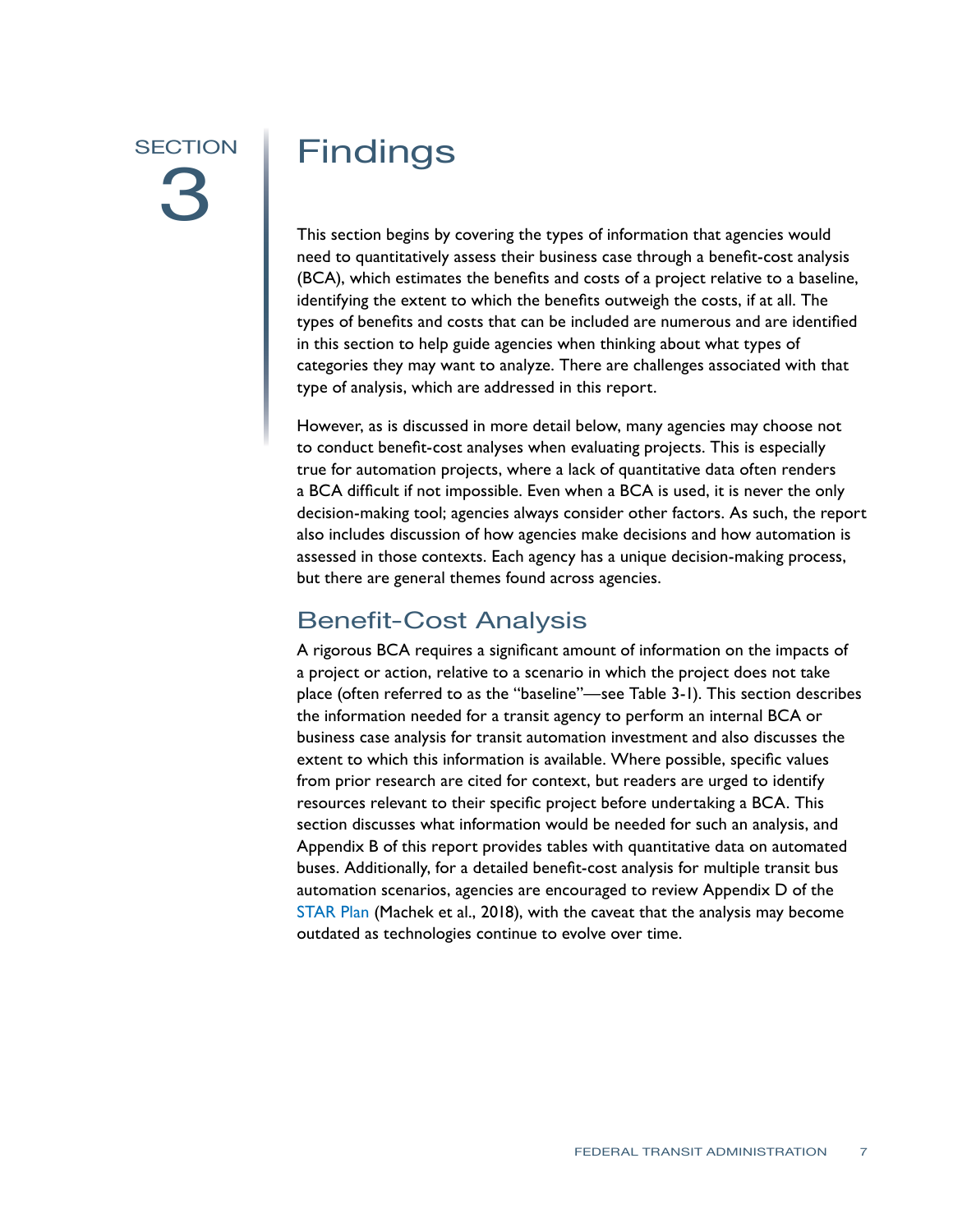#### <span id="page-14-0"></span>**Table 3-1**

*Parameters/Factors for a BCA*

| Parameter/<br><b>Factor</b> | <b>Definition/Importance</b>                                                                                                                                                                                                                                   |
|-----------------------------|----------------------------------------------------------------------------------------------------------------------------------------------------------------------------------------------------------------------------------------------------------------|
| <b>Baseline</b>             | What would happen if the automation project did not occur; also referred to<br>as the "no build" scenario.                                                                                                                                                     |
| Scope of<br>Analysis        | Does the analysis pertain only to the costs and benefits to the agency, or is it<br>looking at societal costs and benefits? This determines the way in which the<br>agency will measure the costs and benefits.                                                |
| Discount Rate               | Economic principle that costs and benefits realized today are valued more<br>than costs and benefits realized in the future; also known as the "time value of<br>money."                                                                                       |
| Analysis<br>Period          | How many years into the future will the analysis cover? Generally, it should<br>cover initial development and operational period. In the case of automated<br>bus transit projects, the operational period could mean the useful life of the<br>automated bus. |

As noted throughout this section, **data availability is the biggest barrier to conducting a BCA or any quantitative assessment of the business case**. The data that currently exist are preliminary and based on pilot tests and often are applicable only to the specific conditions of the pilot and the agency that conducted the test. Cost estimates drawn from early prototypes typically are not reflective of subsequent generations of the technology or to production vehicles and systems. Impacts on agency operations and ridership are also highly context-specific and can involve complex interactions that are difficult to forecast. Understanding the process of conducting a BCA can help agencies assess their automation projects, but without robust data, the BCA cannot be fully implemented. Accordingly, agencies do not fully rely on BCAs for their decision-making, and some agencies may not conduct a BCA at all.

If an agency does want to conduct a quantitative BCA to assess its automation project, it will need information on parameters, cost estimates, and benefit estimates. The types of parameters needed are shown in Table 3-1.

Apart from the relevant parameters, the type of data necessary for a BCA can be separated into two categories—Costs and Benefits. The distinction between costs and benefits is not always clear, and a number of different conventions can be used. A definition given in USDOT BCA guidance is that a cost is a resource necessary to deploy or maintain a transit project or service, and a benefit is an outcome that results from the implementation of the project, whether directly to users of the transit system or to the general public (USDOT, 2020). Using this definition implies that some benefits can be negative (a disbenefit; for example, if there was an increase in travel time or emissions) and that some projects may yield negative costs (such as a savings on fuel or labor costs). To avoid confusion, this report describes Costs as cost increases and undesirable project outcomes or instances of cost increases, and cost savings and other positive outcomes are grouped under Benefits. An agency may group these categories differently in its own internal analyses, but this definitional characterization does not affect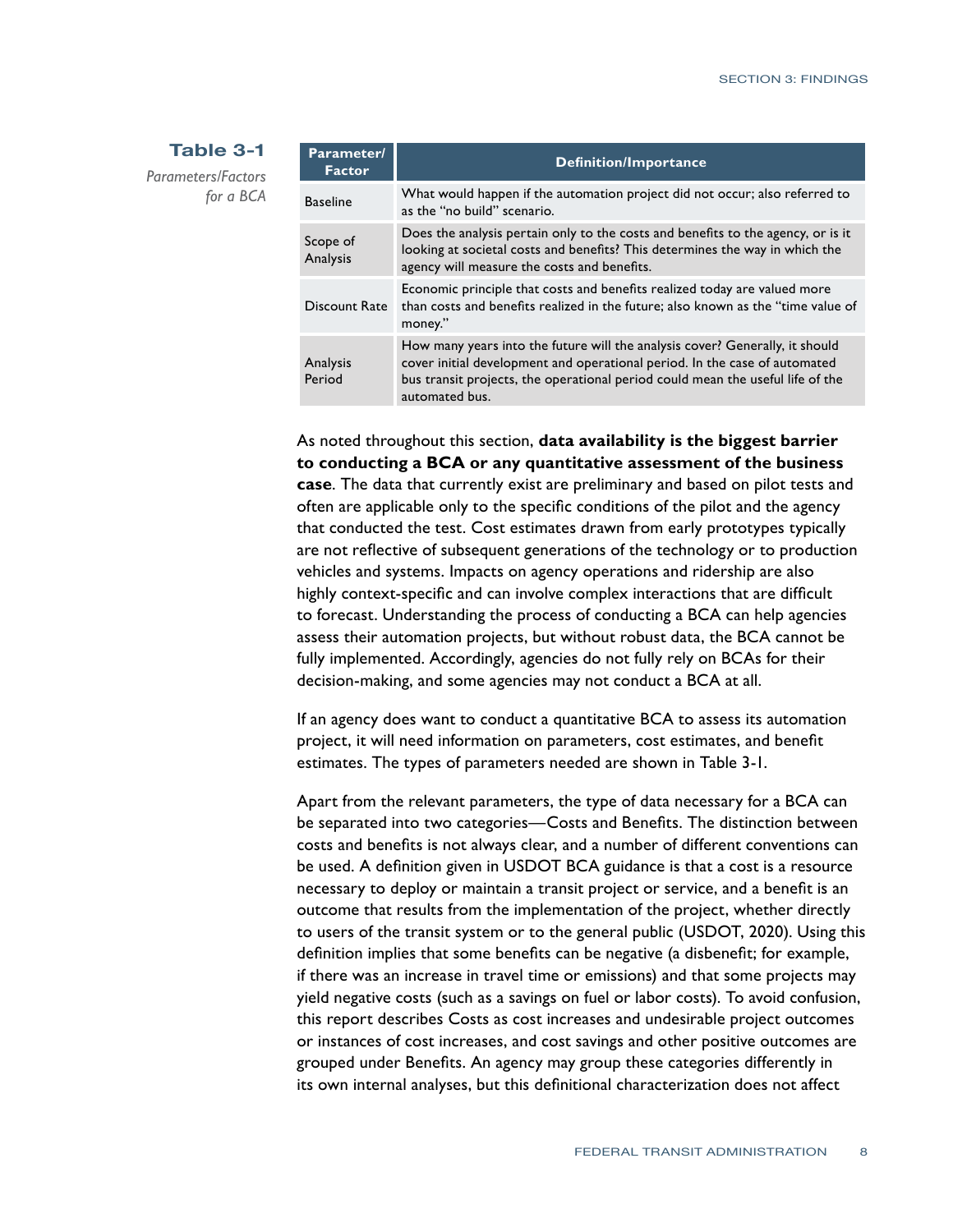the calculation of net present value<sup>2</sup> or the overall determination of whether a project is cost-beneficial. The typical cost and benefit categories are shown in Table 3-2.

#### <span id="page-15-0"></span>**Table 3-2**

**Cost or Benefit** 

*Typical Cost and Benefit Categories for a BCA*

| <b>Category</b>                               | <b>Definition/Importance</b>                                                                                                                                                                                                                                                                                                                                                                                                                                                                                       |
|-----------------------------------------------|--------------------------------------------------------------------------------------------------------------------------------------------------------------------------------------------------------------------------------------------------------------------------------------------------------------------------------------------------------------------------------------------------------------------------------------------------------------------------------------------------------------------|
| Capital Costs                                 | Capital expenditures for the bus and/or automation technologies,<br>including any costs associated with acquiring the bus through leasing,<br>purchasing, or other means. May also include some infrastructure<br>changes, depending on the technologies selected; for example, some<br>pilot projects have included integration with traffic signals. For electric<br>vehicles, installation of charging facilities may be needed.                                                                                |
| <b>Maintenance Costs</b>                      | Costs to maintain and repair the automated buses. Some maintenance<br>costs may not differ between the conventional baseline and the<br>automated bus, but others will likely differ, including the cost to ensure<br>that the automation technologies remain up-to-date.                                                                                                                                                                                                                                          |
| <b>Operating Costs</b><br>(Labor)             | If a traditional driver is not required, an agency may experience lower<br>labor costs. Conversely, agencies could experience higher labor costs<br>if training is necessary. There may also be labor costs associated with<br>overseeing a pilot project or with public outreach.                                                                                                                                                                                                                                 |
| <b>Operating Costs</b><br>(Non-Labor)         | All other operating costs beyond labor. Could include fuel, oil, insurance,<br>and more. Automation may cause increases in insurance costs, at least in<br>the near-term, but it could also cause reductions in fuel burn.                                                                                                                                                                                                                                                                                         |
| Other Costs                                   | Any other costs not captured elsewhere. There are often unexpected<br>project costs that agencies may not account for; for automated vehicles,<br>this could include cybersecurity or public outreach costs. It may be useful<br>to build in extra budget to any cost estimates to cover unexpected cost<br>areas.                                                                                                                                                                                                 |
| Safety                                        | Benefits from a reduction in crashes. Could be quantified either as<br>the benefit to agency through reduced casualty and liability claims and<br>avoided property damage or quantified as the societal benefit from<br>reduced crashes. It is possible to have disbenefits if crashes increase.                                                                                                                                                                                                                   |
| <b>Travel Time Savings</b><br>and Reliability | Time-related benefits that could include benefits to the agency from<br>improved yard operations, benefits to riders in reduced travel times, and/<br>or benefits to riders in improved reliability.                                                                                                                                                                                                                                                                                                               |
| Service and<br>Ridership Changes              | Any impacts to service levels or ridership can impact other cost and<br>benefit categories.                                                                                                                                                                                                                                                                                                                                                                                                                        |
| Environmental<br>Impact                       | Reduced emissions from fuel savings can be an environmental benefit.<br>This is typically a very small benefit category. Fuel savings can be<br>converted into avoided emissions using estimates of emissions rates per<br>gallon of fuel. If the automated vehicle is electric, that could result in<br>substantial emissions reductions if the baseline is a conventional diesel<br>bus (whereas if the baseline is a non-automated EV, there would be no<br>savings unless the automated EV is more efficient). |
| Qualitative<br><b>Benefits</b>                | Other categories of benefits may be difficult to quantify, or a lack of data<br>may prevent quantifying the categories listed previously in this table.<br>This could include intangible categories such as rider convenience and<br>comfort. Agencies can choose to note these categories qualitatively.                                                                                                                                                                                                          |

 $^2$  Net present value is the difference between the discounted benefits and the costs, calculated as (Total Discounted Benefits - Total Discounted Costs).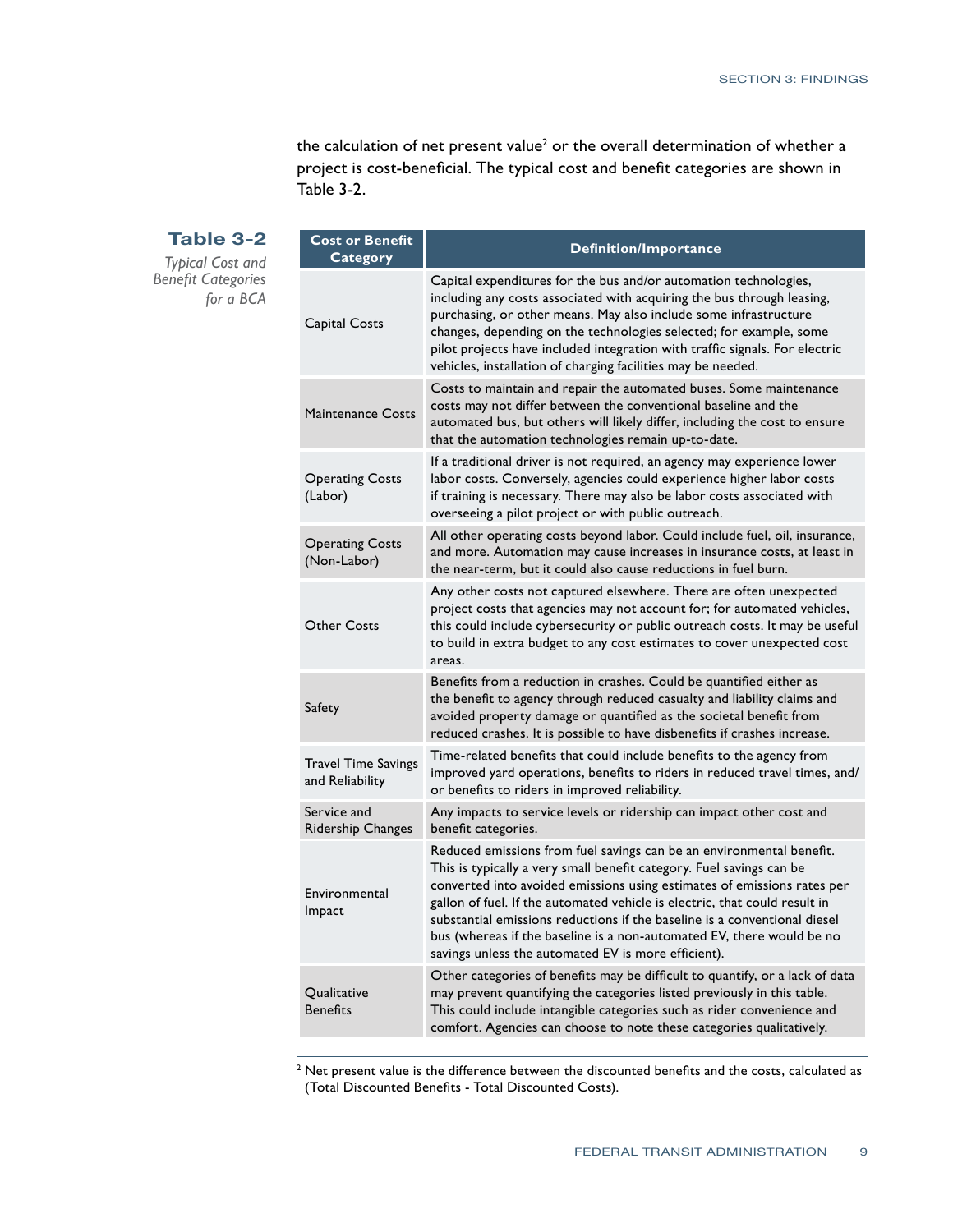#### Challenges with BCA for Transit Bus Automation

There is one very large barrier that agencies must overcome to conduct a BCA for transit bus automation—data availability. Without data on how automation impacts the various cost and benefit categories, agencies cannot determine whether an automation project will be cost-beneficial. **The limited data that are available may allow agencies to conduct some scenario tests<sup>3</sup> and do very rough benefit-cost or business case analyses**. Agencies could consider how large these benefits would have to be for them to justify the costs of transit bus automation for their particular agency and then consider whether they believe that level of benefit is possible, based on the information available to them. As more data become available, agencies could then begin including these impacts quantitatively. Such analyses can be adequate to support an up-or-down decision on a particular investment, even if considerable uncertainty remains.

**Even when relevant data do exist, access to those data can still be a challenge for agencies**—there is no single clearinghouse for automationrelated information that agencies could use to assess their internal business case for automation. Additionally, monitoring research is not the core mission of transit agencies, and it can be a challenge for agencies with limited staff to devote time and resources to remaining current with the state of the practice. Research findings from one agency may not be broadly applicable due to differences in operating environments and other factors, but these differences are not always fully documented and may be difficult to analyze. The fast-moving nature of the automation industry also means that data and information can quickly become out of date, further complicating the issue of data availability.

If an agency is unable to perform a benefit-cost analysis, this does not mean the agency cannot still make an informed decision about automation. As is discussed in more detail later in the report, agencies do not rely solely on BCAs for decision-making, and many do not conduct a full-fledged BCA for regular capital investments, although some level of financial analysis typically is present.

#### Baseline

When conducting a BCA, it is important to consider what the baseline scenario is, also referred to as the "no build" scenario or the base case. The purpose of the baseline is to establish what the world would like if the automation project did not go forward, which allows an agency to then understand what the benefits

<sup>&</sup>lt;sup>3</sup> Scenario tests look at the outcomes of the project under varying sets of assumptions about the impacts of the project, which are grouped into distinct scenarios. This approach can be useful in instances where there are minimal data and multiple assumptions must be made. The scenarios typically range from optimistic (high benefits, low costs) to conservative (low benefits, high costs) and may incorporate assumptions about other important parameters (such as low or high values of technology adoption, future fuel prices, or ridership growth).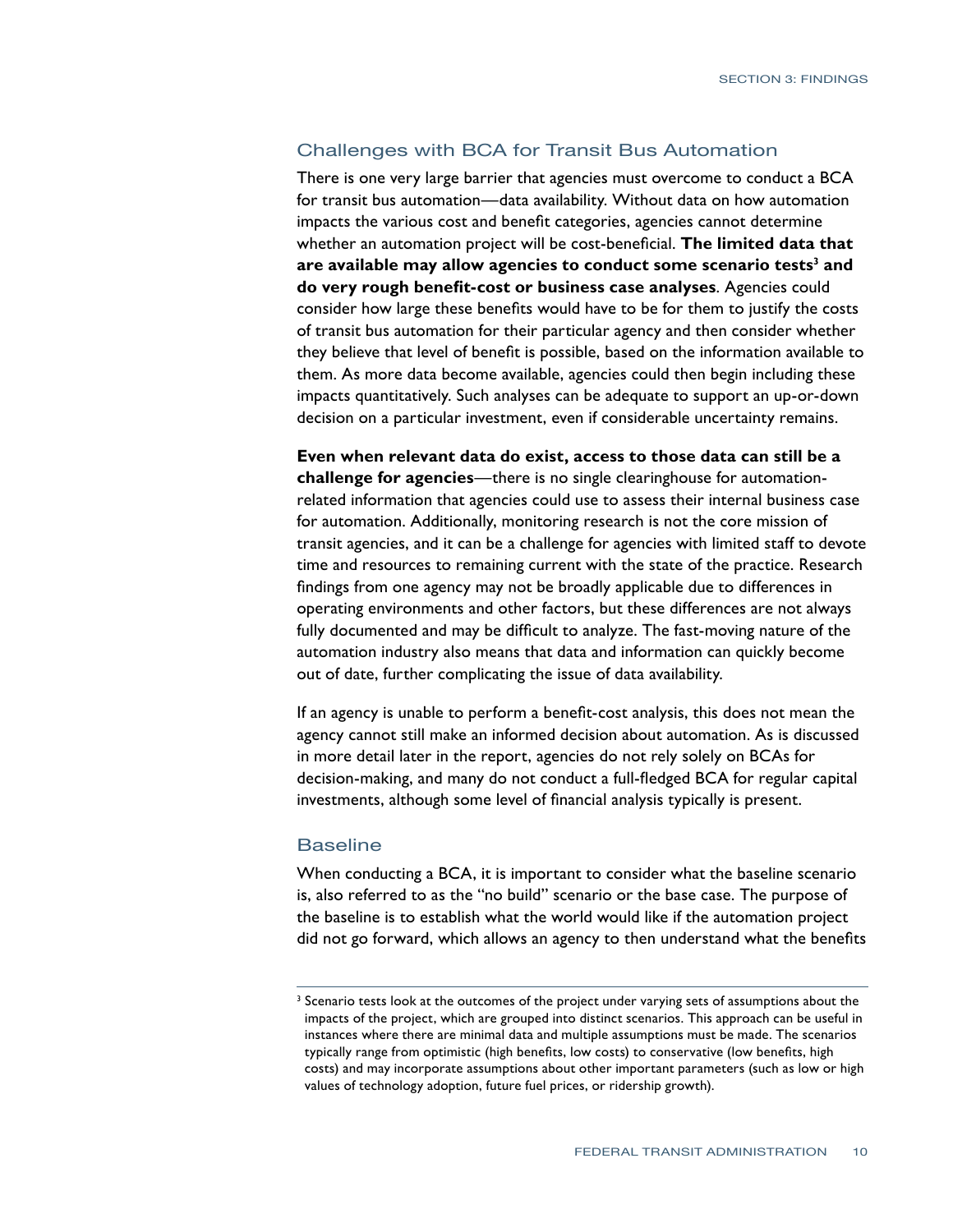and costs of the project will be relative to the baseline. Thus, establishing the baseline is an essential first step for a BCA.

For many project types, there are certain benefits and costs that will occur equally in both the project scenario and the base case and, thus, would not necessarily need to be included in the BCA, as they would cancel out. For example, an agency considering automated vs. conventional vehicles for a new route would not need to include the service planning costs of developing the new route (e.g., rider outreach, surveys, geographic information system analysis, etc.), as these may be the same for either vehicle type. However, if the baseline scenario was that the new route would not be established at all, then these costs and benefits would need to be considered in the BCA.

The baseline will differ for various projects. In some cases, the baseline will be that no new actions are taken and operations continue as is, and in other cases the baseline will be that some other, different action is pursued. An agency may also want to conduct BCAs for multiple scenarios using different baselines to see how the results change, but agencies should be careful to not confuse the different scenarios or baselines. For example, a vehicle that is both electric and automated could be compared against an electric but non-automated vehicle and against a conventional vehicle that is neither electric nor automated. The BCA would need to take care to consider the incremental benefits and costs that are relevant to each comparison.

#### **Parameters**

There are parameters that are necessary to conduct a BCA but are not necessarily project-specific. An agency can define most of these parameters once and then use the same parameters for future analyses, with small updates for factors such as inflation.

The first such parameter is the **discount rate**. The discount rate reflects the economic principle that costs and benefits in the near term are valued more than costs and benefits in the long term. This concept is sometimes referred to as the "time value of money" and is distinct from inflation. The U.S. Department of Transportation's (USDOT's) [Benefit-Cost Analysis Guidance for Discretionary](https://www.transportation.gov/sites/dot.gov/files/2020-01/benefit-cost-analysis-guidance-2020_0.pdf)  [Grant Programs](https://www.transportation.gov/sites/dot.gov/files/2020-01/benefit-cost-analysis-guidance-2020_0.pdf) provides further explanation on discounting as well as example formulas for agencies to use (USDOT, 2020). That guidance recommends a value of 7% as the discount rate for societal benefits (USDOT, 2020); however, agencies conducting an internal business case would be more likely to use a discount rate that reflects their cost of borrowing or similar factors. The choice depends on how heavily an agency wants to weight near-term vs. longer-term impacts, or the effective "payback period" of the investment.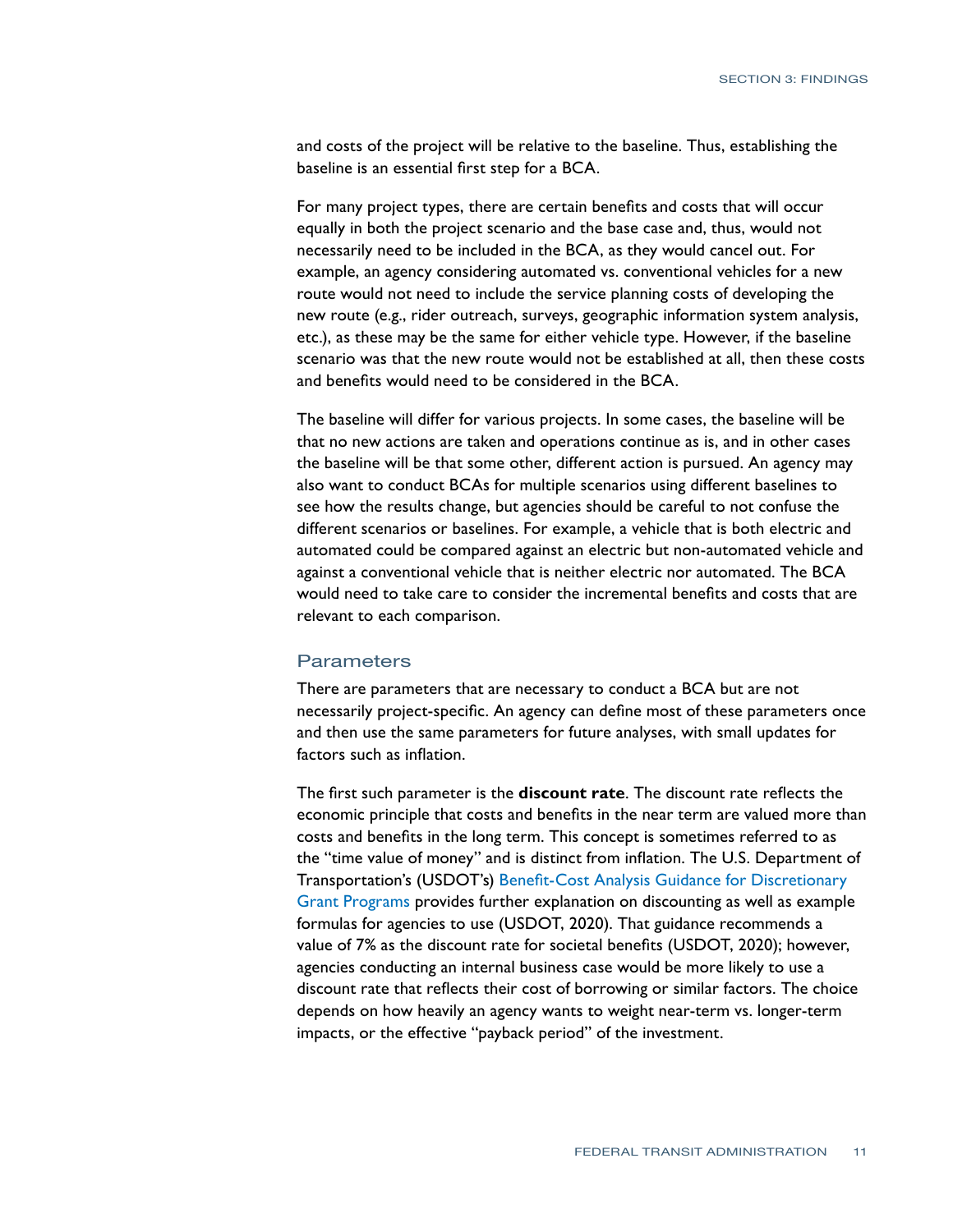The next parameter to consider is the **analysis period**. This can differ based on project type, but the general rule is to cover the initial development of the project and the operational period of the project's primary capital assets. Thus, many transit bus projects will have similar analysis periods, covering the expected useful life of the vehicle. If an agency is uncertain about the useful life of an automated transit bus, it is recommended to use the best available information from other projects, or to conduct a sensitivity analysis test different potential lifespans.4 At present, it is probable that an automated transit bus will have a shorter useful life than a similar conventional bus; the lifespan of the automation hardware, such as the sensors, and supporting software, is unknown, and there is rapid turnover in the market, as this is an emerging field. Thus, it may not make sense to use estimates from conventional buses as a proxy. Over time, as the market becomes more mature and agencies gather more experience with these technologies, the expected lifespan may become known with greater certainty.

The final set of parameters is **monetization factors**. This refers to the values that a BCA will use to monetize non-monetary benefits, including reductions in crashes, travel time, emissions, and more. These factors are generally based on research on how transportation system users (or society as a whole) value the outcomes; for example, the value of an avoided hour of travel time can be derived from labor markets, tolled express lanes, and other settings in which time and money are traded off.

An agency may or may not need these values, depending on the type of analysis performed. If an agency wants to examine the societal benefits and the benefits to passengers that will come from the automated bus, then it will need monetization values for various benefit categories. However, if an agency wants to look solely at the direct impacts of the automated bus on the agency itself, then these types of monetization values may not be necessary because the relevant values will already be in monetary terms. USDOT's BCA Guidance has recommended monetization values but these may need to be adjusted to the details of a transit bus automation project and/or local conditions (USDOT, 2020).

#### **Costs**

The costs of a project are not limited to the initial capital cost to acquire the automated vehicle; they also include other categories such as incremental maintenance and operating costs. This section discusses only the ways in which automation projects are expected to produce cost increases; cost savings are discussed under the Benefits section.

<sup>4</sup> A sensitivity analysis examines the influence of a change in a specific parameter on the overall results of the BCA. It may also be referred to as a "what-if" analysis. In this case, it could be used to test whether the automation project remains beneficial given different potential lifespans of the automated bus.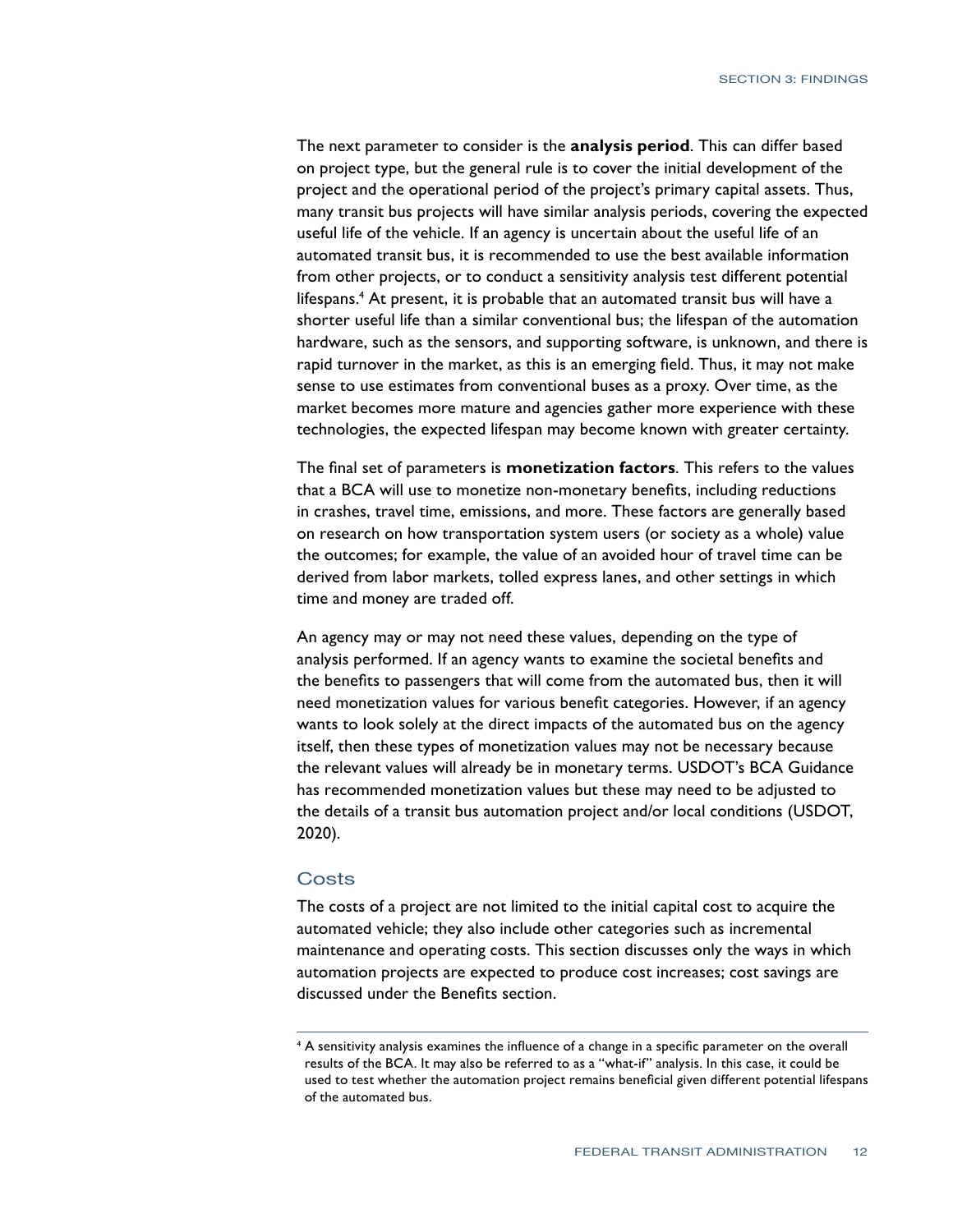#### *Capital Costs*

Project costs will include all costs necessary to fund a project, including inputs of capital, land, labor, or materials. An agency may want to include only the costs to the agency or choose to include all costs of the project, regardless of the funding source; this is a choice that may vary from project to project or agency to agency, depending on the specifics of the project and agency. In either case, it is important for the agency to consider all possible cost categories.

The most obvious cost category is typically Capital Expenditures, which may include the cost to purchase or lease the automated transit bus or the cost to equip a new vehicle (or retrofit an existing vehicle) with the necessary technology. Capital cost is typically a one-time upfront cost, but if an agency is leasing a vehicle, then it may be a periodic cost. Agencies currently are pursuing a variety of models in their automation pilot tests, but a long-term investment may use a more traditional ownership model. Thus, **an agency needs to know not only the cost but the planned ownership model and payment structure** to conduct a benefit-cost analysis.

**There is limited information available on capital costs for an automated bus, given that transit bus automation systems that exist are still prototypes rather than commercialized products** (Cregger, Machek, and Cahill, 2019). The data that do exist on the prototypes vary considerably but are currently the best indication at what future costs for market-ready automated buses will be. One study estimated that the added cost of an automated bus over a conventional alternative would be \$80,000 (Quarles, 2017), which could be a 16–27% price premium, assuming that the average price for a conventional diesel bus ranges from about \$300,000 to \$500,000 (EESI, 2007; Tong et al., 2017). Another study estimated the capital cost of a smaller automated shuttle (typically 6-seat/12-passengers) at \$200,000, compared to \$45,000 for a conventional 15-passenger van (Peirce et al., 2019). Information received by FTA suggested that the cost of purchasing an automated bus could be approximately \$1 million and that the cost of leasing a single vehicle for a month could be around \$20,000. This is based on a small selection of cost estimates and likely does not represent the full market. The relatively wide range of estimates suggests that the market has not yet reached a steady state. Any agency considering automation will need to reach out to manufacturers to get the latest cost estimates for their preferred ownership model.

**For driver assistance technologies, costs are generally better known**,

and the capital cost estimates for automated driver assistance technologies are much lower than the costs for a fully-automated bus. Available capital cost estimates include \$1,800 for adaptive cruise control, \$1,800 for a camera-based lane-centering system, and \$4,750 for automatic emergency breaking and blind spot detection systems (Peirce et al., 2019). Agencies will need to research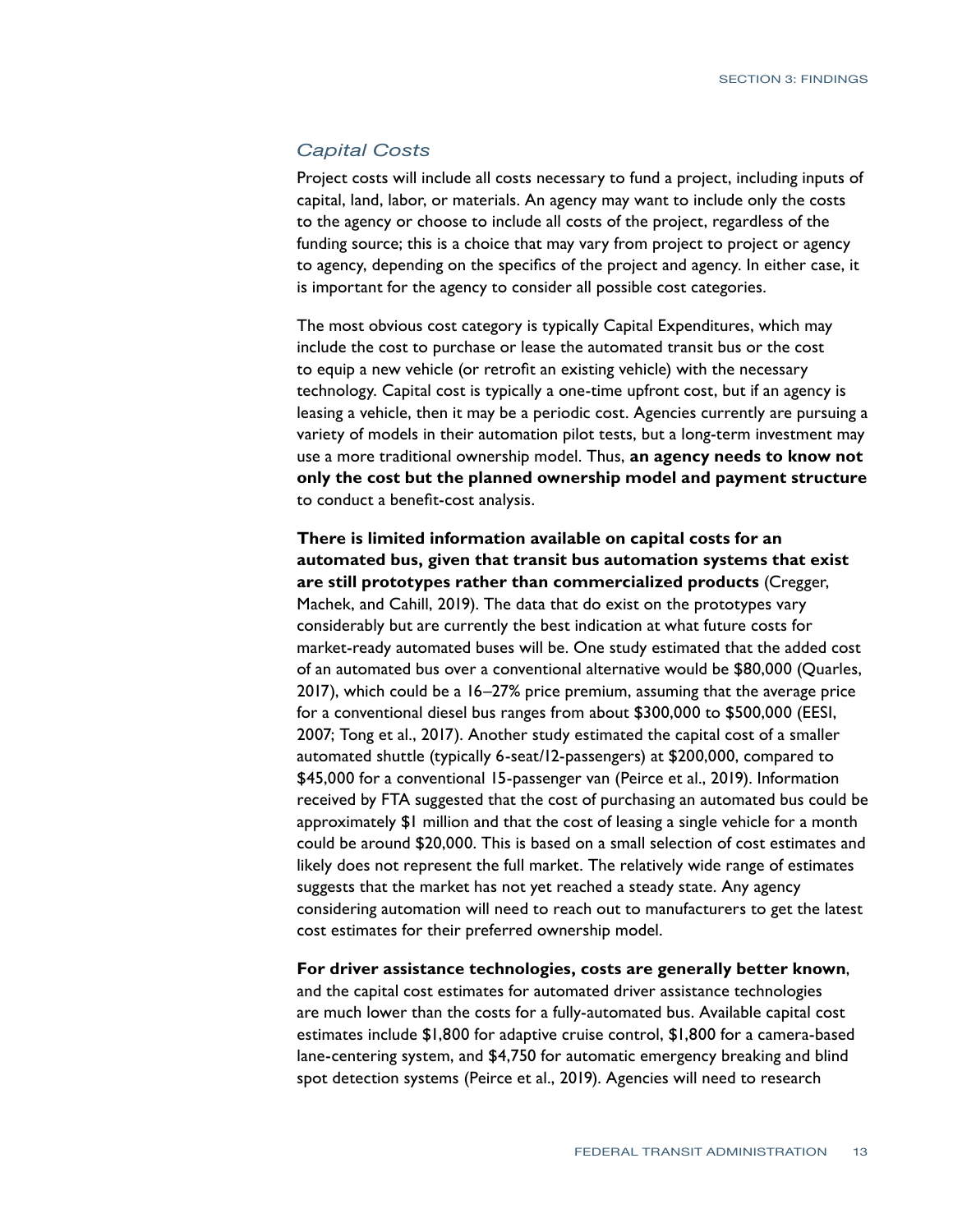their specific automated driver assistance technology to get up-to-date cost information. Some technology companies may also be unwilling to install their technology on an older vehicle and may prefer to install it only on a new vehicle, which would also impact an agency's business case calculations.

#### *Maintenance Costs*

Maintenance costs can be just as important as upfront capital costs in a BCA, and these maintenance costs could apply to both partial and full automation systems. **Automated vehicles could have much higher maintenance costs than conventional vehicles, due to necessary maintenance or upgrades on expensive systems.** By contrast, automated vehicles may also be involved in fewer crashes (discussed later in the Benefits section), resulting in reduced repair expenses. A demonstration project in Eugene, Oregon, found that precision docking and curb avoidance produced benefits through reduced tire wear and impacts with station platforms, although this benefit was not quantified (Peirce et al., 2019).

It is also important for agencies to understand that their maintenance costs may change in ways that are not immediately obvious. For example, a simple cracked windshield may be much more expensive to repair due to the need for camera or sensor re-calibration (Preston, 2020). In the absence of O&M cost data, analyses may choose to use a rough estimate, such as 10% of the capital costs—10% would be a high estimate and therefore conservative based on typical maintenance costs for transit vehicles, which tend to be closer to 6% for diesel buses and even lower for EVs (Peirce et al., 2019; Aber, 2016). Automated buses may have higher maintenance costs than conventional buses, indicating that a conservative, higher estimate may be reasonable. Although these kinds of estimates are somewhat arbitrary, they are better than assuming that such costs are zero.

#### *Operating Costs (Labor)*

For full automation (and to a lesser extent, partial automation), agencies need to carefully consider how the project will impact labor costs relative to their baseline scenario. Salaries, wages, and fringe benefits for all employees accounted for over 60% of the total operating cost for public transit agencies in 2017 (APTA, 2019), indicating that this is a large and important category for agencies to consider in their decision-making. This section discusses the possibilities for increases in labor costs; labor cost savings are discussed in the Benefits section.

**Many automated bus pilots have had unexpected costs and delays, primarily associated with increases in staff time not originally planned for** (Hughes-Cromwick and Dickens, 2019). Getting an automated bus up and running, either in a pilot or a long-term deployment, involves labor time costs,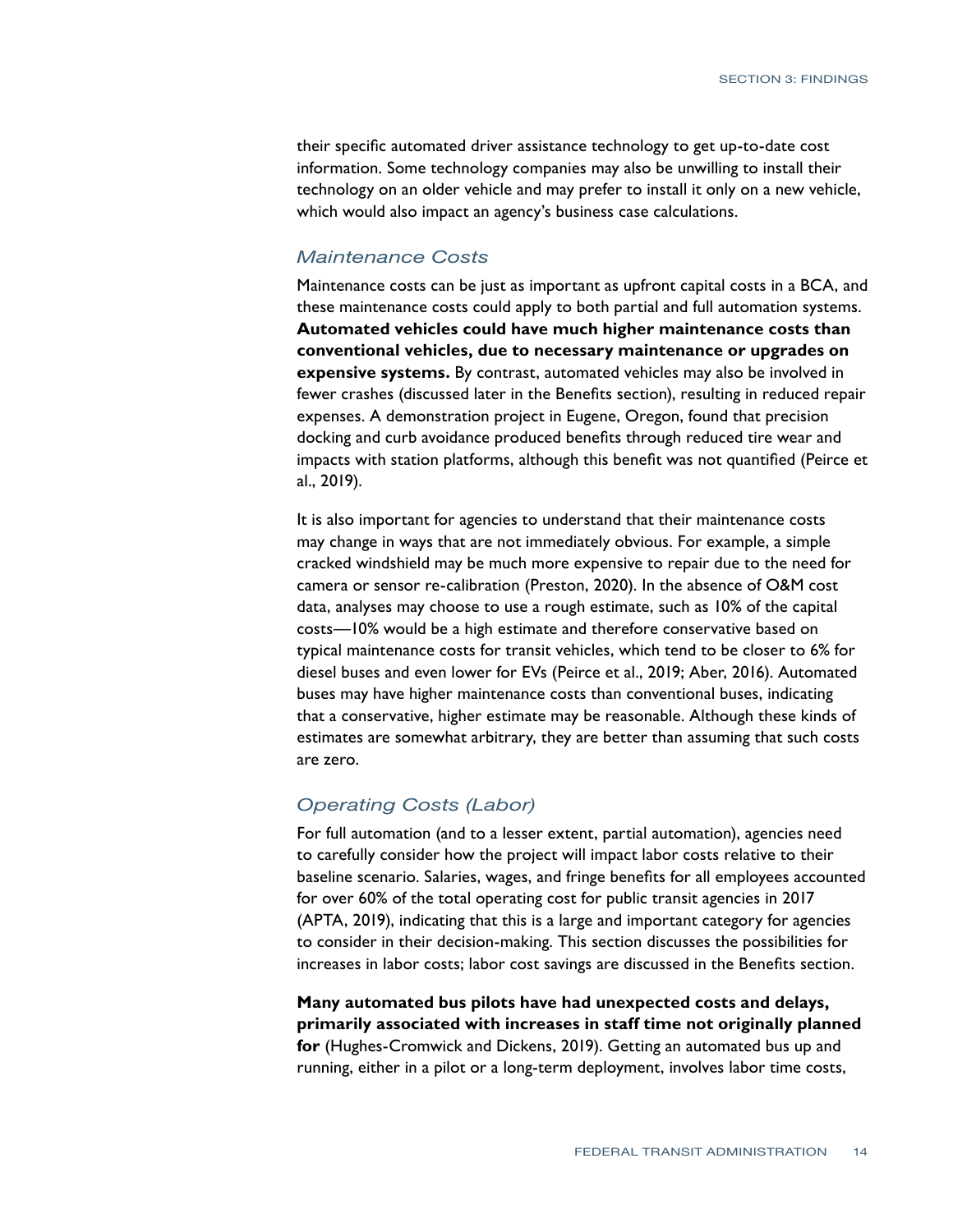some of which would likely be present in any establishment of a new project or bus route, meaning they are not necessarily an additional cost for the automated pilot relative to the baseline. However, because automation is a new and changing technology, there is a large learning curve. Other labor costs may be incurred in conducting research on automated buses, procuring the vehicles, planning the routes, and providing information and outreach to their community about the changes in transit service.

Automation can increase labor costs through the increased staff labor time necessary to organize the initial transition to the automated bus and through training costs. Training costs could be substantial, even if only a few hours per operator, as those hours will quickly add up across all bus operators. FTA's *[Vehicle Assist and Automation \(VAA\) Demonstration Evaluation Report](file:///C:/Users/Patricia/Documents/aFTA/aaFTA ACTIVE REPORTS/KILO9 (Business Case)/EDITED/ble at: https:/www.transit.dot.gov/sites/fta.dot.gov/files/docs/FTA_Report_No._)* noted the importance of training during the project but did not specify costs (Gregg and Pessaro, 2016).

**Transit agencies may choose not to eliminate jobs and, accordingly, not reduce labor costs, even in a future scenario in which all tasks could be automated and there is no need for an onboard operator.** Agencies have indicated that customers may feel more comfortable with an operator on board, at least in the initial years of technology adoption. There are also regulations to consider, such as Section 13(c) of the Urban Mass Transportation Act of 1964 (currently codified at 49 U.S.C. §5333(b)), which contains provisions that generally prohibit worsening the condition of transit employee conditions as the result of federally-funded projects. Changes to staffing levels would require negotiation with labor unions (where present) and, under Section 13(c), could involve significant severance payments or re-training costs. Given the technology, customer acceptance, and policy uncertainties, agencies may wish to factor in continued operator costs in any assessment of transit bus automation. One agency interviewed specifically noted that it is continuing to include operator costs in its decisions related to automation. There could also be training and other costs associated with changing the nature of the onboard staff position to focus on customer assistance rather than driving.

The impact of automation on the future trajectory of labor costs can be difficult to forecast. There is a possibility that an agency's organizational structure or operational model could change as a result of automated buses, which could change labor costs. Public reaction to the automated vehicles could also have a strong impact on whether or not an onboard operator is still required, and an agency may not fully realize how an automated vehicle will impact its operations and labor needs until the automated vehicle is up and running and commuters have adjusted their patterns. Labor-management and union agreements could also change over time, affecting labor costs.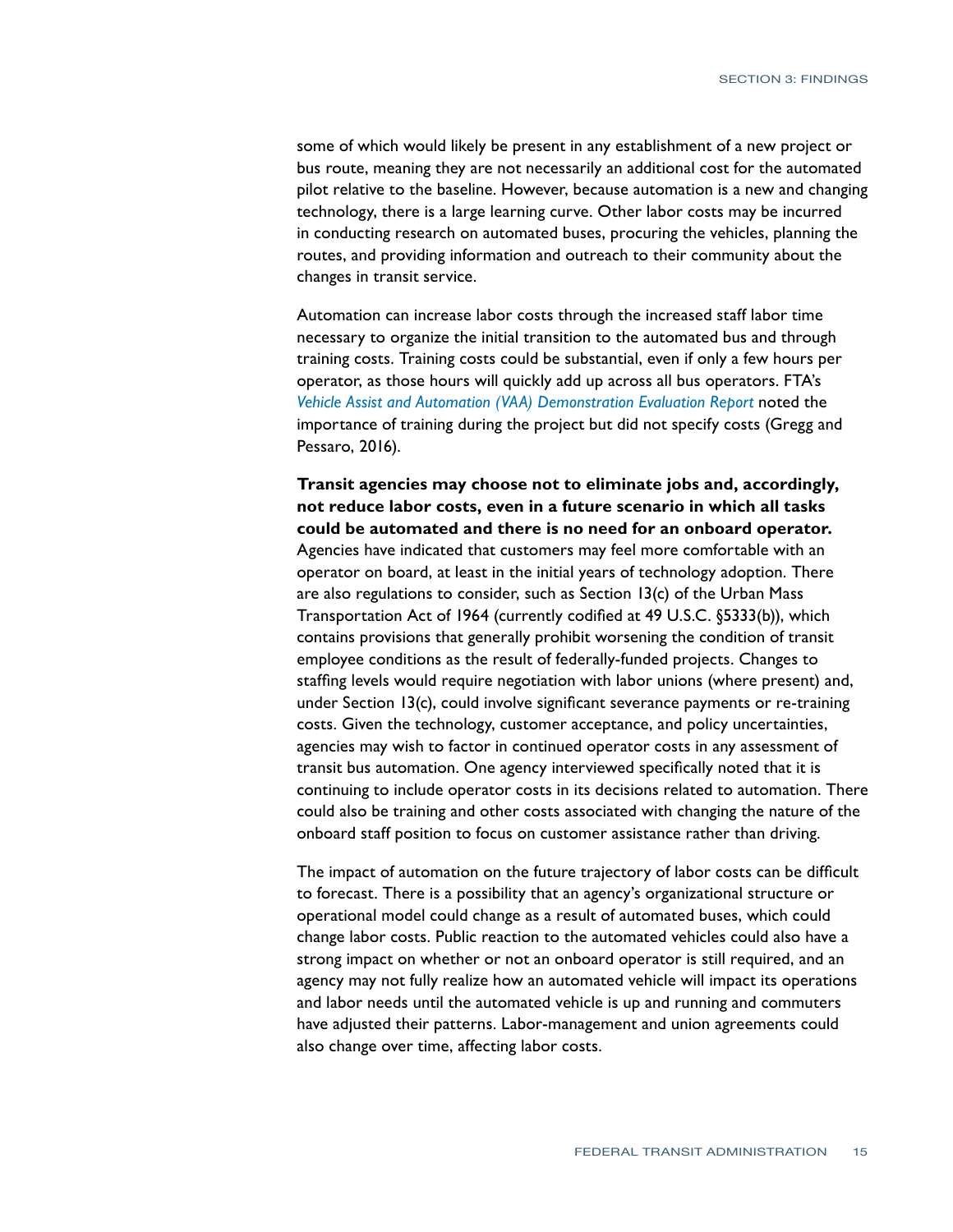Some of the more indirect effects of automation will likely be difficult for an agency to estimate, but it is worthwhile for an agency to at least begin considering the cost changes and look across the agency as a whole to estimate whether the change will be a cost increase or a cost decrease. Accordingly, the agency may need to conduct various scenario tests to see how different changes in labor costs would impact overall cost-effectiveness.

Finally, it is particularly important to consider the baseline scenario when estimating changes in labor costs. If an agency is comparing adding a new route with an automated bus to a baseline of not having the new route at all, then any labor costs are an increase over the do-nothing baseline.

#### *Operating Costs (Non-Labor)*

A variety of other operating costs could be considered by agencies in their analysis. The types of operating costs that will be impacted will vary depending on the specifics of the agency and the automation project.

Certain operating costs may not differ between an automated vehicle and a conventional one, but costs such as fuel, oil, tire wear, and insurance could differ. As noted, repair costs can be more expensive for vehicles with automated technology, as even minor collisions may require the repair, replacement, or recalibration of exterior sensors. These higher costs would result in costlier insurance claims, which then translate into higher insurance premiums for the agency. Premiums may also rise as insurers adjust for the perceived additional risks associated with new technologies. Over the longer term, these perceived risks may decline, and automation may lead to an overall reduction in crashes that further lowers insurance costs. In the near term, however, agencies should be prepared for potentially higher insurance costs.

#### *Other Costs*

It would also be beneficial for transit agencies to consider other categories of costs that could arise from conducting an automated bus project. There can be unexpected, additional costs in any cost category, but one example could be cybersecurity-related costs (Hughes-Cromwick and Dickens, 2019). Automation projects may also require higher-than-expected costs for public outreach and information—for example, to address rider concerns or any changes to agency policies. It is possible that some agencies may fail to consider these types of indirect costs of a pilot project (or of a long-term investment). These costs and delays may be fairly small, but planning for them in any assessment of the business case could make the project run smoother. Although unanticipated costs are, by definition, unexpected, agency business cases will likely need to build in a range of sensitivity testing on key cost variables. An agency could consider, for example, whether the project would still be cost-beneficial if the costs were 5–10% higher than expected as potential scenario tests.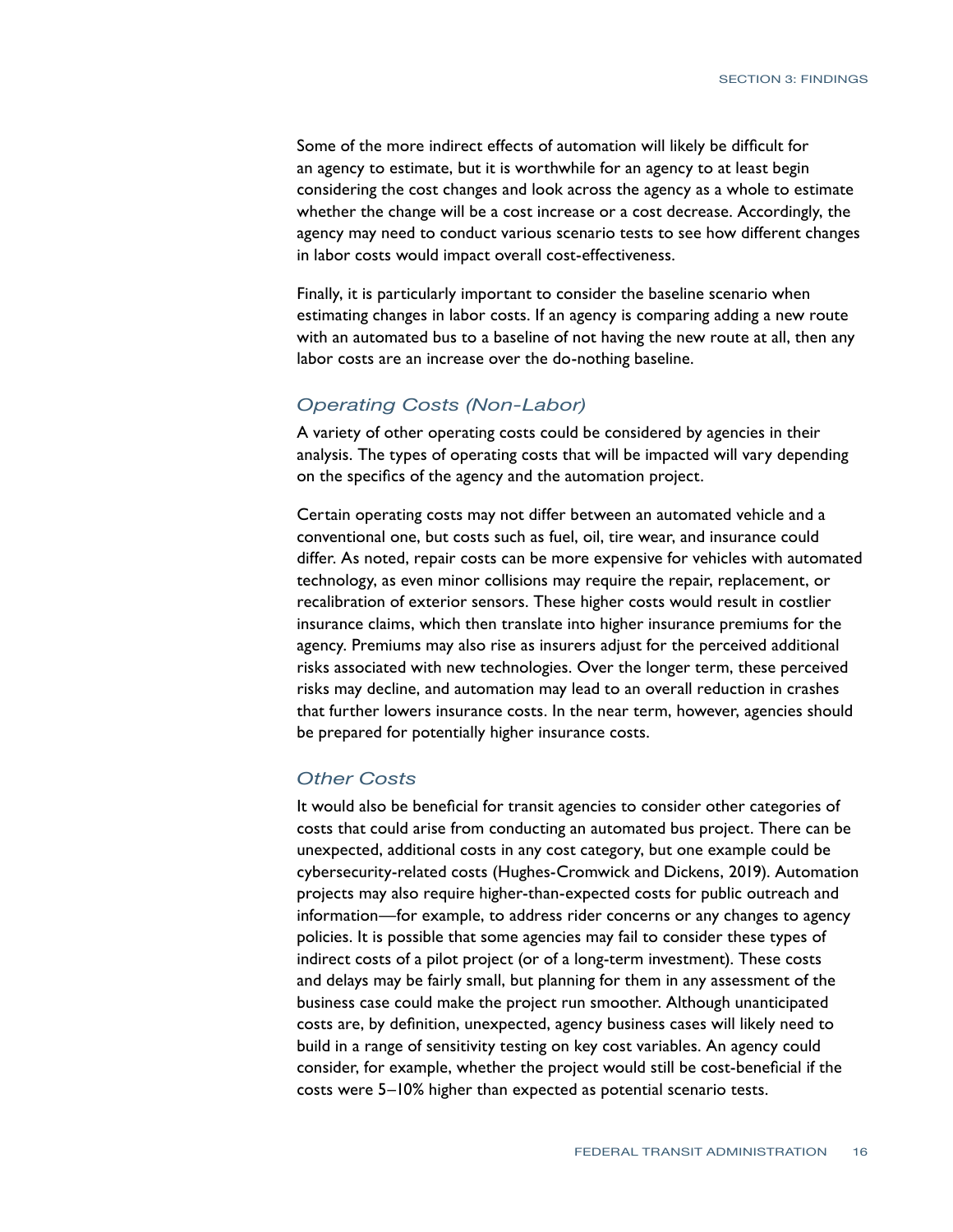#### **Benefits**

There are multiple types of quantitative benefits that could be considered in a BCA of transit automation, and the specific categories will depend on the level and type of automation, the specific use case, and the agency's preferences. A 2018 survey of 258 transit agencies found that 30.7% of rural transit agencies, 54.4% of small urban transit agencies, and 89.3% of urban transit agencies believed that transit vehicles with automated functions will be beneficial for transit operations (Godavarthy, 2019). A different survey of 50 transit agencies from 2018 found that transit agencies believed the biggest benefit of automated buses was attracting new riders, followed by the potential to expand the service area, improve peak hour service, and increase revenue, with all survey respondents except one believing that there would be at least some type of benefit from automating transit buses (Han et al., 2019).

This section covers a wide range of possible benefits and how an agency could quantify them, but it may not be exhaustive. An agency could choose to include other categories of benefits if they are relevant to that particular agency's automation project.

#### *Safety*

Transit agencies often approach automation from the perspective of being able to improve safety, a benefit that can be derived from both partial and full automation systems. There are two main ways in which agencies could quantify safety benefits—reductions in liability costs for the agency or the societal benefits of reduced accidents, injuries, and fatalities.

Casualty and liability claims tend to be a large cost for transit agencies. A reduction in accidents from an automated bus would lead to a reduction in this cost category, which would act as a benefit to transit agencies. To estimate safety benefits in this way, agencies would need three main types of data historical crashes for the transit agency with conventional buses, the expected crash reduction from the automation technology, and the average cost per crash for liability claims. These numbers could be averaged across all types of crashes, or the agency could break out the data into more specific crash-types, such as property-damage-only crashes, crashes with injuries, and crashes with fatalities. The latter approach of breaking out the crashes specifically is generally preferred, but if there are data availability issues, using an average across all crashes is a possible proxy.

The second approach uses monetization values for accidents instead of using liability cost estimates. This approach assigns a monetization value to an accident based on its severity to estimate the societal cost of the crash. Like the previous approach, agencies still need historical crash data on their conventional buses and an expected crash reduction from the automated bus, but the specific agency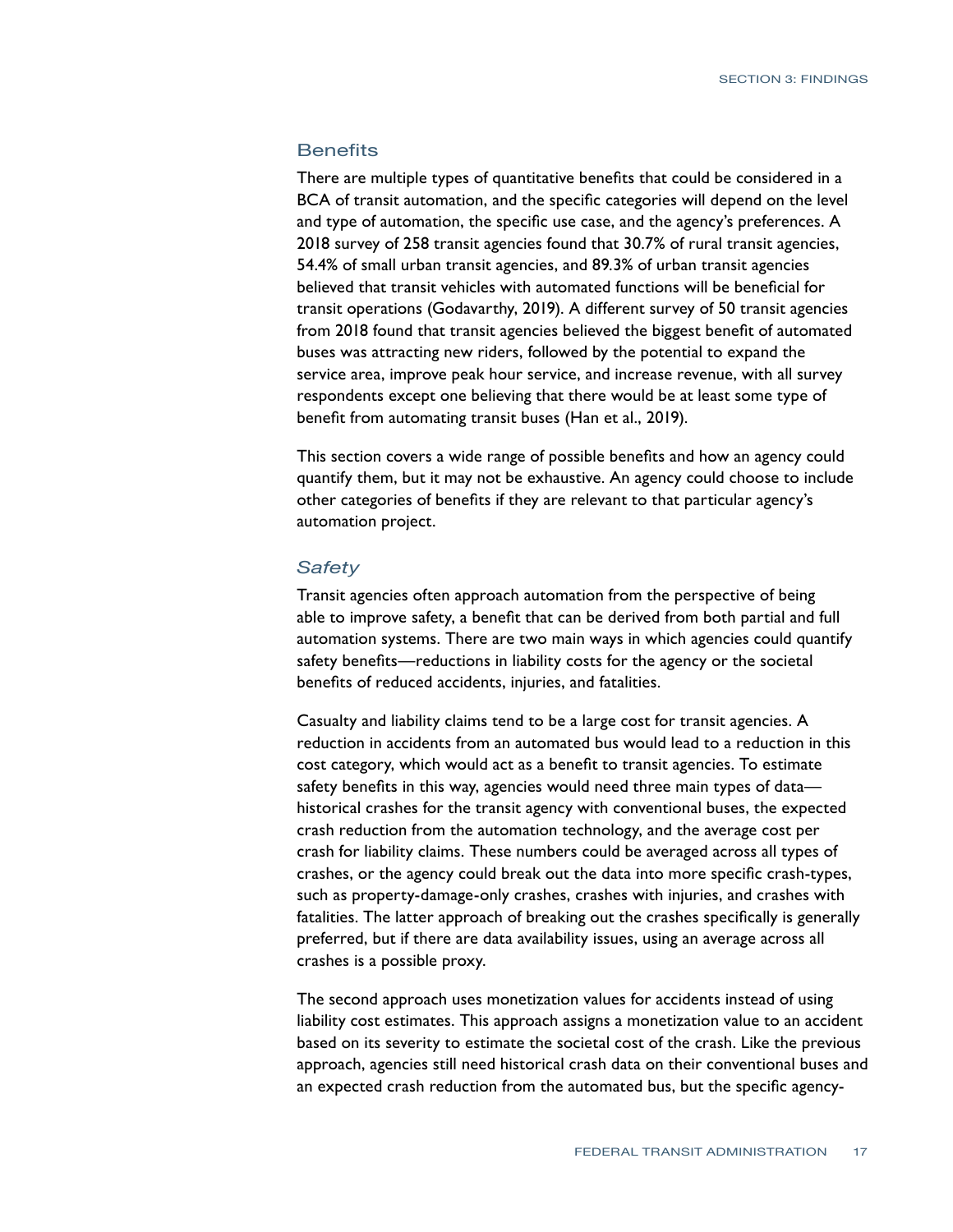related liability costs are no longer relevant. Instead, the number of reduced crashes would be multiplied by the appropriate monetization value to estimate the benefits of the reduced crashes. As noted in the Parameters section, USDOT BCA guidance recommends monetization values for different crash severities.

The choice of approach depends on the nature of the agency's decision-making process. An agency looking solely at its own internal business case would consider only direct financial impacts, such as liability claims. Conversely, an agency attempting to include society-wide costs and benefits as a means of assessing the merits of the project would want to include the injury monetization factors as a way of capturing crash impacts that go beyond liability claims.

Published estimates of safety benefits are available, but they are limited in scope and may not be generalizable to other technologies and products. Some available safety-related data include the following:

- Safety benefits from automatic emergency braking and pedestrian collision avoidance are not known with certainty, but a previous FTA analysis used a crash reduction factor of 45%, based on data from other studies (Peirce et al., 2019).
- Denver RTD's test of a small driverless electric shuttle (capacity of 10–12 people) in 2019 showed that there were no crashes with the shuttle, although no other safety metrics were provided in the analysis of the project (Denver RTD, 2019).

**It is impossible to quantify the safety benefits of automation without an estimate of how crashes will change, and this, in turn, requires analysis of crash rates and causality.** Agencies may conduct various scenario tests of potential crash reduction levels to see the possible range of this benefit category, but without data it is difficult to know exactly how crashes will change. Safety data often exhibit year-to-year stochastic variation, and safety impacts can take time to manifest. Thus, robust data on safety impacts will not be available until agencies have operated automation technologies in regular service, and even then it may take several years of such data to serve as a reliable basis for forecasting.

#### *Travel Time Savings and Reliability*

There are multiple ways in which time can be a benefit of an automation project. There could be both benefits to riders in improved speed and reduced wait or travel times, and benefits to riders in terms of improved travel time reliability. Travel time savings are easier to quantify than changes in travel time reliability, but both categories are possible benefits of automation.

Changes in time can be monetized as discussed in the Parameters section. USDOT BCA guidance recommends values for travel time savings, which should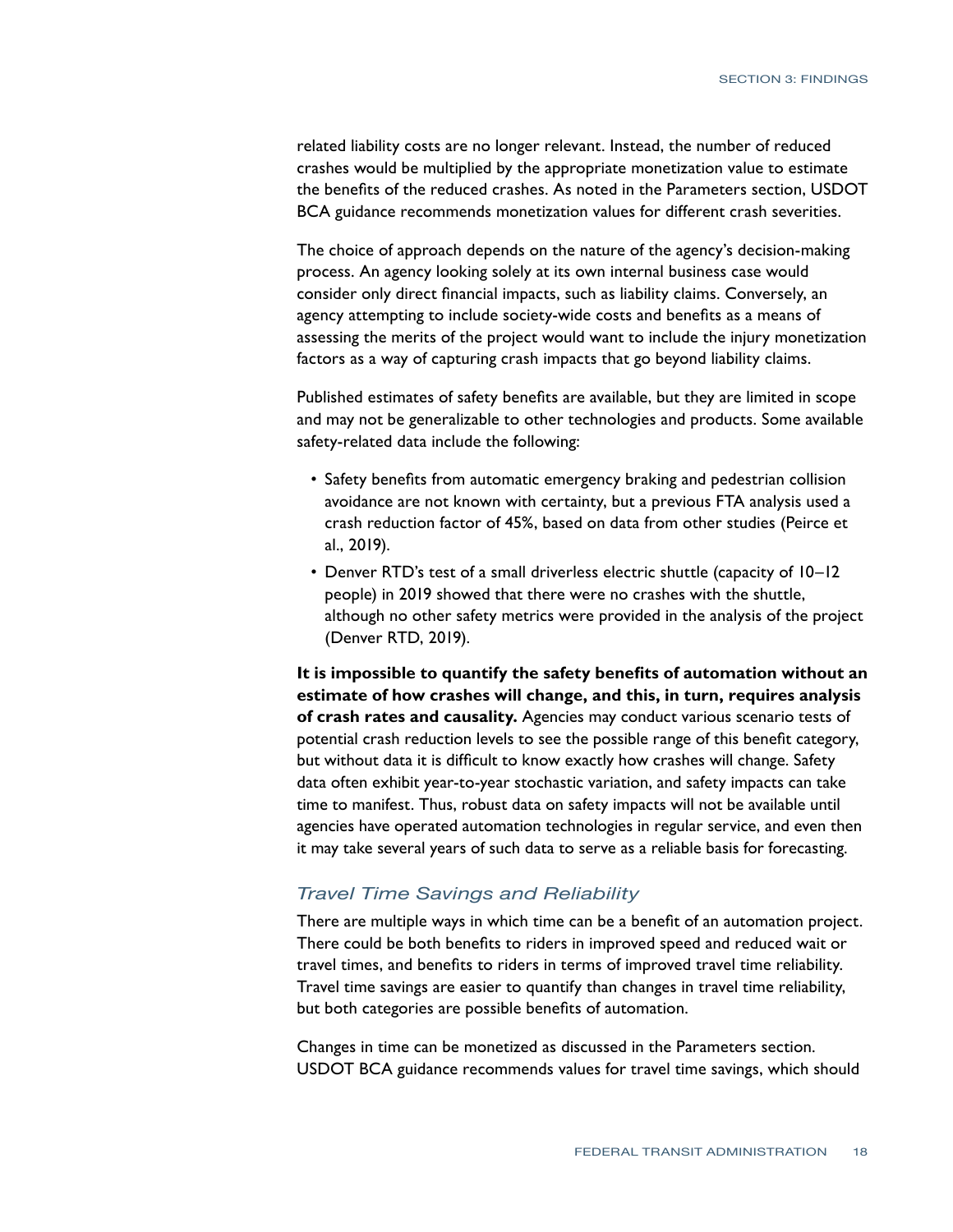be applicable to transit. It is important to note that changes in transit access and wait times are valued at a higher rate than savings in in-vehicle time, due to the greater disutility of the former. The most recent guidance at the time of this report suggests using a value of \$15.20 for travel on a bus and \$30.40 for wait time (USDOT, 2020). Agencies can use alternative values for their internal analyses—for example, based on local wage rates—but if an agency is unsure about what values to use, those in USDOT's BCA guidance are reasonable estimates. Again, these are societal impacts rather than direct financial benefits to the agency, so the choice of whether to include them depends on the nature of the agency's decision-making process.

**It is not currently clear exactly how automation may impact travel times**. Many small automated shuttles tested have operating speeds in the range of 10 mph, which is slower than conventional buses in uncongested traffic, and Advanced Driver Assistance Systems (ADAS) can yield slight speed improvements in some settings (Cregger, Machek, and Cahill, 2019; Machek et al., 2018). One estimate suggests that ADAS for narrow lane/shoulder operations improves average travel speed by 3.5 mph (Peirce et al., 2019), which could be converted to time savings when combined with the specific elements of the route on which it would be used. Agencies will need to consult available research to estimate speed and travel time changes. In other cases, there may be a range of impacts that requires more sophisticated modeling—for example, if automated vehicles have slower operating speeds but are able to provide pointto-point service that reduces commuter waiting or transfer times.

#### *Service and Ridership Changes*

If the automated transit bus project has impact on an agency's service levels or ridership, it could impact all other benefit categories as well as some previouslydiscussed cost categories. Changes to an agency's service could come in several forms, as each agency may deploy automation in different scenarios. Possible changes include:

- Expansion of evening/night-time service
- Additional routes in low-density environments
- More frequent buses along established routes
- Adding stops along an established route

There are other ways in which service could change, but the above list is meant to provide a starting point for agencies to think about how their service will be impacted.

Service changes may naturally lead to changes in ridership. The easiest way to quantify this is to consider the potential number of riders in the baseline scenario where the project does not occur, and in the project scenario with the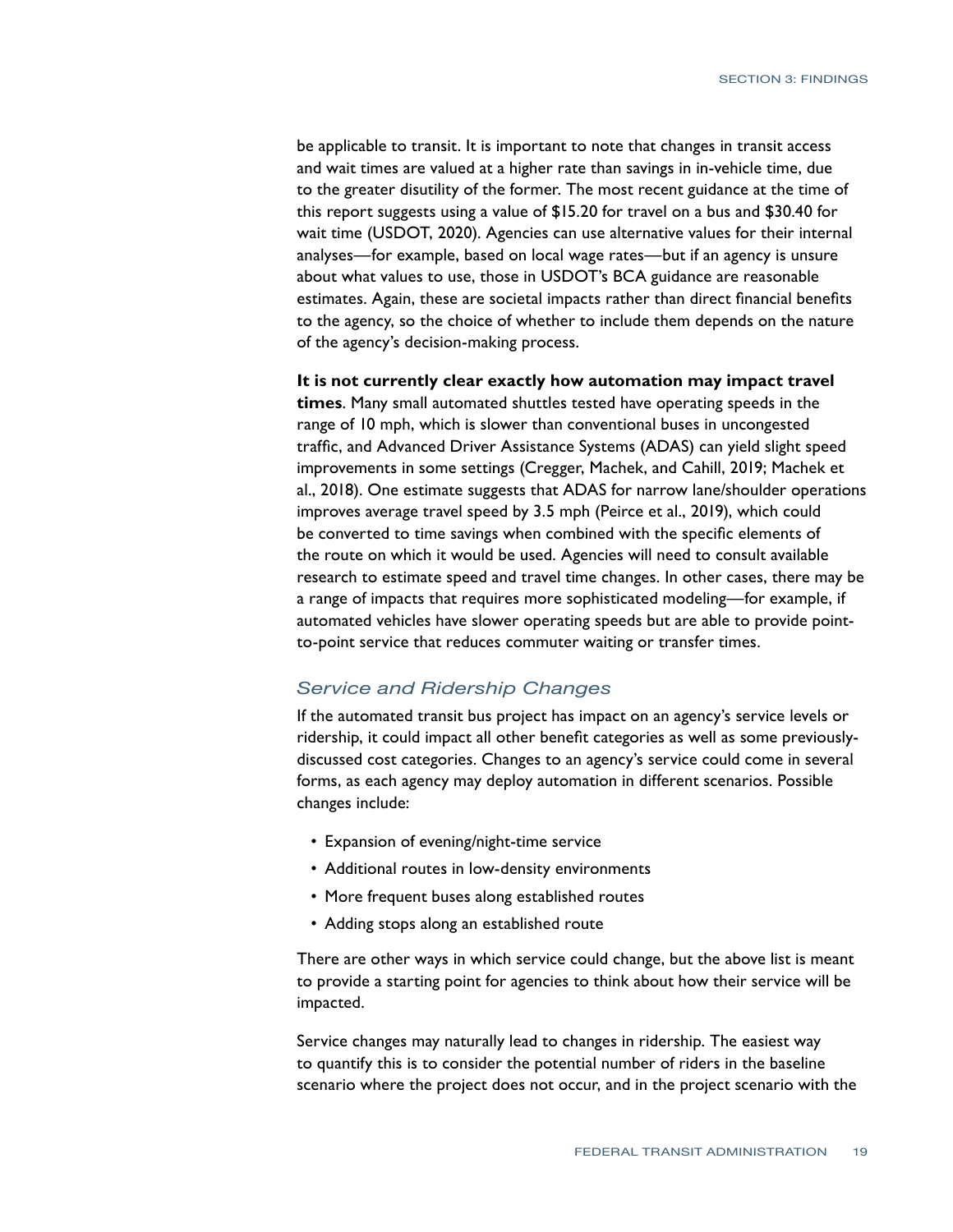automated transit bus. **Changes in ridership affect agency revenues and other factors that may be considered in a BCA**. The benefits of the new trips can also be estimated using economic models of consumer surplus, to the extent that the agency wishes to include this in its analysis. Ridership changes, if large enough, can also require operational changes that will affect the business case.

#### *Operating Cost Savings (Labor)*

**Automation could change labor costs without any change in the number of operators or employees, but simply by saving time.** A technology such as automated parking and recall could reduce pull-out and pull-in time by 5–10 minutes, resulting in labor savings (Peirce et al., 2019). This either allows staff to spend time on other activities or results in a shorter shift for affected employees.

**One of the largest ways in which automation could impact labor costs is if an automated bus does not require a traditional operator on board; however, there are driving-related tasks that are unique to transit that could be difficult to automate.** Bus operators also perform a wide variety of non-driving tasks, including fare collection and passenger assistance (Machek et al., 2018). Bus drivers provide multiple types of assistance to passengers, including helping them with directions, knowing when to lower the bus to make it easier for passengers to get on and off, and providing instructions when problems arise with fare payment. FTA provides a fuller description of non-driving responsibilities in Appendix C of the STAR Plan (Machek et al., 2018).

**These tasks could necessitate the continuing presence of transit agency employees on the buses even if they are not responsible for the driving task itself.** Such employees could potentially be paid less than a traditional bus operator, which could still result in labor cost savings, but the cost differential may not be very large.

Some of the more indirect effects of automation will likely be difficult for an agency to estimate, but it is worthwhile to at least begin considering the cost changes and look across the agency as a whole to estimate whether the change will be a cost increase or a cost decrease. Accordingly, the agency may need to conduct various scenario tests to determine how different changes in labor costs would impact overall cost-effectiveness.

Finally, it is particularly important to consider the baseline scenario when estimating changes in labor costs. If an agency is replacing a conventional bus with an automated one, then there is the possibility for labor cost savings in the automated scenario.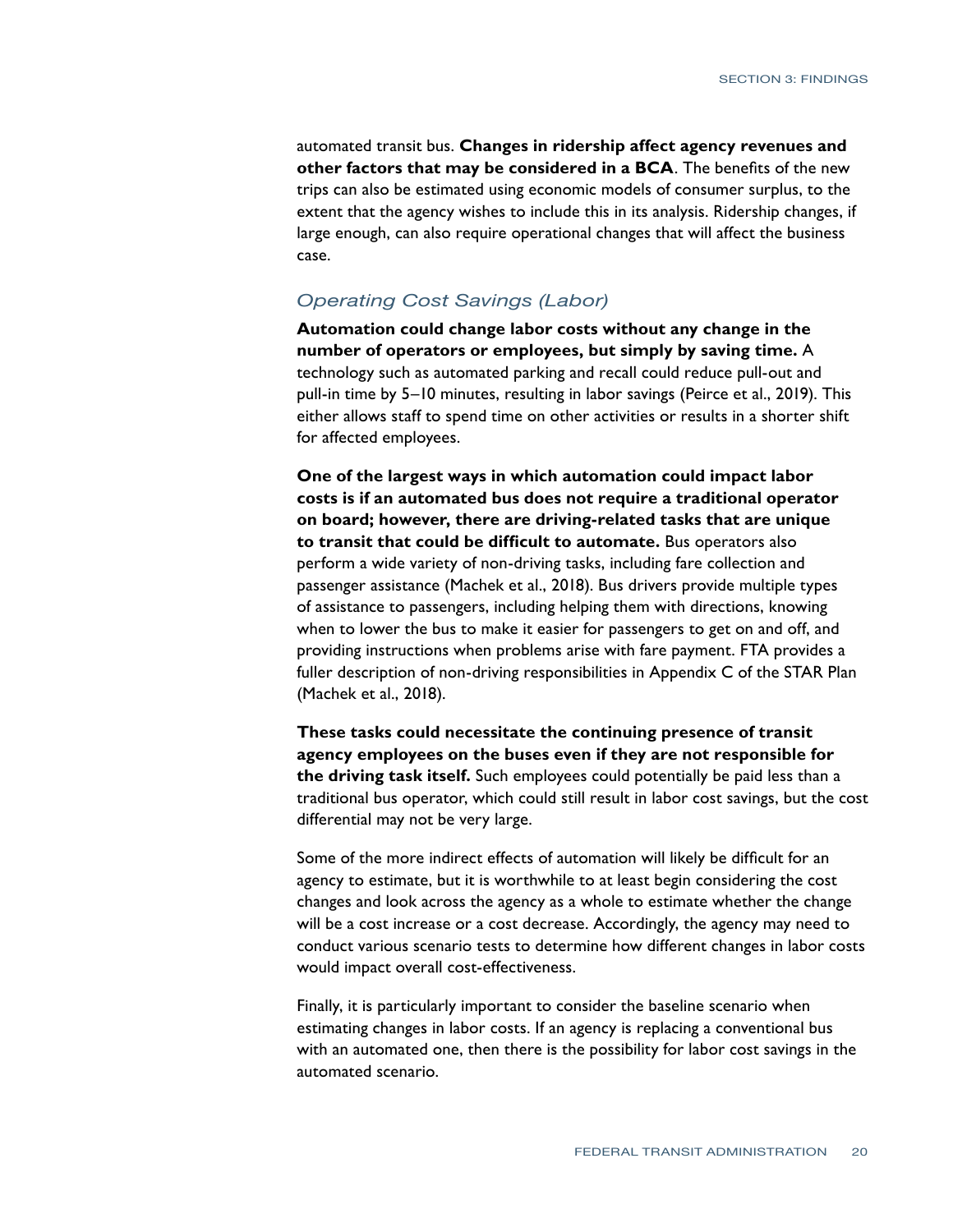#### *Operating Cost Savings (Non-Labor)*

**Some ADAS technologies have been found to improve fuel efficiency.**  For example, USDOT's GlidePath prototype application for smooth acceleration and deceleration estimated 22.2% fuel savings. This level is likely not achievable for transit vehicles due to the operational environments and frequent stops, but using a value of 7.4% (one-third of 22.2%) may be a reasonable estimate for transit (Peirce et al., 2019). This would reduce the amount of fuel the transit agency needs to purchase, resulting in operational cost savings for the agency. The amount of fuel savings will depend on both the specific technologies deployed and the operational environment of the vehicle, so an agency should be conservative when estimating the potential fuel savings. In particular, the fuel savings may be proportionately lower for an electric vehicle than for a diesel vehicle, as these vehicles have regenerative braking and do not use fuel to idle at stops.

Consideration of fuel savings would also need to consider the full lifecycle of vehicles and any associated re-charging or re-fueling infrastructure. Again, it is important to consider the baseline—for example, if the automation project is not pursued, would electric or diesel conventional buses be used? If electric vehicles would be used irrespective of the decision on automation, then the benefits of electrification would be present in the baseline and should not be considered part of assessing the automation project.

#### *Environmental Impact*

As noted, automation technologies could have fuel savings; this means automation could have a positive impact on emissions compared to a nonautomated transit bus. To estimate the benefit of an emissions reduction, an agency can use its own values to monetize a reduction in emissions or the values in USDOT's BCA guidance, which breaks out values for different types of emissions, the recommended approach (USDOT, 2020).

This benefit category, if quantified, might be a relatively small value compared to other benefit categories. If an agency is unsure of the exact change to emissions from the project, this benefit could be included qualitatively.

#### *Qualitative Benefits*

There may be various benefit categories that are difficult or impossible for an agency to quantify. Some of this may be due to specific benefit types being naturally difficult to quantify in a BCA, such as travel time reliability. Some agencies may also view innovation itself as a benefit that cannot be quantified. Agencies may also want to qualitatively consider the demographics of people riding the bus; certain changes in service from automation could expand transit to underserved populations.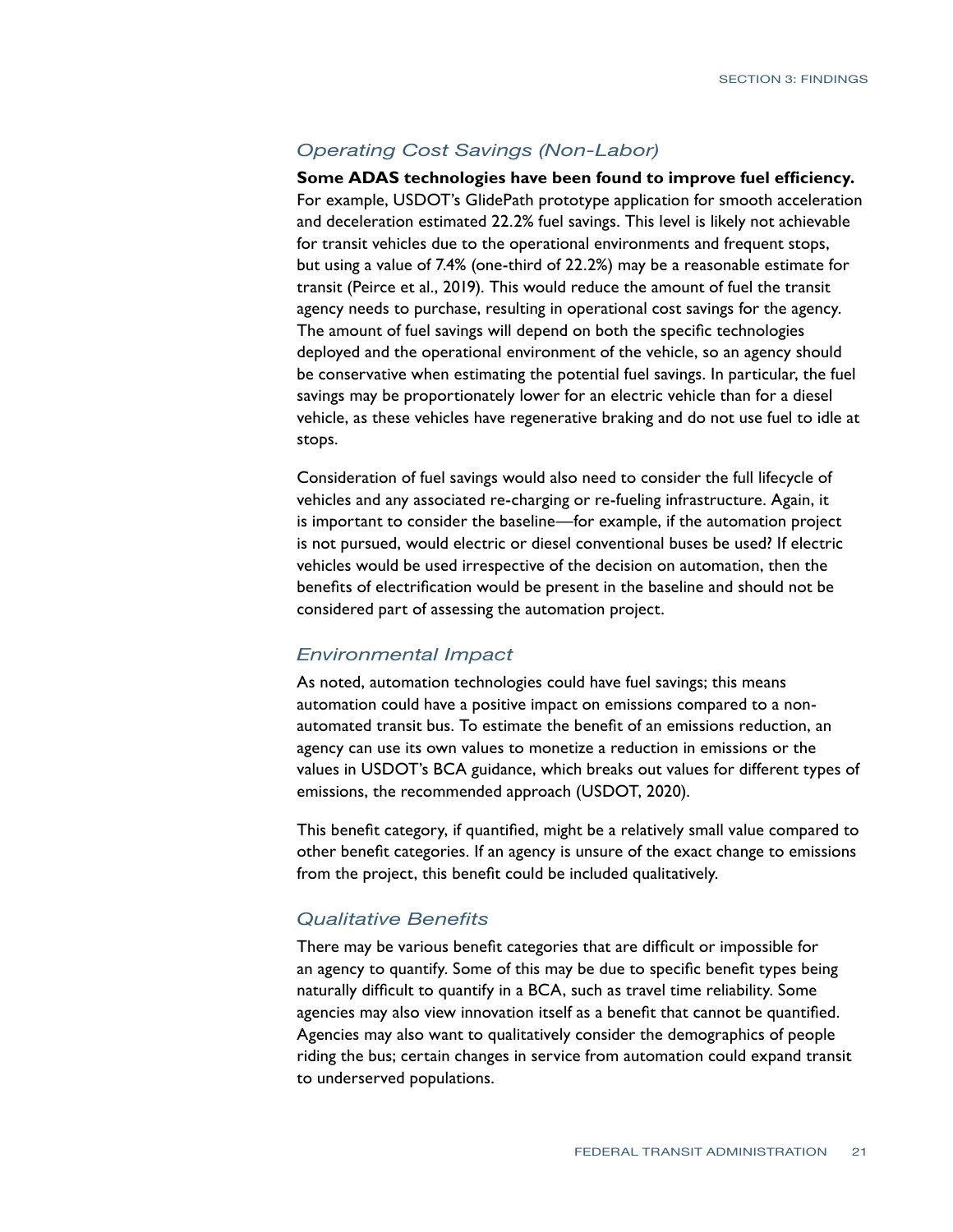An agency can choose to simply note these benefit categories qualitatively and state whether it thinks that these benefits would outweigh the costs qualitatively. These categories should be determined by the agency and will be specific to each unique project. Different agencies may have differing opinions on what types of benefits they want to note in their analyses.

#### Agency Decision-Making

A BCA can be a valuable tool in decision-making, but every agency and organization has a different process for making project-related decisions and prioritizing capital investments in a context of finite resources. Agencies consider a variety of factors that would not be included in a traditional, quantitative BCA but are nevertheless important for agency decision-making. Understanding how agencies make decisions can be helpful to organizations interested in partnering with a transit agency for an automation project. Information in this section is based on a literature review and interviews of transit agencies.

This section discusses findings related to five key elements of this process:

- Quantitative decision-making
- Qualitative decision-making
- Role of external funding opportunities
- Differences between the assessment of pilots and long-term investments
- Considerations specific to automation

#### Quantitative Decision-Making

**There was wide variety among agencies regarding quantitative assessments of projects.** Some agencies may require a quantitative analysis, and others only encourage it, and still others do not emphasize this element in decision-making. Many agencies do not have the staff or resources to conduct a quantitative analysis for all projects. The type of quantitative analysis can also differ across agencies, ranging from a full-fledged benefit-cost analysis to a more simplified assessment of costs and benefits or, in some cases, a quantitative points-based scoring system. Within each of these overall approaches are multiple categories of benefits that could be considered. The entire lifecycle cost of a project could be considered, or a simpler method may evaluate only the initial capital cost and an estimate of future maintenance costs. On the benefits side, agencies can consider a mix of direct agency impacts such as avoided fuel and labor costs as well as benefits that accrue to riders and society as a whole, such as safety, travel time savings, travel time reliability, emissions, and/ or customer satisfaction. When a cost or benefit cannot easily be quantified (for example, customer satisfaction can be difficult to quantify), it may be incorporated qualitatively into the analysis.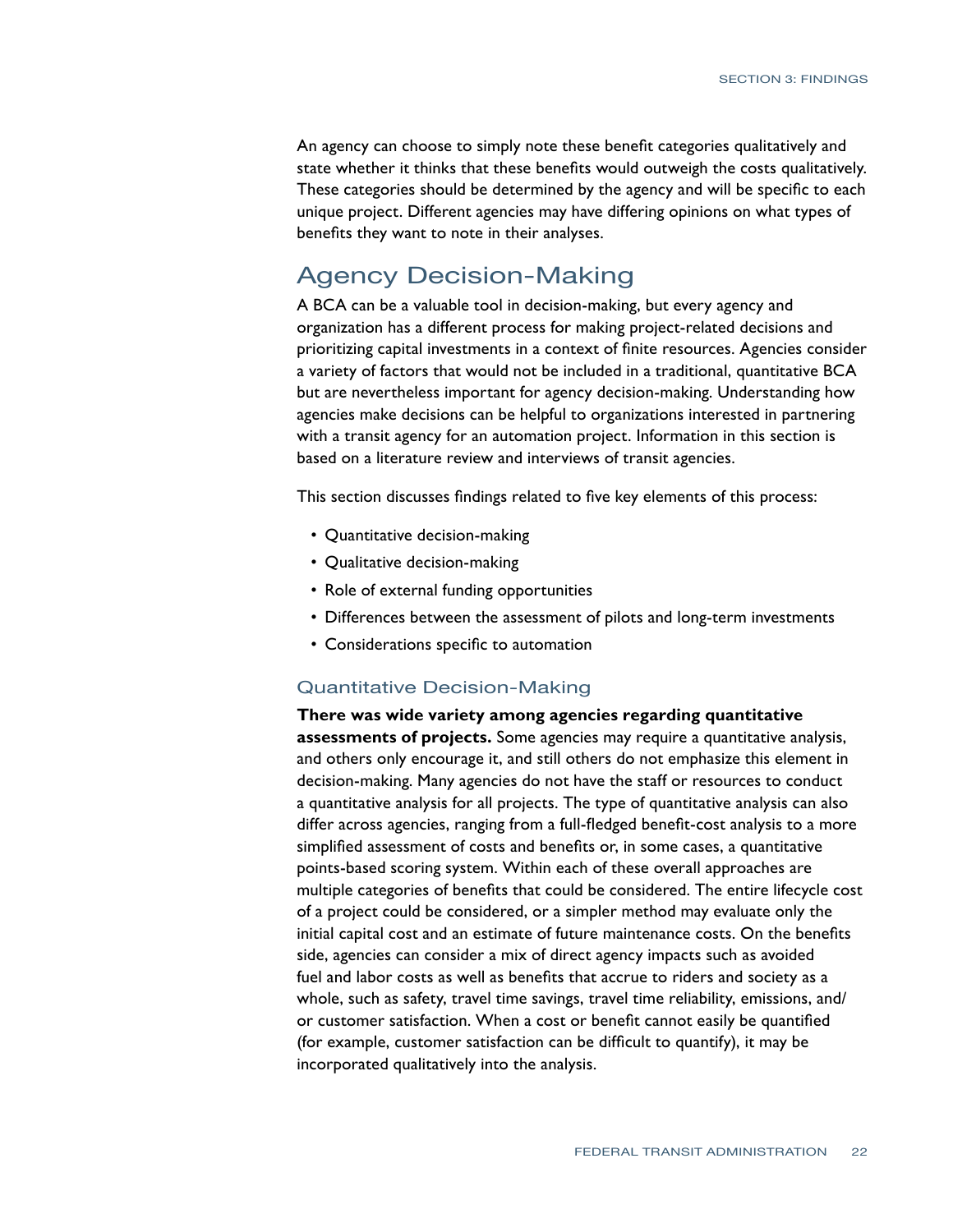**Even at agencies that use formal benefit-cost analysis, the results are only one input to the process.** Agencies may also choose to prioritize certain benefits over others—a traditional benefit-cost analysis would favor a project that has \$1.5 million in travel time savings compared to a project that has \$1 million in safety benefits, but the agency may still choose to pursue the project with the safety benefits based on its priorities. A small amount of evidence from the interviews revealed that quantitative benefit-cost analyses are becoming more common or more frequently required in agencies in recent years, but this set may not be broadly representative.

Additionally, **most state DOTs do not do a formal, quantitative BCA, although they do consider benefits and costs**, according to a 2015 survey (FHWA, 2016). The survey also found that even when a BCA is conducted, the results were never the most important factor considered in decision-making and project selection (FHWA, 2016). Although these results were from state DOTs and not transit agencies, they provide some insight into public-sector decisionmaking, and most state DOTs are FTA grantees. It was noted that transit projects are more likely to have a BCA because of the requirements of various federal transit funding programs, but BCAs are still not typical (FHWA, 2016). A 2013 study found that BCA use in state governments generally—not limited to transportation—was not yet mainstreamed and that other factors were more important than BCAs when making investment decisions (FHWA, 2016). These surveys were conducted several years ago, but the findings are generally consistent with the interviews.

#### Qualitative Decision-Making

Previous research from FTA and the Shared Use Mobility Center suggested that there are six main areas that agencies consider in their business models (Faust, 2020):

- **Value Proposition** what is the project/service offering that is new, different, or better?
- **Capitalization and Revenue** how is the project/service financed and what revenue will it bring in?
- **Customer Base** who are the targeted customers, and does the service substitute or complement transit ridership?
- **Regulations** is the technology/service already regulated, and is there strong potential for future regulatory actions that could disrupt the current business model?
- **Partnerships** what partnerships are available to the agency for this project?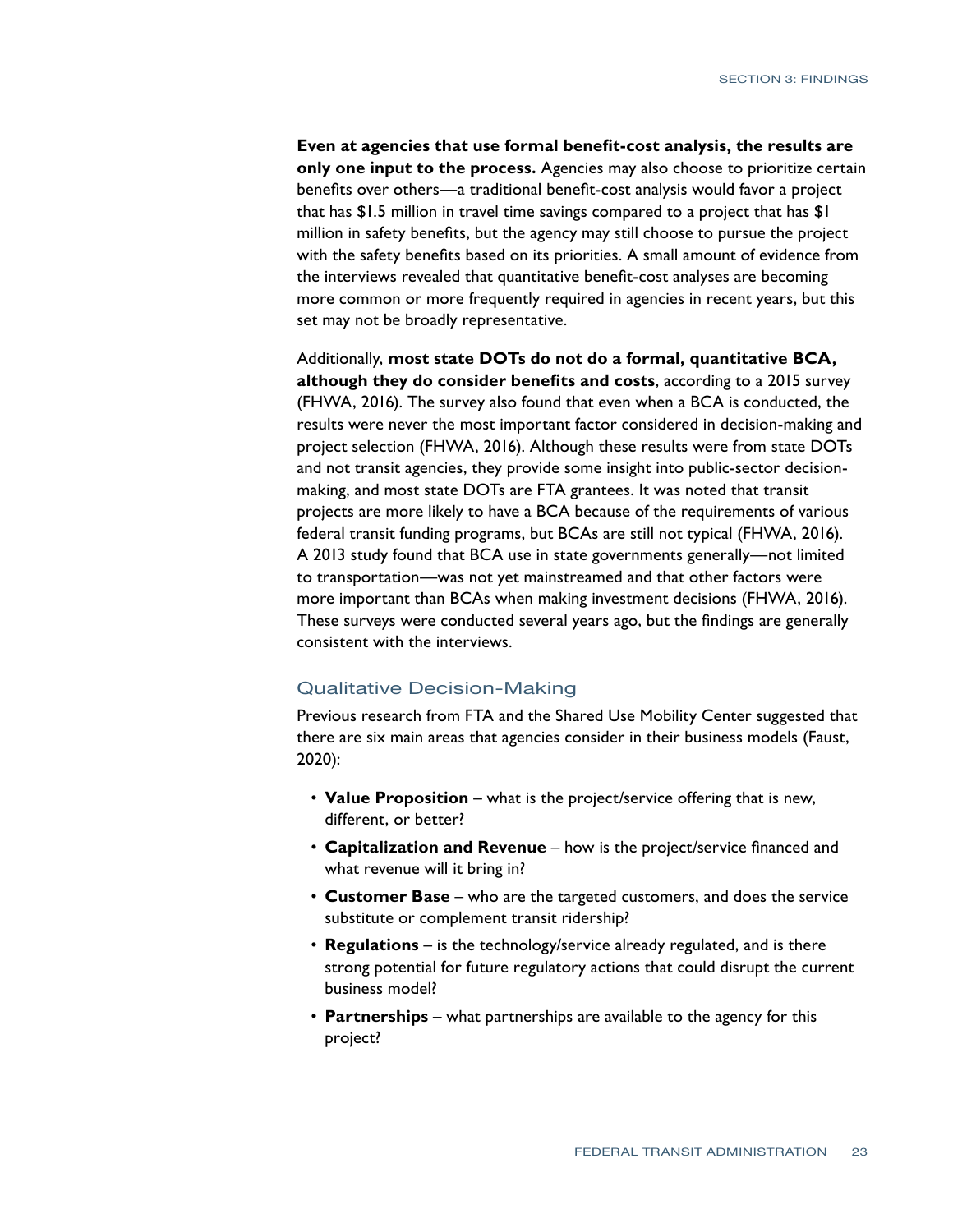• **Operational Characteristics** – how is this service operating in the mobility space (one mode, multiple modes, mobility as a service)?

Agencies may prioritize certain areas over others or may not always fully consider all these areas, but they provide a high-level summary of the key aspects that are important to decision-making for transit agencies.

**All agencies interviewed include qualitative components in their decision-making process, generally related to strategic goals and objectives.** That is, projects are assessed on the extent to which they advance agency-defined strategic goals, as established by leadership or through other internal processes. Although projects may be developed and proposed by a division within the agency, there is generally a process by which the project must be formally approved by agency leadership (e.g., Boards). Some agencies must also receive approval from their external funding organizations.

In the most extreme case of using strategic goals to guide decision-making, some agencies have certain types of projects that will almost always be prioritized over others, without reference to formal measures of cost-effectiveness. For example, keeping bus fleets and equipment in a state of good repair was mentioned by multiple interviewees as a top priority, with one agency specifically stating that these basic needs must be met before anything else can be considered. There was division among transit agencies with regard to whether strict standards or flexible guidelines are more desirable for service decisions (Perk and Hinebaugh, 1998), but all agencies seemed to have at least some type of guidelines they follow.

When analyzing the potential benefits and costs of an automation project, **an agency may rely more on qualitative measures than quantitative ones.**  This is due partly to the difficult-to-quantify benefits of automation, including the value of research and the learning potential. Additionally, it can be difficult to quantitatively assess automation projects because of a data gap; not all benefits and costs of automated transit are known. Even basic elements of project cost can vary significantly based on vendor offerings and changes in the market, which is atypical for the long-established transit bus industry.

Some agencies also approach automation decisions differently from typical projects, as **the agencies consider automation and innovation to be benefits in their own right.** They are interested in learning about new technologies for the sake of advancing the future of transit. Other agencies, however, treat automation simply as another tool that could be used to improve transit service quality or reduce costs, and they evaluate the investments on that basis. These agencies do not consider automation as a benefit in itself but rather consider automation investments through the same lens they would view any other project. There are also agencies that are open to pilot programs to learn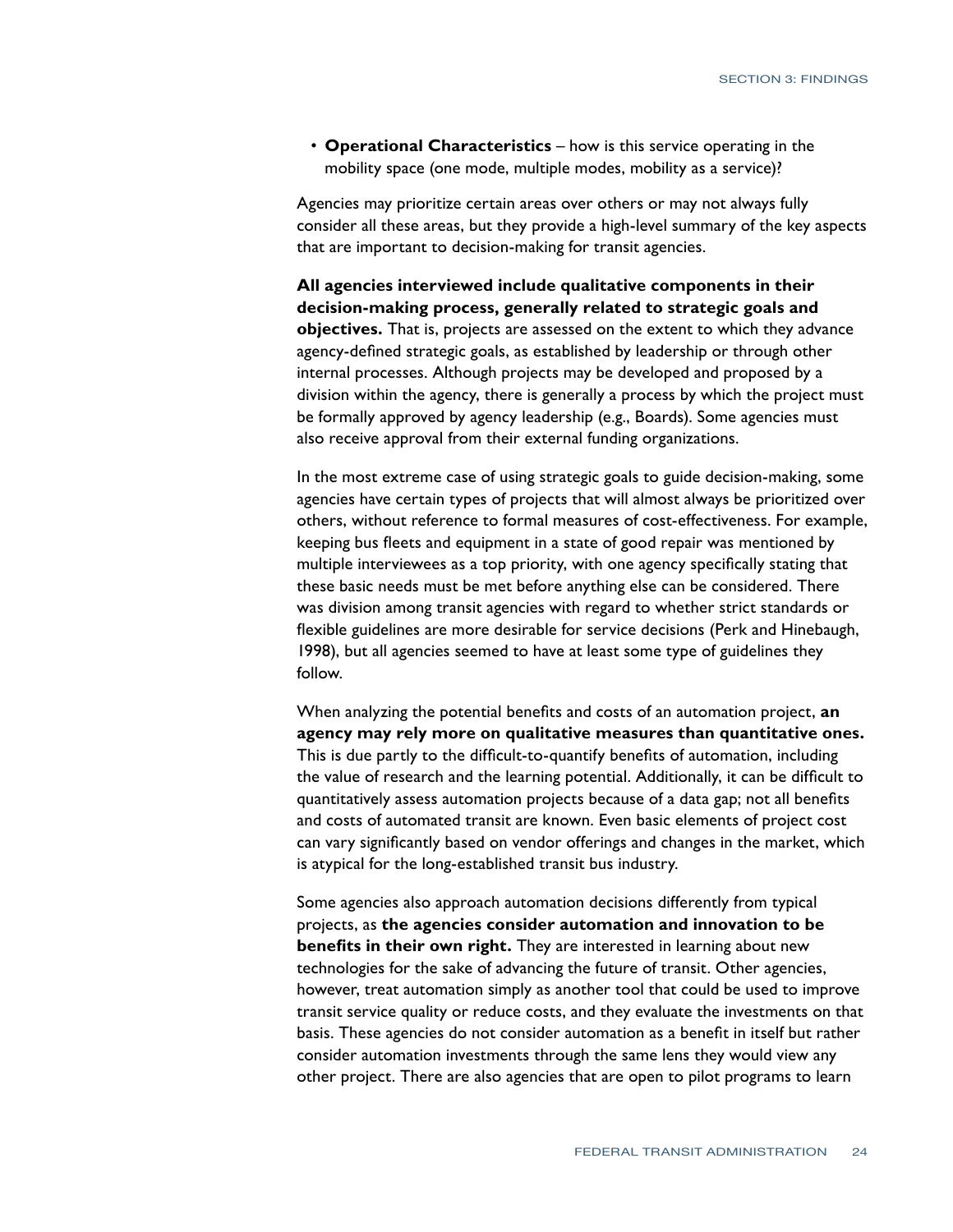about new technologies but are still mostly motivated by traditional goals such as cost savings. In all cases, this is a qualitative type of assessment—an agency cannot quantify the benefit of innovation.

#### External Funding Opportunities

Among the interviewees, **external funding opportunities were nearuniversally identified as motivating factors in the decision to pursue a project**. Transit agencies often have tight budgets, and budget constraints prevent agencies from being able to pursue all projects that they may be interested in or limit agencies to only a small number of projects at a time. This is particularly true for agencies dependent on annual funding appropriations, as opposed to agencies that may have more reliable, dedicated sources of funding. Some agencies are also more opportunistic with regard to external funding. If a new competitive funding opportunity is announced (which could include local or nonprofit challenge grants or a funding opportunity from FTA that provides additional federal funds), these agencies may consider projects that they otherwise would not have engaged in so they can leverage the funding opportunity. Other agencies seek grants only for projects that they have already decided to pursue, with the grant opportunity simply giving them more flexibility to complete the project sooner.

#### Differences between Pilots and Long-Term Investments

**Although there may not be a formal agency policy distinguishing pilots and long-term investments, agencies generally noted that they would be evaluated somewhat differently.** There is more room in a pilot for the project to not meet all the objectives it would need to meet in a longterm investment, such as lifecycle cost savings. Additionally, a pilot has learning benefits that are difficult to quantify, whereas a long-term investment may need a more rigorous quantitative analysis before an agency decides to pursue the project long term.

#### Automation Considerations

**In many ways, decision-making for transit bus automation is the same as decision-making for any other project**, based on interviewee descriptions. Multiple interviewees emphasized that an automation project would need to be approved through the same processes as any other project. However, there are ways in which it can differ from a typical project. This section highlights both traditional decision-making, as well as specifics related to automation.

#### *Risk*

There is a larger risk associated with automation than with the typical projects that agencies might pursue. Agencies are concerned about the possibility of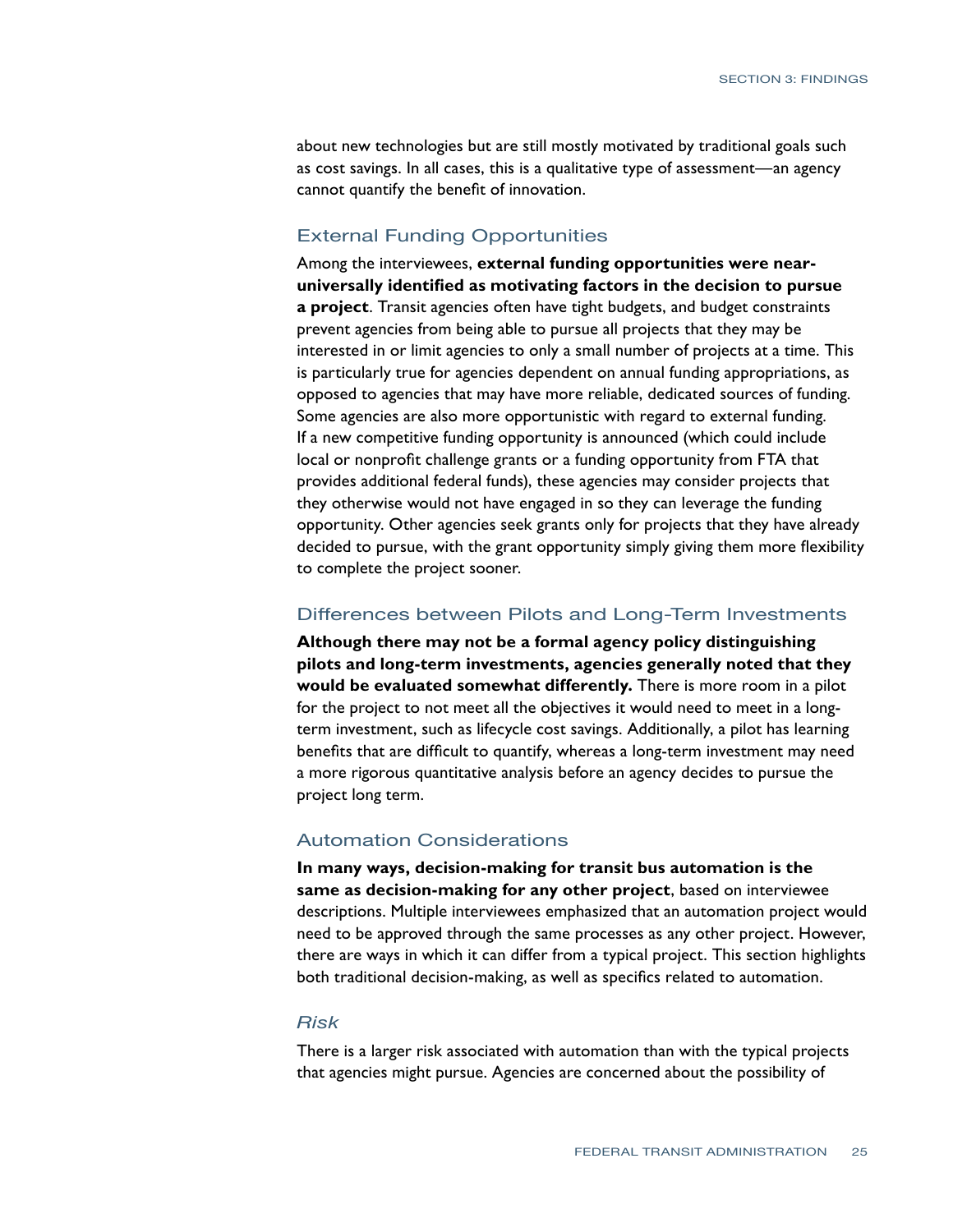potential liability risks, although the extent of these potential risks is unclear. Transit agencies cited liability concerns that could arise should the technology fail and cause injuries.

Agencies described their efforts to strike the appropriate balance between trying new, innovative ideas and being a smart steward of public money—if an agency loses the trust of the public, it could be detrimental to the agency. A different type of risk is associated with the low level of technological maturity in this area. Automation is still developing, and it is not yet clear how successful it will be for transit buses. By pursuing an automation project, agencies are taking a risk in the hopes that the project will result in long-term benefits to their service, even though it is currently unclear exactly what those benefits might look like.

#### *Consortia*

Some agencies have chosen to join together through various consortia and organizations. The reasons for joining a consortium may vary, but part of the potential benefit is allowing agencies easier access to information, particularly when an agency may not have the resources to do research or pilot projects on its own. Due to the rapid evolution of the automation market, any technology tested today could become outdated quickly, and many agencies do not have the staff resources to conduct continuous tracking of developments within the industry. Such consortia will often have a cost to join, which not all agencies can afford; staff time to assess and engage with these consortia must also be considered.

#### *Procurement Considerations*

There is also a variety of procurement considerations associated with automation that are not necessarily present for other types of projects. **Procuring an automated vehicle may require a different strategy from conventional vehicles**, such as leasing instead of purchasing or retrofitting existing vehicles rather than buying new. Choices related to the ownership model can affect the cost of the project and potentially can introduce extra risk or liability concerns. For smaller agencies, the cost of pre-purchase market research and due diligence could be prohibitive. One potential mitigation strategy is a bulk purchase (joint procurement or purchasing schedule), potentially at a state level. This approach reduces information costs and may yield more advantageous pricing through volume discounts but can also require the agency to implement alternative procurement procedures and decision-making dynamics to participate.

In addition, **some agencies indicated that there may be a mismatch between their preferred approach and what is available in the current market**. One agency noted that it had to put an automation project on hold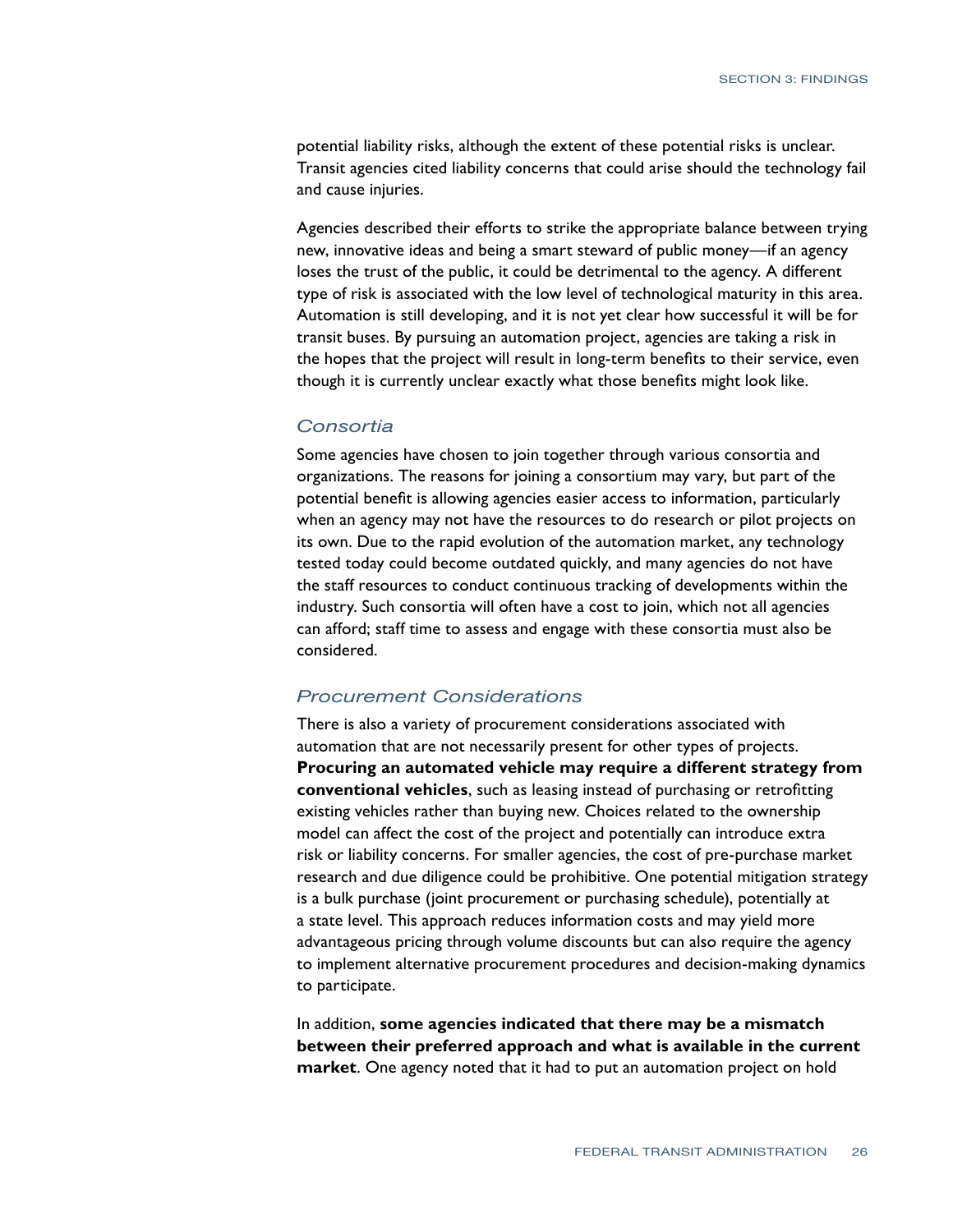partly because it wanted to retrofit existing vehicles, whereas bus OEMs were interested primarily in selling or leasing new vehicles. Agencies also noted general uncertainties surrounding data ownership, minimum useful life, and the spare ratio, all of which factor into their decision-making for transit bus automation to a much greater extent than for conventional bus purchases.

#### *Agencies Not Considering Automation or in Early Stages*

**It is important to remember that the majority of agencies are not currently considering automation or are only in the early stages of considering automation.** The agencies interviewed for this report represent a non-random sample of the small number of agencies and organizations that have conducted or are in the early stages of considering transit automation projects. But when looking at all transit agencies across the U.S., it is likely that there are more agencies that have not considered automation in detail than those that have. This is due, in part, to the fact that there are many more small agencies than large ones, and smaller agencies do not have the capacity to conduct the types of automation projects that larger agencies are considering. Many large transit agencies have at least begun thinking about automation, whereas small and rural agencies typically do not have the capacity to do so (although there are exceptions).

A 2019 study surveyed 258 U.S. transit agencies, the majority of which were rural or small-urban agencies, and found that over 80% of them were not interested in operating fully-automated shuttles in the near future (Godavarthy, 2019). The overall trend suggested that demand for various transit automation technologies was positively correlated with system size. The survey also found that the level of interest varied by the specific type/level of automation, with certain technologies, such as curb avoidance and collision avoidance, appearing much more likely to be implemented in the near future in agencies of various sizes (Godavarthy, 2019). Agencies that are not currently interested in automation may not be capable of making an informed decision at this time, and choosing to pursue an automation pilot requires a large amount of research, planning, and funding that is simply unavailable to certain agencies.

#### Challenges to Assessing the Business Case

There are multiple, inter-related barriers that prevent agencies from being able to fully assess the business case for transit bus automation. As previously discussed, a significant barrier to conducting a quantitative BCA is data availability and accessibility (meaning both the existence of the data and the ability of agencies to locate and access the data). This section discusses other challenges that impact all types of decision-making for automation, even qualitative decision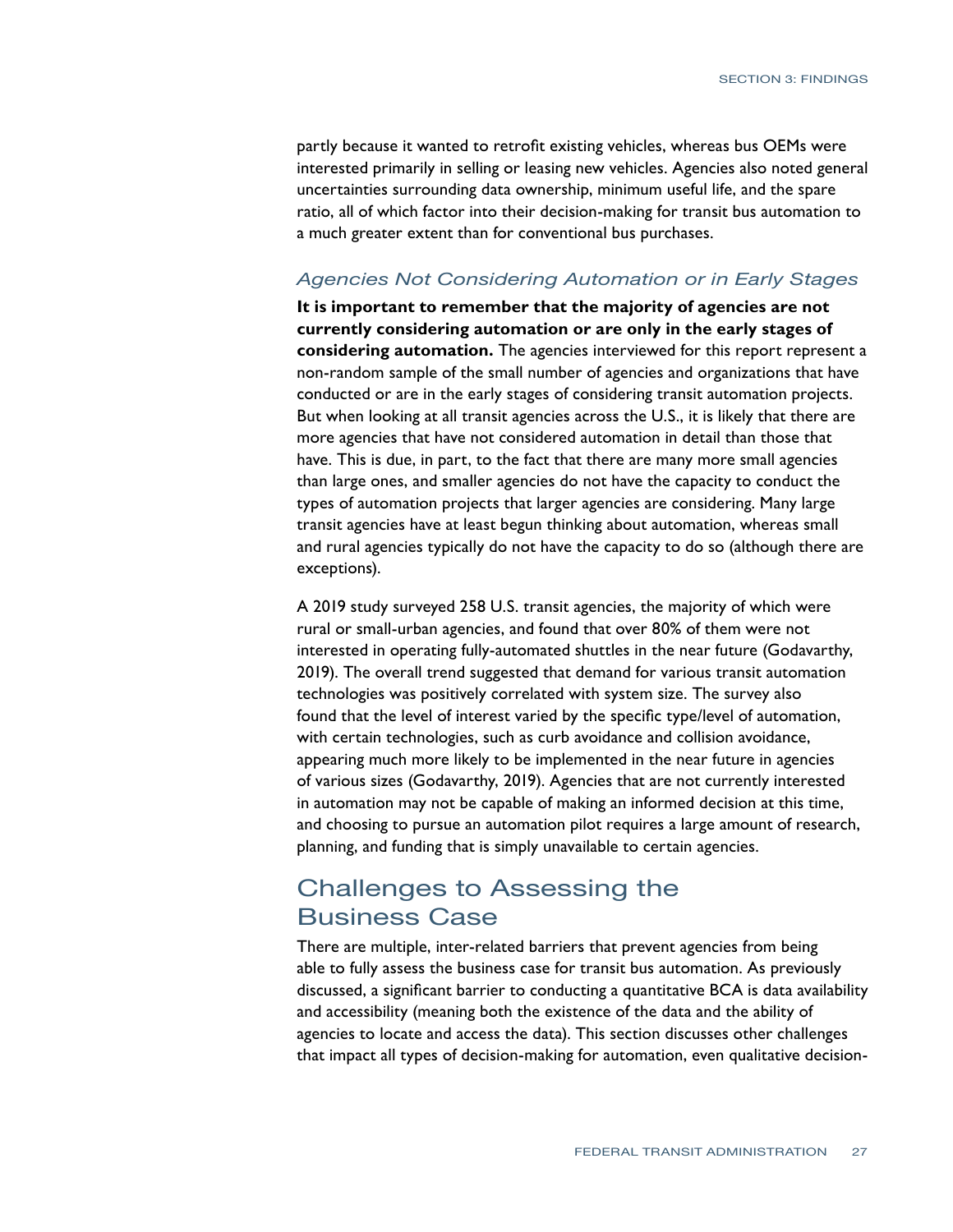making. Information in this section is based on a literature review and interviews of transit agencies. This section categorizes these barriers into four groups:

- Regulations
- Applicability of Previous Research
- Operational Changes
- Customer Acceptance

Overcoming these barriers is possible, as proven by the agencies that have already conducted or are conducting transit automation pilot tests. However, these barriers can cause some agencies to abandon automation projects or at least increase the costs associated with the project. It is also often easier to overcome certain barriers for pilot projects, whereas a longer-term investment may face more obstacles.

#### **Regulations**

**Transit agencies are subject to a number of federal, state, and local regulations that may introduce uncertainties into their assessment of the business case for automation investments.** In particular, for agencies using federal funding, regulations such as Buy America affect the availability and cost of automated vehicles and technologies. Federal procurement rules about spare ratios and minimum useful life can also be relevant, thus requiring an additional layer of analysis and influencing determinations of cost-effectiveness. Regulations can also affect calculations on the benefit side of the ledger for example, if the labor cost savings that might otherwise be realized from automation are limited by local regulations or offset by required employee payments under Section 13(c).

**Regulations can also have an indirect effect on automation business case decisions by introducing additional risk and uncertainty**, and creating additional analytical needs that can strain agency resources. Automation technologies intersect with existing regulations in ways that are novel and sometimes complex; for example, it may not be clear to a transit agency whether a new vehicle type or service pattern is compliant with the Americans with Disabilities Act (ADA), since ADA's implementing regulations generally pre-date the advent of automated vehicles. Analyzing these novel regulatory questions may require considerable staff time and expertise, the costs of which may weigh considerably in an agency's assessment of the business case. Unresolved regulatory issues also expose the agency to liability and risk, which may be considered qualitatively in the business case. FTA has begun addressing these information needs through an online FAQ on automation-related regulatory issues (FTA, 2019).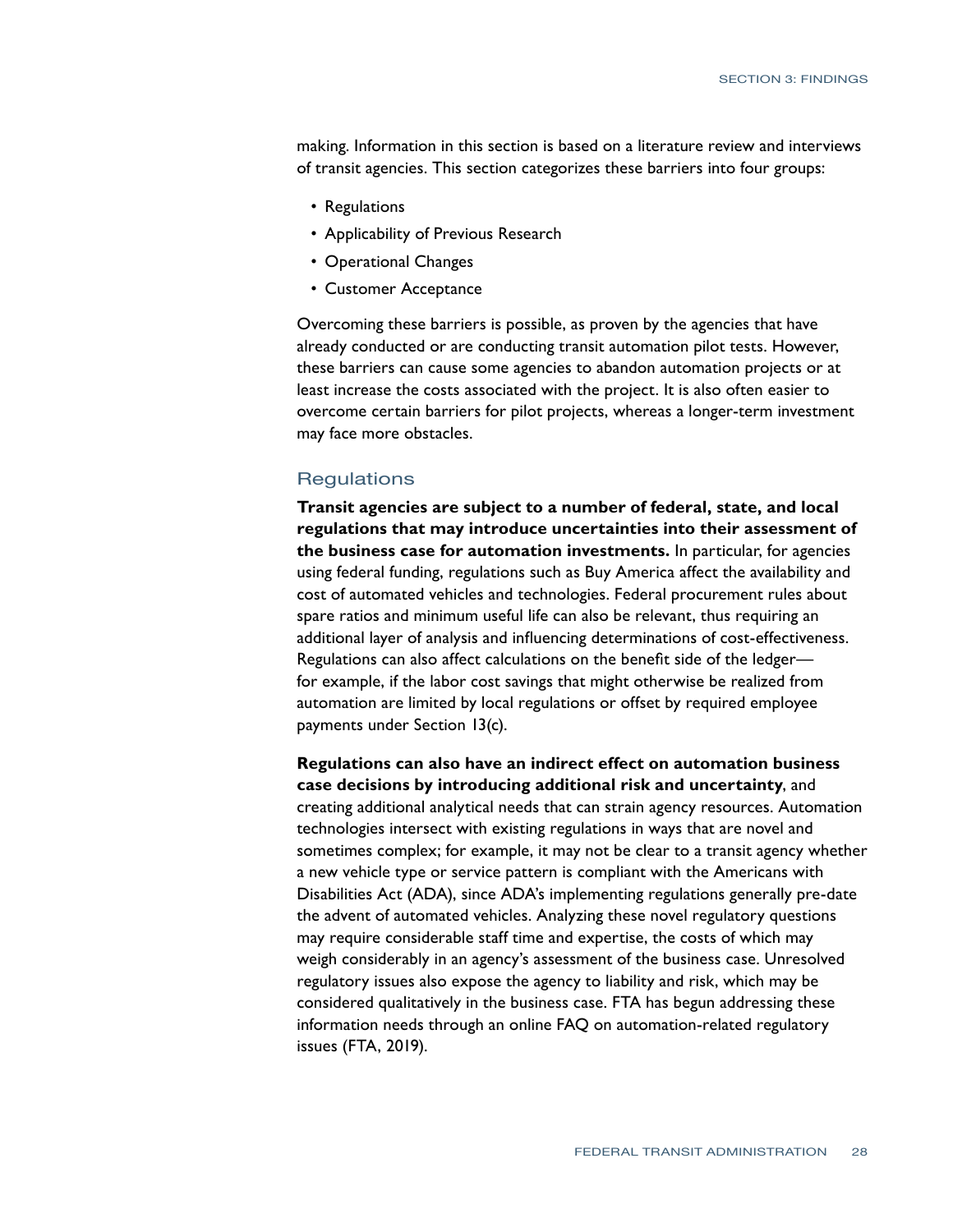#### Applicability of Previous Research

Another barrier for agencies is **determining whether or not the findings from one agency's pilot are applicable to them**. Operational capabilities and results may be different in different climates (e.g., sunny weather, snow, rain, etc.) and different operational design domains (e.g., mixed traffic, dedicated bus lanes, etc.). Every region and every agency have unique characteristics that make it challenging for an agency to apply the full benefits and costs of a different agency's pilot project to their own project. This barrier is related to the previously-mentioned barrier of data availability—even when data are available, they may not be applicable to all agencies.

Moreover, **research findings may be expressed using metrics that are not universal to all agencies or that may be difficult to interpret**. For example, results that are not normalized, such as not being adjusted for transit route length or fuel type<sup>5</sup> or that report results using non-standard metrics, may not be meaningful for other agencies, even if the data collection effort is rigorously conducted. Similarly, evaluation reports that provide only key findings without providing the underlying data and assumptions used are less valuable to other agencies, as they are less able to adapt the results to their own service patterns and cost parameters. For example, a report may discuss how a shuttle was impacted by extreme weather events but without specifying any temperature ranges or precipitation levels, making it difficult for other agencies to learn from the experience. Reports may also note the overall project cost but do not break down the cost into categories or distinguish capital from maintenance costs, again somewhat limiting the usefulness for other agencies seeking to learn from that experience.

#### Operational Changes

When analyzing the business case, **agencies have to predict how automation may change their service patterns or division of labor**; at least two interviewees specifically mentioned labor and operational changes as areas that need consideration. This is a difficult question to answer, as there is no true experience upon which to draw. Agencies have to make predictions as to how their operations may change in the face of limited data. Perhaps they will be able to extend service hours or add a route, or, instead, existing routes will become more efficient. Ridership changes and any associated needs for service adjustments are a further unknown.

The division of labor and organizational changes are also potential effects of automation that are difficult to predict. This extends beyond just estimating

 $^5$  Normalizing can mean converting data to per-mile, per-VMT, per-gallon, etc. The purpose is to convert the data to a form that can be applied to other projects. A reduction in travel time of 30 seconds is very different on a 2-mile route and a 10-mile route.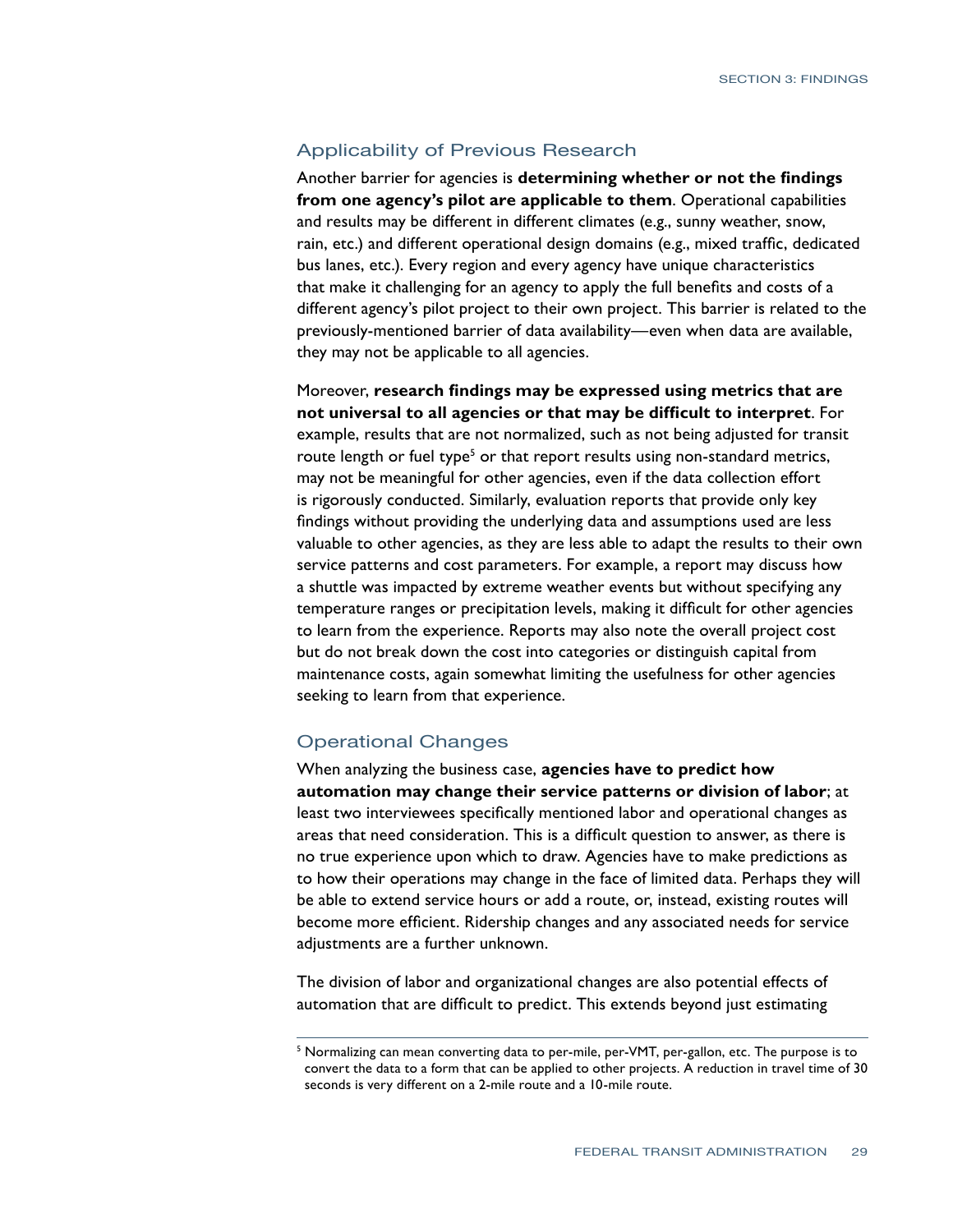potential labor cost savings from not requiring a bus driver; it includes understanding what new jobs there may be, what jobs may be able to be consolidated, which teams within the organization will need to take on new roles, and more. Because no agency has implemented a fully-automated bus into regular service yet, there is no relevant experience upon which to draw. An upcoming report on this topic (TCRP J-11, Task 34) may provide useful information on changes in labor cost, but agencies will still need to adapt these findings to their own situations. Likewise, agencies can look to their own history to draw inferences from past service changes, but these impacts may have little relevance to transit automation.

#### Customer Acceptance

**The final barrier identified to understanding the business case is not knowing how customers will respond to the new technologies.** Customer acceptance can be predicted to a certain extent through surveys and through the results of other pilot tests, but it is difficult to completely understand how customers will react until there is a full deployment. With many new technologies, there is an initial period in which people are wary and then adapt over time. The reaction of customers to transit automation is a crucial factor to being able to estimate the benefits of automation. If transit riders are going to take many years to feel safe using an automated bus, then the benefits of an automated bus are minimal simply because there are not many people riding it and benefiting from it. In fact, it is possible for transit bus automation to have negative impacts and drive ridership down if people are wary and refuse to ride on a fully-automated transit bus. Agencies have to ensure that all customers are able to ride and feel safe and comfortable riding an automated transit bus. Customer acceptance can be difficult to fully predict.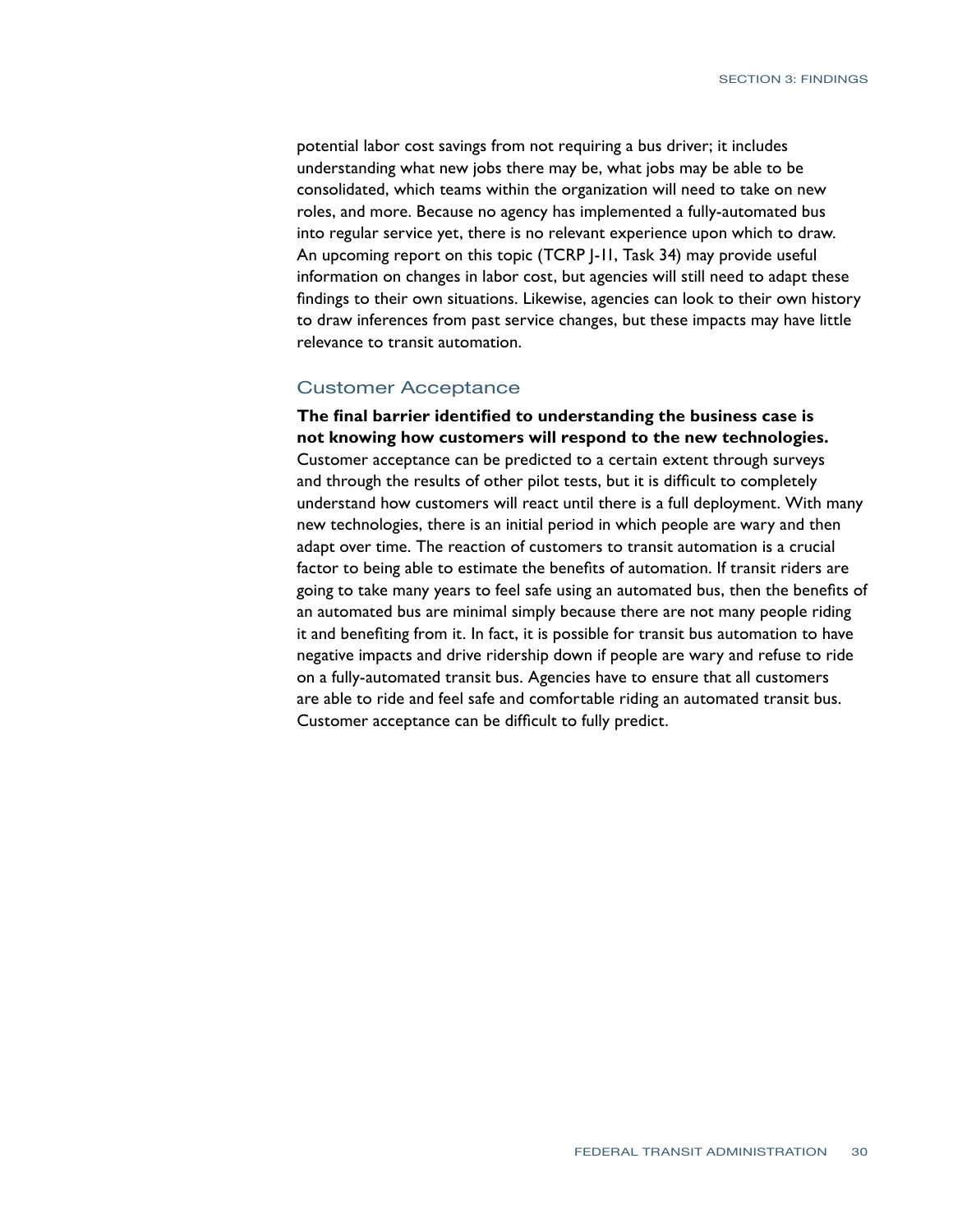# <span id="page-37-0"></span>**SECTION** 4

## Recommendations

The findings of this report lead to recommendations for transit agencies to consider when assessing the business case for transit bus automation. This section also discusses FTA resources.

**Clearly identify intended project goals and determine if a quantitative business case is needed.** If an agency is pursuing automation for reasons such as the pursuit of innovation, a desire to test a new technology, or in response to rider feedback, then a quantitative assessment may not be necessary, as it would not provide the information the agency wants to know. Conversely, if an agency is pursuing automation as a tactic to achieve goals of improving safety, reducing costs, or decreasing travel time, then a more quantitative analysis may be necessary.

**Consider a comprehensive list of benefit and lifecycle cost impacts.**  Automation could have numerous impacts that agencies should carefully consider before deciding to pursue automation. No agency is required to assess all possible benefits and costs; this recommendation is meant to help ensure that agencies do not overlook certain impacts and to emphasize the importance of considering full lifecycle costs. Even if an agency is not able to quantitatively assess all these categories, it would likely be useful to consider whether the agency expects any changes in these categories due to the automation project. These categories include the quantitative costs and benefits discussed earlier in the BCA section, but also include other, more qualitative categories that may not always be appropriate in a BCA but may influence decision-making.

Examples of the types of information to consider include the following, although other factors may also be relevant for some agencies and situations:

- Capital costs for a variety of ownership models
- Expected maintenance costs
- Staff retraining costs
- Staff time commitment for the proposed project
- Service changes (area, hours, etc.)
- Safety benefits of the technology
- Estimated improvements to travel time, travel time reliability
- Labor costs
- Fuel, oil, and other operating costs
- Emissions changes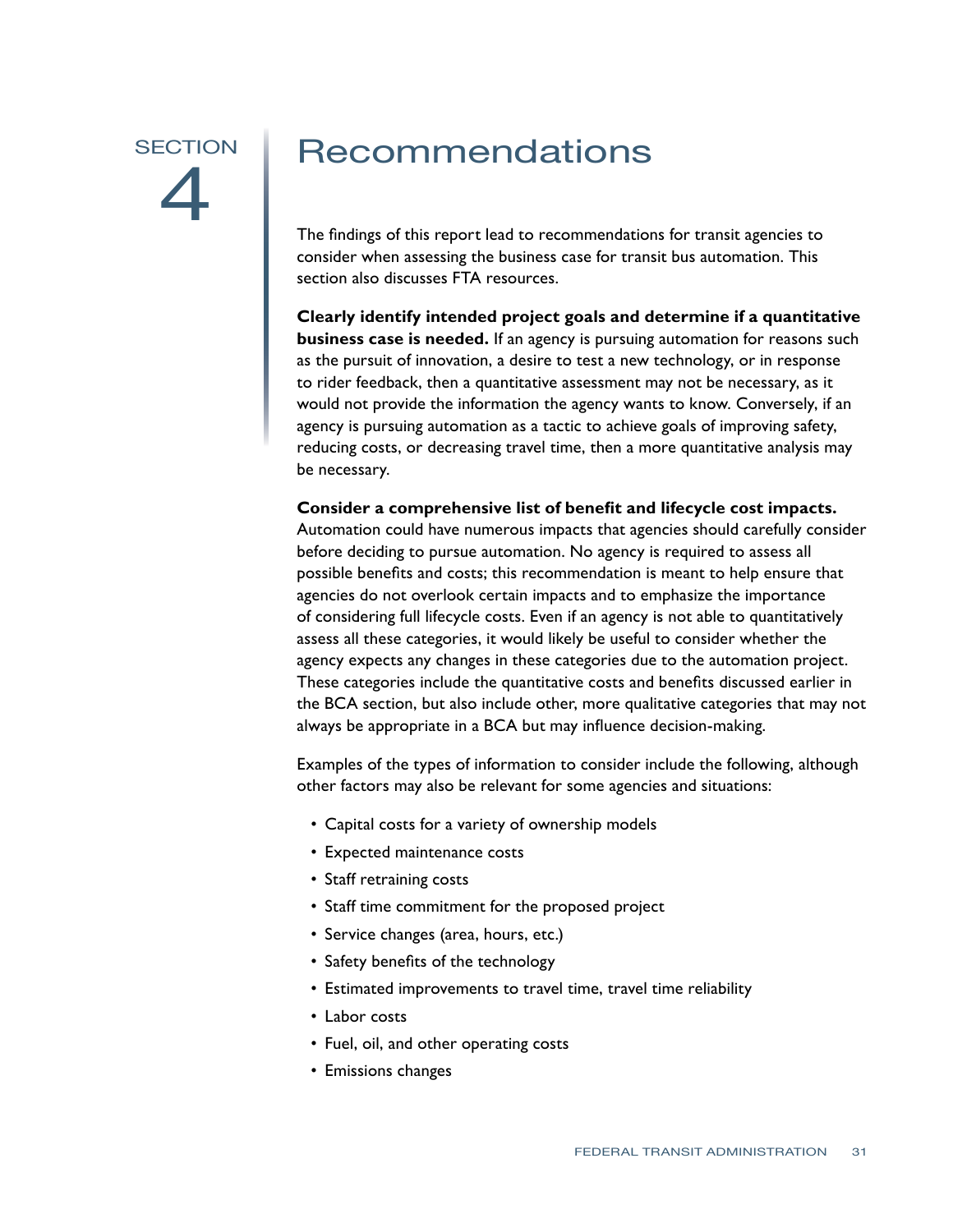- Public opinion and acceptance of automated transit
- Potential changes in customer satisfaction

**Use scenarios and sensitivity tests in the BCA when there are data challenges or other unknowns.** Scenario testing essentially means an agency conducts multiple quantitative analyses to determine how different assumptions would change the outcome of the analysis. If an agency is unsure of specific cost or benefit categories, a particular form of scenario test called a breakeven analysis can allow an agency to determine how great the benefits would have to be to exceed the costs, or vice versa.<sup>6</sup>

Scenario testing can be especially beneficial when there are only one or two key unknowns. For example, an agency might know all the costs and benefits except for the safety benefits, and it could then conduct tests to determine if even under conservative assumptions the safety benefits are likely to allow the project to be cost-beneficial. If there are multiple unknowns, it becomes more complicated, as there are multiple assumptions that can be varied in any single test. In this case, an agency could develop three sets of assumptions—the most conservative estimates for all categories, the most optimistic estimates for all categories, and a middle-ground set of estimates between the two extremes. The analysis could then be conducted separately with each set of assumptions to generate low, high, and medium estimates. One advantage of this type of analysis is that it allows the agency to identify which of the unknowns has the greatest impact on the ultimate BCA results, thus allowing it to prioritize the areas of further research that would improve decision-making.

**Consider reaching out to peers.** Agencies with more experience with automation projects are a valuable source of information, particularly since not all relevant information is published. These agencies can provide hard data on technical performance and cost and on institutional issues such as procurement and training. Even if some elements of that knowledge are very specific to that agency's experiences or context, it could still be helpful for new agencies to form connections to more experienced ones. There are also larger groups that provide information on automation research, such as the American Public Transportation Association's committee on automated transit.

 $^6$  A breakeven analysis identifies the point at which the benefit/cost ratio would equal one—in  $^6$ other words, at what points the costs equal the benefits. Such an analysis can be used when either the costs or the benefits are known with some certainty but the other side of the ledger is not. For example, if project costs are known, then a breakeven adjusts the benefit assumptions to determine at what point the project "breaks even." The purpose of such an assessment is to assess whether it is likely that the benefits will exceed the costs and thus support decisionmaking. If the "breakeven point" arises only with extremely optimistic benefit assumptions, then the project may be unlikely to have the benefits exceed the costs; conversely, if the breakeven point is reached even with very minimal benefit assumptions, then the project is highly likely to have the benefits exceed the costs.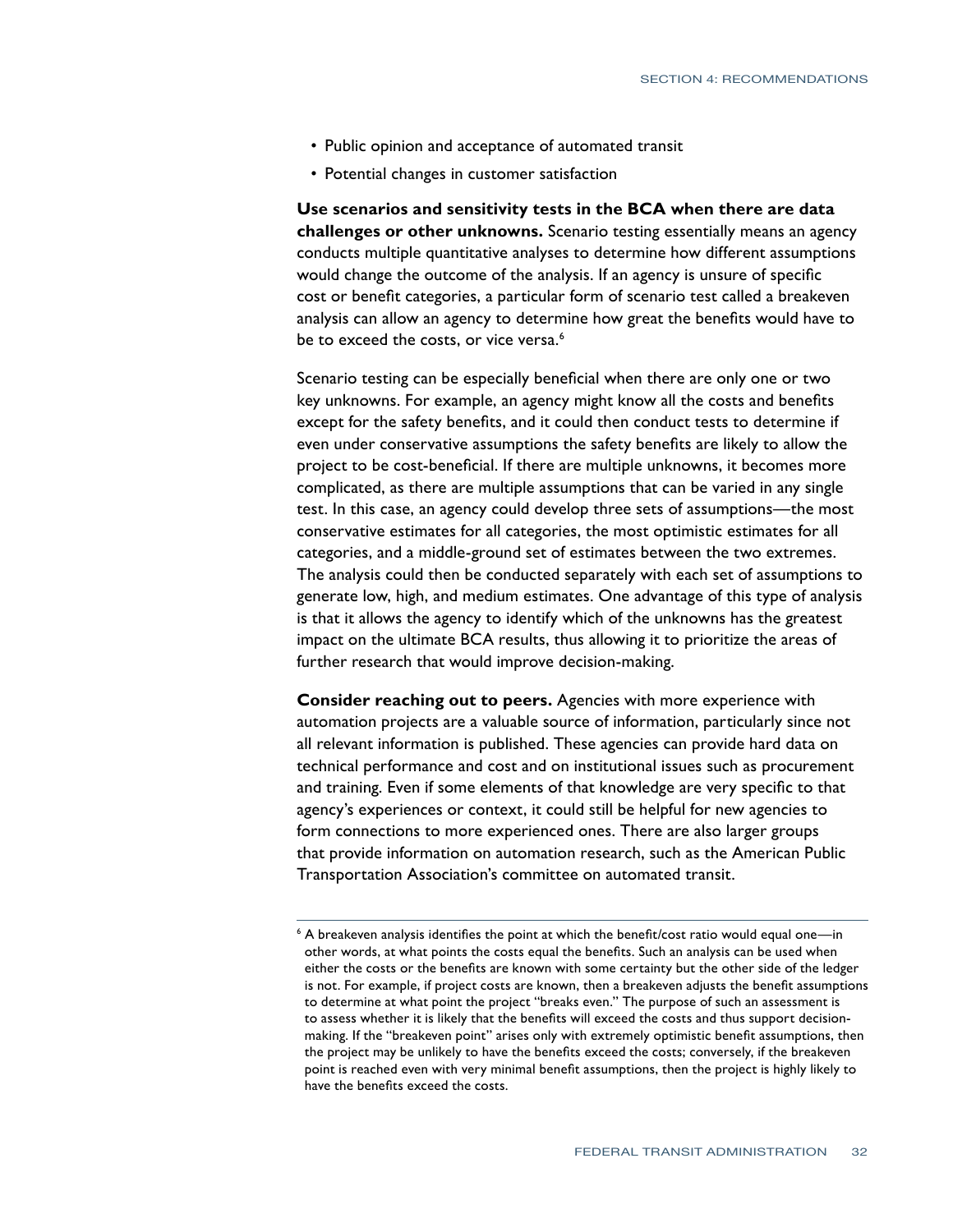#### FTA Resources on Transit Bus Automation

FTA is continuously working to provide agencies with relevant resources on transit bus automation. Existing resources at the time of this report include the following:

- Strategic Transit Automation Research Plan (Machek et al., 2018) Appendix D presents a benefit-cost analysis for various transit automation use cases; [https://www.transit.dot.gov/sites/fta.dot.gov/files/docs/research](https://www.transit.dot.gov/sites/fta.dot.gov/files/docs/research-innovation/114661/strategic-transit-automation-research-report-no-0116_0.pdf)[innovation/114661/strategic-transit-automation-research-report-no-0116\\_0.](https://www.transit.dot.gov/sites/fta.dot.gov/files/docs/research-innovation/114661/strategic-transit-automation-research-report-no-0116_0.pdf) [pdf](https://www.transit.dot.gov/sites/fta.dot.gov/files/docs/research-innovation/114661/strategic-transit-automation-research-report-no-0116_0.pdf)
- Transit Bus Automation Market Assessment (Cregger, Machek, and Cahill, 2019) [https://www.transit.dot.gov/research-innovation/transit-bus](https://www.transit.dot.gov/research-innovation/transit-bus-automation-market-assessment-report-0144)[automation-market-assessment-report-0144](https://www.transit.dot.gov/research-innovation/transit-bus-automation-market-assessment-report-0144)
- Frequently Asked Questions: Transit Bus Automation Policy (FTA, 2019) [https://www.transit.dot.gov/research-innovation/transit-bus-automation](https://www.transit.dot.gov/research-innovation/transit-bus-automation-policy-faqs)[policy-faqs](https://www.transit.dot.gov/research-innovation/transit-bus-automation-policy-faqs)
- Transit Bus Automation: State and Local Policy Scan (Fischer et al., 2020) – [https://www.transit.dot.gov/research-innovation/transit-bus-automation](https://www.transit.dot.gov/research-innovation/transit-bus-automation-state-and-local-policy-scan-report-0162)[state-and-local-policy-scan-report-0162](https://www.transit.dot.gov/research-innovation/transit-bus-automation-state-and-local-policy-scan-report-0162)
- Considerations for Evaluating Automated Transit Bus Programs (Luna, Machek, and Peirce, 2019)– [https://www.transit.dot.gov/research-innovation/](https://www.transit.dot.gov/research-innovation/considerations-evaluating-automated-transit-bus-programs-report-0149) [considerations-evaluating-automated-transit-bus-programs-report-0149](https://www.transit.dot.gov/research-innovation/considerations-evaluating-automated-transit-bus-programs-report-0149)

FTA has also funded multiple transit automation projects through programs such as Accelerating Innovative Mobility (AIM), Integrated Mobility Innovation (IMI) Demonstration Program, Mobility on Demand (MOD) Sandbox Program, Strategic Transit Automation Research (STAR), Safety Research and Demonstration (SRD) Program, Congestion Mitigation and Air Quality (CMAQ) Improvement Program, and more. Agencies interested in pursuing an automation project could consider applying for a competitive FTA grant to receive funding to help pursue the project.

There are multiple other automation-related research projects planned or underway at FTA. Agencies can sign up to receive e-mail updates on FTA's future automation research<sup>7</sup> or provide input $^{\text{\tiny 8}}$  regarding additional types of resources that would be beneficial.

 $^7$  To sign up for updates or to access subscriber preferences, please go to [https://public.](https://public.govdelivery.com/accounts/USDOTFTA/subscriber/new?topic_id=USDOTFTA_108) [govdelivery.com/accounts/USDOTFTA/subscriber/new?topic\\_id=USDOTFTA\\_108](https://public.govdelivery.com/accounts/USDOTFTA/subscriber/new?topic_id=USDOTFTA_108).

<sup>&</sup>lt;sup>8</sup> Contact FTA's automation team at [transitautomation@dot.gov](mailto:transitautomation@dot.gov).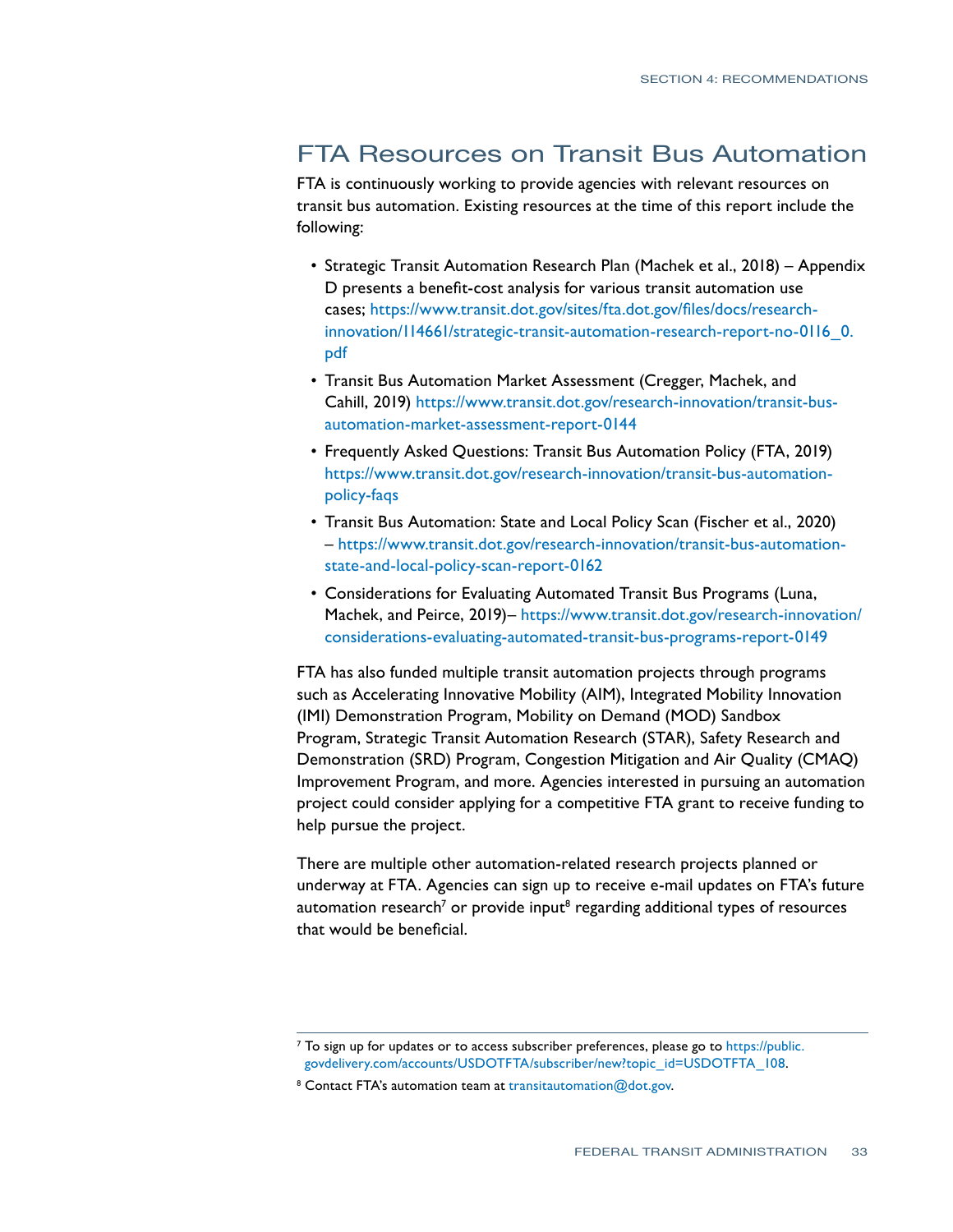## <span id="page-40-0"></span>**SECTION** 5

### **Conclusion**

This research effort outlines the process for analyzing the internal business case (and/or benefit-cost analysis) for transit bus automation and combines it with information on transit agency decision-making processes for capital investment. The research relies on interviews with transit agencies and other organizations pursuing transit automation as well as an extensive literature review on topics related to transit agency decision-making and transit bus automation. The findings cover known data sources, technical issues with monetization and discounting, and other considerations for conducting a quantitative BCA. In addition, the report discusses barriers that agencies face when assessing automation decisions and puts this in the context of their overall decision-making framework.

A rigorous BCA requires agencies to gather data across a wide range of impacts, including the expected costs over the entire lifecycle of the vehicle, the proposed procurement strategy, the types of benefits that can be expected and how these can be monetized, how the vehicle will impact service levels, and more. An important finding from this work is that there is little to no public information available for many cost and benefit categories, and much of what does exist from small-scale pilot tests may not be broadly applicable. Agencies also do not always have the resources to seek out available information, as there is no single clearinghouse for this information and much of it is unpublished.

Agencies have a variety of specific decision-making processes for capital investments, but there are some discernable trends. One common approach is to assess a project with respect to the agency's strategic goals or objectives, with projects assessed qualitatively on their ability to achieve those goals. There is a large variety in the types of quantitative measures used to analyze projects, with some agencies conducting benefit-cost analyses and others using simplified scoring measures, although agencies generally encourage their staff to quantify measures when possible. In any of these processes, the qualitative or quantitative assessment is not the final say; agency leadership must approve projects before they can begin.

As noted above, quantifying the benefits and costs of an automation project is challenging for agencies because of a lack of data and forecasting tools. To determine whether to pursue automation, agencies often rely on more qualitative measures to assess the project, such as the learning potential and the general benefits of innovation. Other agencies have chosen not to pursue transit bus automation at this time because there is still much unknown about it, and the agencies cannot sign off on an automation project without a fuller understanding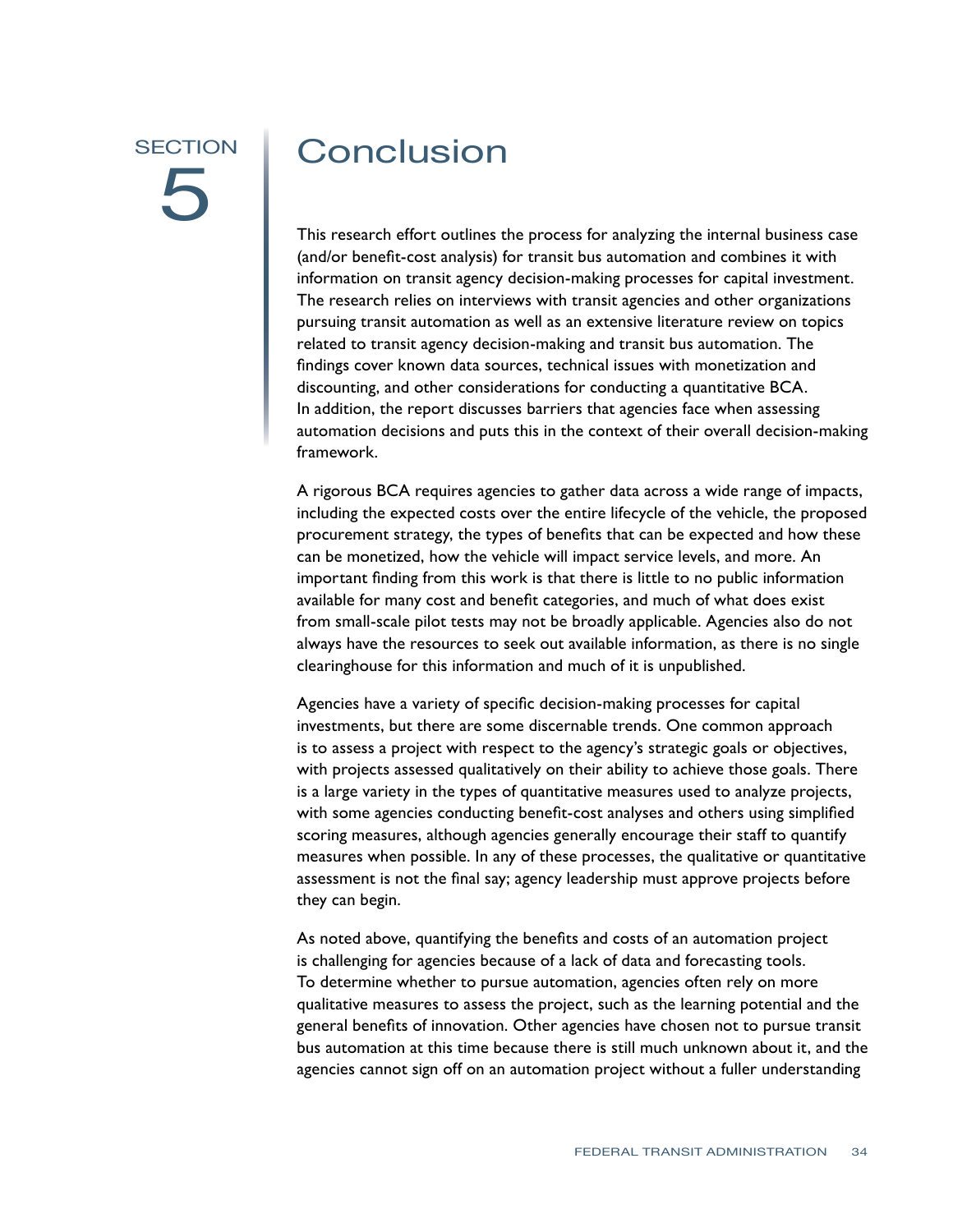of the benefits and costs. There is also a distinction between agencies that view automation as inherently a benefit in and of itself vs. agencies that view it only as a means to an end. Agencies that view it as the former are more likely to pursue automation projects even when a robust analysis cannot be performed, whereas agencies in the latter category compare automation projects to any other capital investment project and, accordingly, typically need more quantitative data before pursuing automation.

However, even if an agency wants to do a more qualitative assessment of the business case for automation, it will still face barriers. This report documents these barriers and categorizes them into four areas – regulations, applicability of findings, operational changes, and customer acceptance. This report also includes five recommendations for agencies on overcoming these barriers and assessing their business case for transit bus automation:

- Start with a clear agency consensus about the intended goals of the automation project and whether a quantitative business case is needed.
- Ensure that a comprehensive list of benefit and lifecycle cost impacts is considered.
- Use scenarios and sensitivity testing to address uncertainties in a quantitative BCA.
- Connect with agencies with more experience in automation to share data.
- Review the latest FTA publications and research findings on bus automation.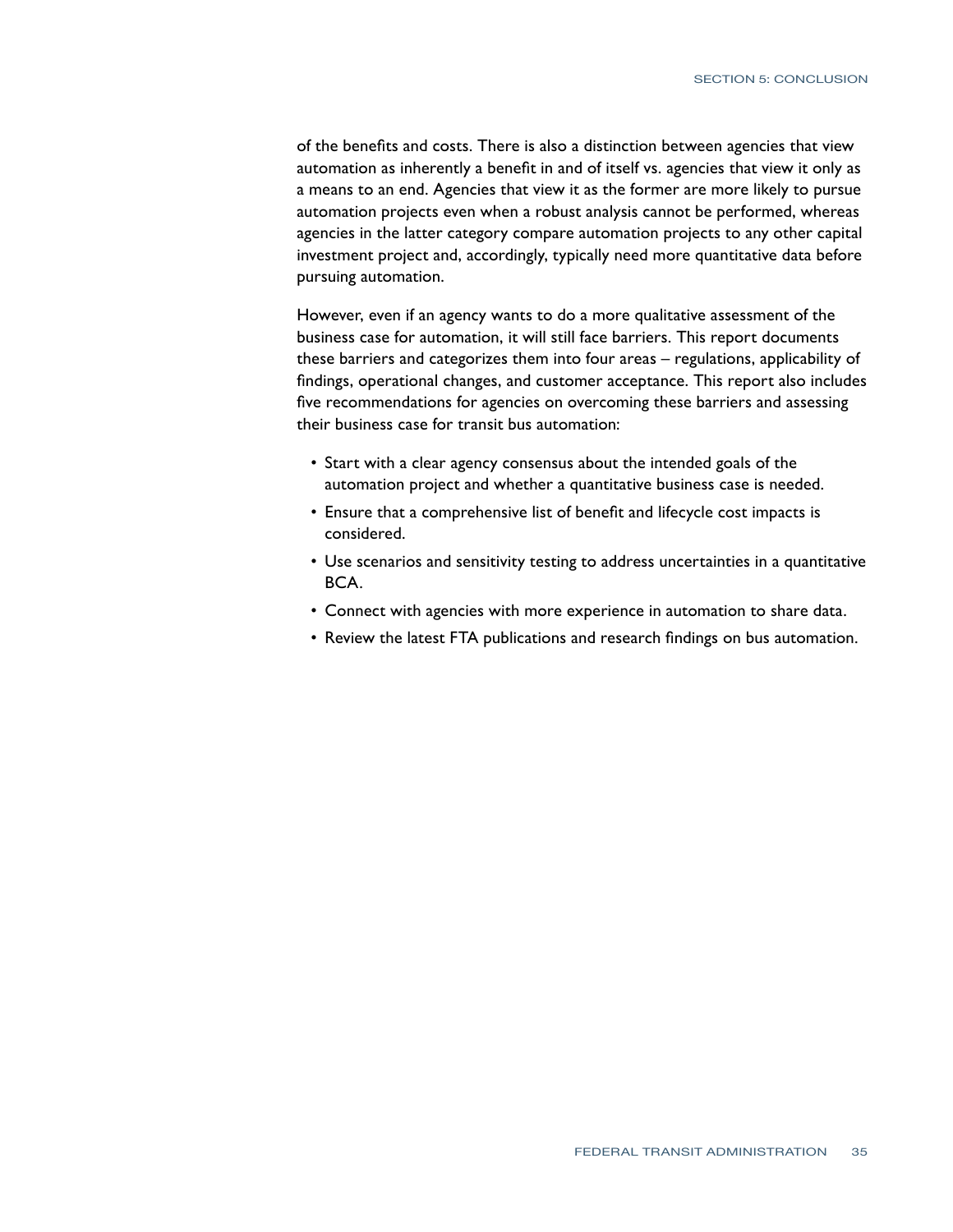## <span id="page-42-0"></span>APPENDIX A

### Interviews

Eight semi-structured interviews were conducted from February to April 2020. The eight organizations and their relevant characteristics can be seen in Table A-1.

#### **Table A-1** *Interviewees*

| Organization                                                      | <b>Location</b>                               | <b>Modes</b>                                                                    | <b>Status on</b><br><b>Automation</b>                     |
|-------------------------------------------------------------------|-----------------------------------------------|---------------------------------------------------------------------------------|-----------------------------------------------------------|
| <b>TriMet</b>                                                     | Portland, OR                                  | Bus; Light rail;<br>Commuter rail                                               | Begun considering; no<br>projects yet                     |
| <b>Ouad Cities MetroLINK</b>                                      | Rock Island<br>County, IL<br>Henry County, IL | <b>Bus: Paratransit</b>                                                         | Part of AECOM's<br><b>Automated Bus</b><br>Consortium     |
| Pierce Transit                                                    | Pierce County,<br><b>WA</b>                   | Bus; Vanpool;<br>Paratransit                                                    | Planning a test of<br>automated braking on<br>40-ft buses |
| Greenville, SC                                                    | Greenville, SC                                | <b>Bus: Paratransit</b>                                                         | Canceled a planned<br>test of an automated<br>shuttle     |
| Denver Regional<br><b>Transportation District</b><br>(RTD)        | Denver, CO                                    | Bus; Light rail;<br>Commuter rail                                               | Pilot test of automated<br>shuttle completed              |
| Regional Transportation<br>Commission (RTC) of<br>Southern Nevada | Clark County,<br><b>NV</b>                    | <b>Bus: Paratransit</b>                                                         | Pilot test of automated<br>shuttle underway               |
| <b>LYNX</b>                                                       | Orlando, FL                                   | Bus; Vanpool; Demand-<br>response; Paratransit                                  | Conducting one-year<br>feasibility study                  |
| Michigan Department of<br><b>Transportation (MDOT)</b>            | Michigan                                      | Does not directly<br>provide service; bus<br>and paratransit for<br>subgrantees | Multiple projects<br>underway/planned                     |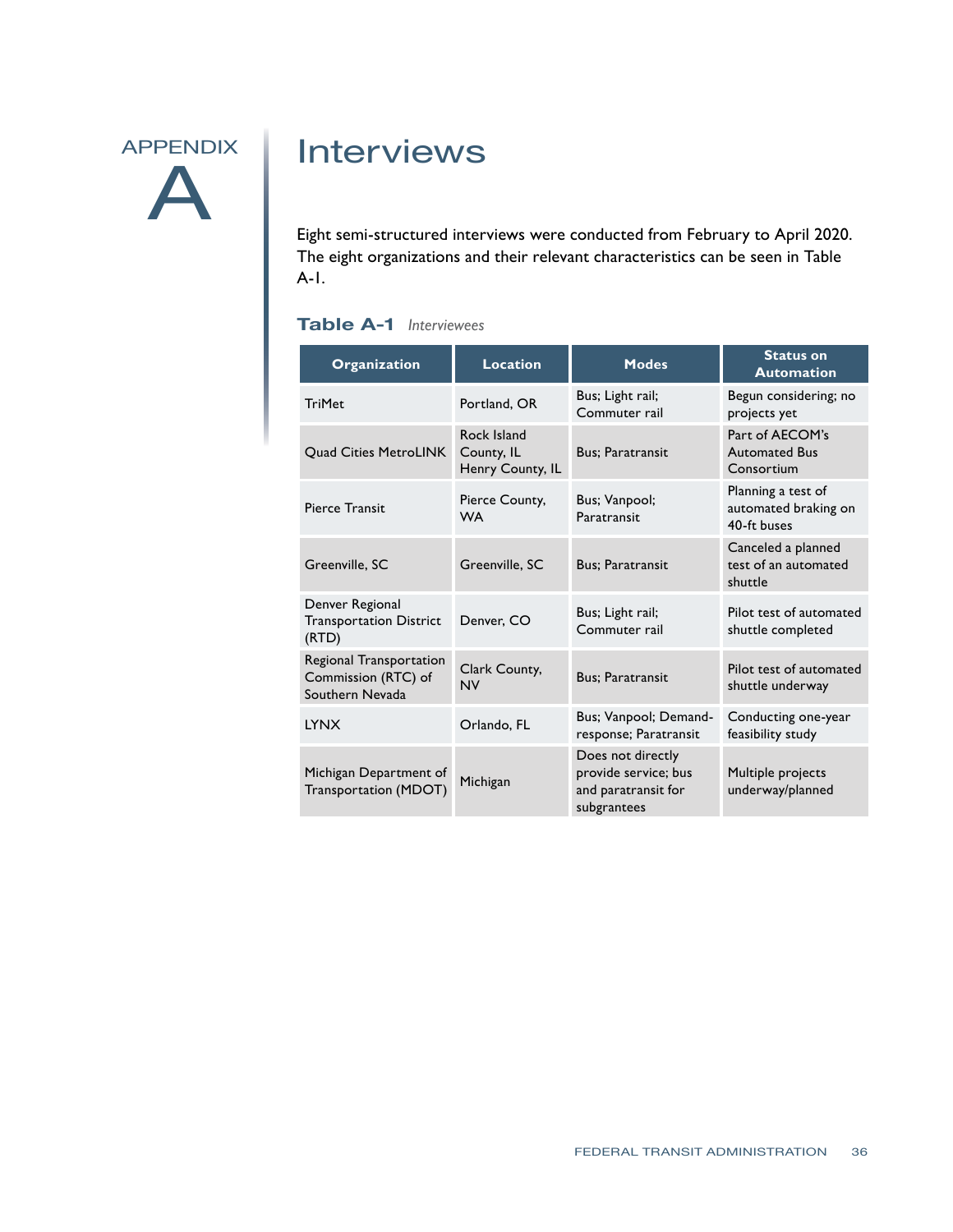## <span id="page-43-0"></span>APPENDIX B

### **Estimates**

This appendix presents a range of quantified estimates from available studies on the benefits and costs of transit automation. These estimates should be regarded simply as a summary of existing research and not as definitive or FTA-approved values. Agencies are encouraged to consider how these estimates may (or may not) apply to their own projects and to not simply take these values without fully considering the limitations of each estimate.

Estimates are presented in separate tables based on cost and benefit categories. Table B-1 shows capital costs, Table B-2 shows non-labor operating costs, Table B-3 shows safety benefits, and Table B-4 shows travel time benefits. Any categories of costs or benefits discussed in the report but that do not have tables here are categories for which the study team found no available information; this includes both maintenance and labor costs and cost savings.

| <b>Table B-1</b>                 | <b>Estimate</b>                                                                                                                                                                                                                                                                           | <b>Source</b>           |
|----------------------------------|-------------------------------------------------------------------------------------------------------------------------------------------------------------------------------------------------------------------------------------------------------------------------------------------|-------------------------|
| Capital Cost<br><b>Estimates</b> | Automated bus would cost \$80,000 over cost of conventional bus. Source did<br>not specify baseline cost of conventional bus being used; however, \$80,000<br>increase would likely represent 16-27% price increase.                                                                      | Quarles<br>(2017)       |
|                                  | Smaller automated shuttle costs \$200,000 compared to \$45,000 for<br>conventional 15-passenger van, with additional estimated \$15,000 for route<br>programming and mapping.                                                                                                             | Machek et al.<br>(2018) |
|                                  | Electric shuttle recharging equipment costs estimated at \$22,558 per charging<br>station.                                                                                                                                                                                                | Machek et al.<br>(2018) |
|                                  | Capital costs for equipment for adaptive cruise control estimated at \$1,800,<br>which attempts to take into account additional cost from added complexity in<br>transit bus compared to cost for light-duty vehicle.                                                                     | Machek et al.<br>(2018) |
|                                  | Capital costs for on-board equipment for dedicated short range<br>communications (DSRC) estimated at \$350 per vehicle.                                                                                                                                                                   | Machek et al.<br>(2018) |
|                                  | Published estimates list cost for DSRC roadside unit in range of \$18,000, not<br>including costs for backhaul telecommunications.                                                                                                                                                        | Machek et al.<br>(2018) |
|                                  | Equipment for automatic emergency braking (AEB) and blind spot detection<br>systems estimated at \$4,750 in previous FTA study, based on estimates from<br>other studies. Estimates for similar truck-based systems are lower, but higher<br>estimate chosen to be somewhat conservative. | Machek et al.<br>(2018) |
|                                  | Equipment costs estimated at \$1,800 for sensor- and/or camera-based lane-<br>centering system.                                                                                                                                                                                           | Machek et al.<br>(2018) |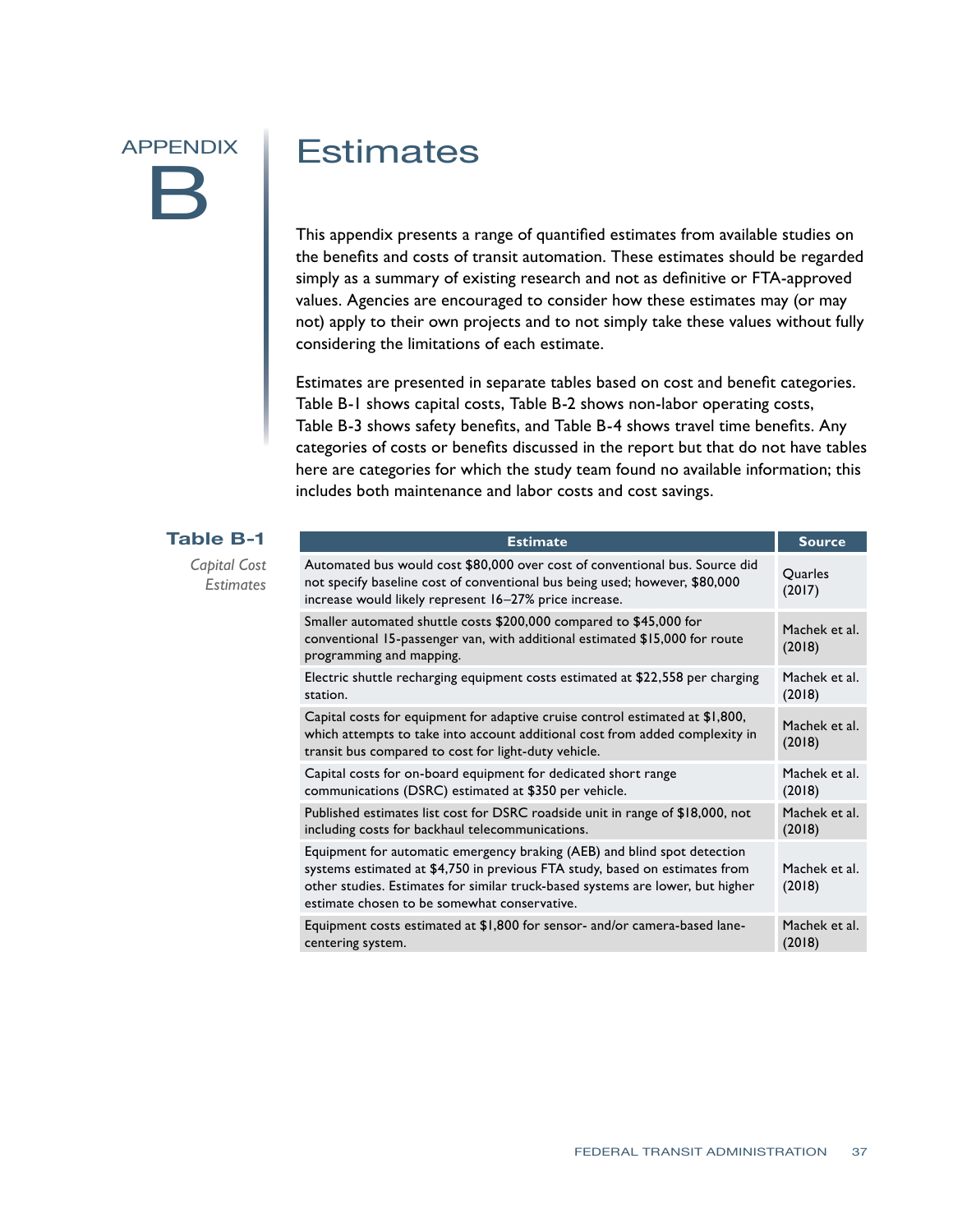#### **Table B-2**

<span id="page-44-0"></span>*Non-Labor Operating Cost Estimates*

| <b>Estimate</b>                                                                                                                                                                                                                                                                                                                                                                                                                                               | <b>Source</b>           |
|---------------------------------------------------------------------------------------------------------------------------------------------------------------------------------------------------------------------------------------------------------------------------------------------------------------------------------------------------------------------------------------------------------------------------------------------------------------|-------------------------|
| USDOT's GlidePath prototype application demonstrated smooth acceleration<br>and deceleration and found fuel savings of 22.2% compared to uniform manual<br>driving in a simple scenario; however, this was not a transit vehicle, and this<br>level may not be achievable for transit vehicles due to frequent passenger stops<br>and varied operational environments. Previous FTA analysis used one-third of<br>GlidePath figure (7.4% savings) as a proxy. | Machek et al.<br>(2018) |
| Approximately \$16,000 spent on regulatory signage/installation and O&M costs<br>during six-month pilot for Denver RTD.                                                                                                                                                                                                                                                                                                                                       | Denver RTD<br>(2019)    |

#### **Table B-3**

*Safety Benefit Estimates*

| <b>Estimate</b>                                                                                                                                                                                                                                                                                      | <b>Source</b>              |
|------------------------------------------------------------------------------------------------------------------------------------------------------------------------------------------------------------------------------------------------------------------------------------------------------|----------------------------|
| 45% crash reduction from automatic emergency braking and pedestrian<br>collision avoidance.                                                                                                                                                                                                          | Machek et al.<br>(2018)    |
| Average casualty and liability costs estimated at \$6,565 per bus per year,<br>based on historical average for Motor Bus mode; includes crashes and<br>incidents of all types, most but not all potentially addressable by automatic<br>emergency braking (AEB) and pedestrian detection technology. | Machek et al.<br>(2018)    |
| For AEB and pedestrian collision avoidance, crash reduction estimates could<br>be 1–65% based on expert panel estimating reductions for New York City<br>buses.                                                                                                                                      | Mangones et al.<br>(2016)  |
| Crash reduction factor for AEB estimated at 27-54% depending on crash<br>scenario or more specific reduction in rear-end crashes for transit buses<br>from AEB of 71%.                                                                                                                               | Kockelman et al.<br>(2016) |

*Travel Time Benefit Estimates*

| <b>Estimate</b>                                                                                                                                                                                                                       | <b>Source</b>           |
|---------------------------------------------------------------------------------------------------------------------------------------------------------------------------------------------------------------------------------------|-------------------------|
| One estimate suggests ADAS for narrow lane/shoulder operations improves<br>average travel speed by 3.5 mph, which could be converted into time savings<br>estimate but requires route-specific information such as distance traveled. | Machek et al.<br>(2018) |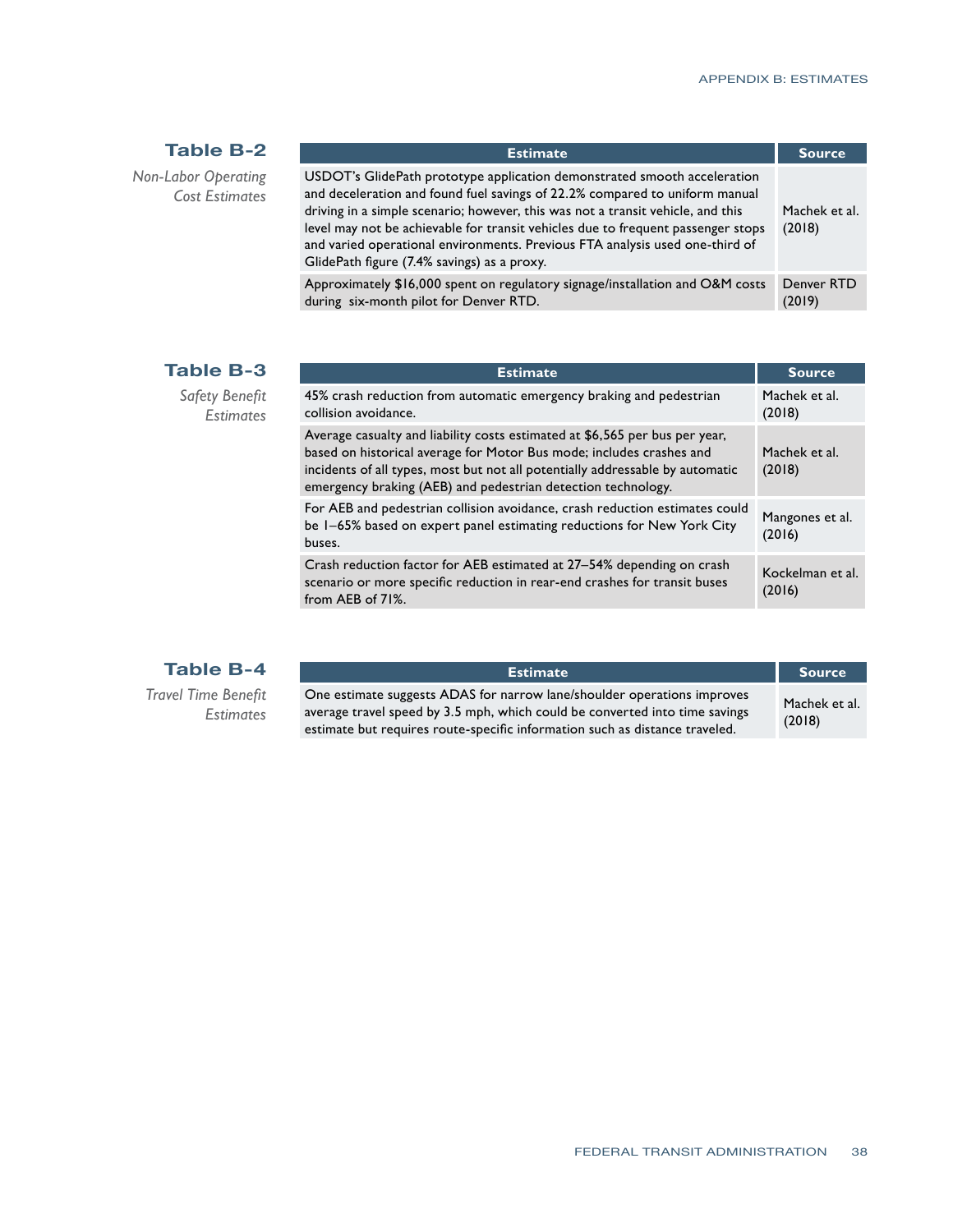#### <span id="page-45-0"></span>ACRONYMS & **ABBREVIATIONS**

ADA Americans with Disabilities Act ADAS Advanced Driver Assistance Systems AEB Automatic Emergency Braking BCA Benefit-cost analysis FTA Federal Transit Administration OEM Original Equipment Manufacturers STAR Strategic Transit Automation Research TRID Transport Research International Documentation USDOT U.S. Department of Transportation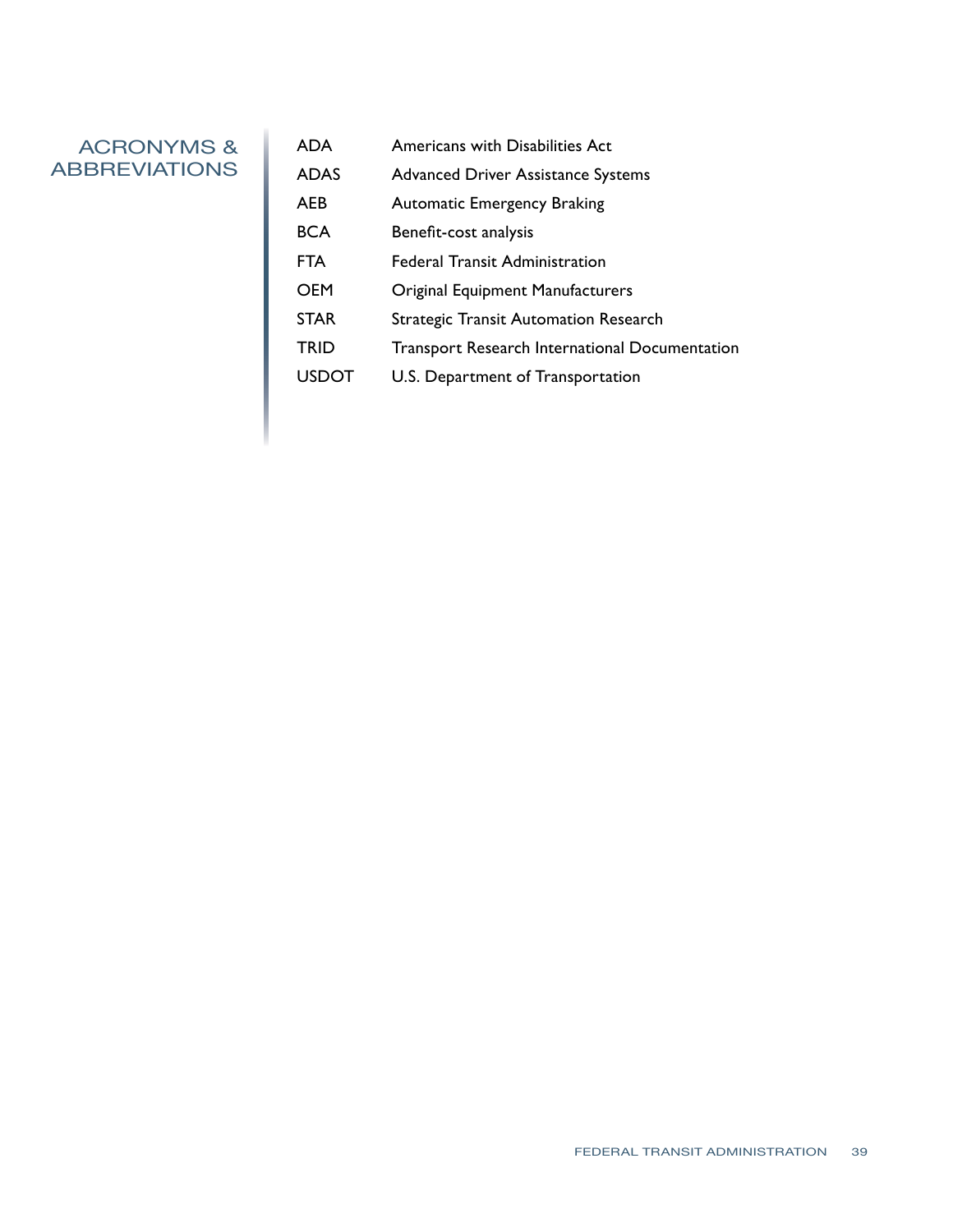- <span id="page-46-0"></span>REFERENCES Aber, J. (May 2016). Electric bus analysis for New York City Transit. Columbia University, New York, New York. [http://www.columbia.edu/~ja3041/](http://www.columbia.edu/~ja3041/Electric%20Bus%20Analysis%20for%20NYC%20Transit%20by%20J%20Aber%20Columbia%20University%20-%20May%202016.pdf) [Electric%20Bus%20Analysis%20for%20NYC%20Transit%20by%20J%20](http://www.columbia.edu/~ja3041/Electric%20Bus%20Analysis%20for%20NYC%20Transit%20by%20J%20Aber%20Columbia%20University%20-%20May%202016.pdf) [Aber%20Columbia%20University%20-%20May%202016.pdf.](http://www.columbia.edu/~ja3041/Electric%20Bus%20Analysis%20for%20NYC%20Transit%20by%20J%20Aber%20Columbia%20University%20-%20May%202016.pdf)
	- American Public Transportation Association (APTA) (April 2019). *2019 Public Transportation Fact Book*. [https://www.apta.com/wp-content/uploads/APTA\\_](https://www.apta.com/wp-content/uploads/APTA_Fact-Book-2019_FINAL.pdf) [Fact-Book-2019\\_FINAL.pdf](https://www.apta.com/wp-content/uploads/APTA_Fact-Book-2019_FINAL.pdf).
	- Cregger, J., Machek, E., and Cahill, P. (October 2019). *Transit Bus Automation Market Assessment*. Federal Transit Administration, U.S. Department of Transportation, Washington, DC. [https://www.transit.dot.gov/research](https://www.transit.dot.gov/research-innovation/transit-bus-automation-market-assessment-report-0144)[innovation/transit-bus-automation-market-assessment-report-0144.](https://www.transit.dot.gov/research-innovation/transit-bus-automation-market-assessment-report-0144)
	- Denver Regional Transportation District (August 2019). Demonstration project final results. Denver, CO. [https://www.rtd-denver.com/sites/default/files/](https://www.rtd-denver.com/sites/default/files/files/2019-09/61AV-project-recap-aug2019.pdf) [files/2019-09/61AV-project-recap-aug2019.pdf](https://www.rtd-denver.com/sites/default/files/files/2019-09/61AV-project-recap-aug2019.pdf).
	- Environmental and Energy Study Institute (2007). Hybrid buses costs and benefits. [https://www.eesi.org/files/eesi\\_hybrid\\_bus\\_032007.pdf](https://www.eesi.org/files/eesi_hybrid_bus_032007.pdf).
	- Faust, R. (February 2020). Mobility on Demand business models: Part 1, Mobility on Demand Webinar Series. U.S. Department of Transportation, Washington, DC. https://www.pcb.its.dot.gov/t3/s200212/s200212\_MOD Series 4 Business Models Analysis intro.aspx.
	- Federal Highway Administration. (2016). *Use of Benefit-Cost Analysis by State Departments of Transportation: Report to Congress*. U.S. Department of Transportation, Washington, DC. [https://www.fhwa.dot.gov/policy/otps/](https://www.fhwa.dot.gov/policy/otps/pubs/bca_report/senate_bca_report_05172016_revised.pdf) [pubs/bca\\_report/senate\\_bca\\_report\\_05172016\\_revised.pdf.](https://www.fhwa.dot.gov/policy/otps/pubs/bca_report/senate_bca_report_05172016_revised.pdf)
	- Federal Transit Administration. (2019). *Frequently Asked Questions: Transit Bus Automation Policy*. U.S. Department of Transportation, Washington, DC. [https://www.transit.dot.gov/sites/fta.dot.gov/files/docs/research](https://www.transit.dot.gov/sites/fta.dot.gov/files/docs/research-innovation/134506/transit-bus-automation-faqs_0.pdf)[innovation/134506/transit-bus-automation-faqs\\_0.pdf.](https://www.transit.dot.gov/sites/fta.dot.gov/files/docs/research-innovation/134506/transit-bus-automation-faqs_0.pdf)
	- Federal Transit Administration. (2020). *Transit Bus Automation Federal Transit Administration (FTA) Quarterly Update*. U.S. Department of Transportation, Washington, DC. [https://www.transit.dot.gov/sites/fta.dot.gov/files/](https://www.transit.dot.gov/sites/fta.dot.gov/files/docs/research-innovation/148191/transit-bus-automation-update-december-2019_0.pdf) [docs/research-innovation/148191/transit-bus-automation-update](https://www.transit.dot.gov/sites/fta.dot.gov/files/docs/research-innovation/148191/transit-bus-automation-update-december-2019_0.pdf)[december-2019\\_0.pdf](https://www.transit.dot.gov/sites/fta.dot.gov/files/docs/research-innovation/148191/transit-bus-automation-update-december-2019_0.pdf).
	- Fischer, S., Calley, C., Cregger, J., Machek, E., Peirce, S., and Richardson, H. (April 2020). *Transit Bus Automation: State and Local Policy Scan – Final Report*. Federal Transit Administration, U.S. Department of Transportation, Washington, DC. [https://www.transit.dot.gov/sites/fta.dot.gov/files/2020-05/FTA-](https://www.transit.dot.gov/sites/fta.dot.gov/files/2020-05/FTA-Report-No.-0162.pdf)[Report-No.-0162.pdf.](https://www.transit.dot.gov/sites/fta.dot.gov/files/2020-05/FTA-Report-No.-0162.pdf)
	- Godavarthy, R. (December 2019). Transit automation technologies: A review of transit agency perspective. Upper Great Plains Transportation Institute,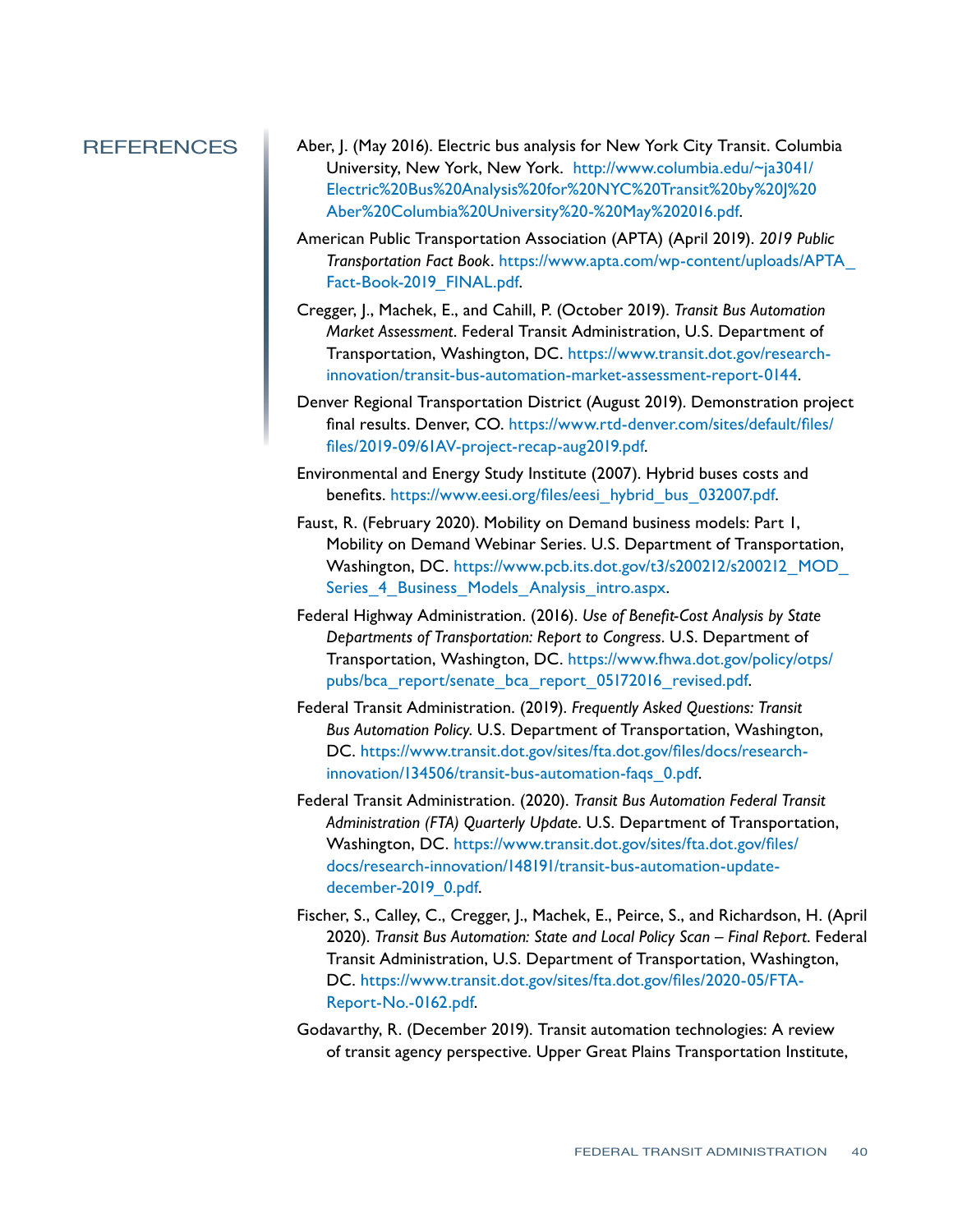North Dakota State University, Fargo, ND. [https://www.ugpti.org/resources/](https://www.ugpti.org/resources/reports/details.php?id=978) [reports/details.php?id=978](https://www.ugpti.org/resources/reports/details.php?id=978).

- Gregg, R. and Pessaro, B. (January 2016). *Vehicle Assist and Automation (VAA) Demonstration Evaluation Report*. Federal Transit Administration, U.S. Department of Transportation, Washington, DC. [https://www.transit.dot.](https://www.transit.dot.gov/sites/fta.dot.gov/files/docs/FTA_Report_No._0093.pdf) [gov/sites/fta.dot.gov/files/docs/FTA\\_Report\\_No.\\_0093.pdf](https://www.transit.dot.gov/sites/fta.dot.gov/files/docs/FTA_Report_No._0093.pdf).
- Han, M., Dean, M. D., Maldonado, P. A., Masungi, P., Srinivasan, S., Steiner, R. L., and Salzer, K. (2019). Understanding transit agency perceptions about Transportation Network Companies, shared mobility, and autonomous transit: Lessons from the United States." *Transportation Research Record*, 2673(5).
- Hughes-Cromwick, M., and Dickens, M. (2019). *Public Transit Increases Exposure to Automated Vehicle Technology*. American Public Transportation Association, Washington, DC. . [https://www.apta.com/wp-content/uploads/Policy-Brief\\_](https://www.apta.com/wp-content/uploads/Policy-Brief_AVFinal.pdf) [AVFinal.pdf.](https://www.apta.com/wp-content/uploads/Policy-Brief_AVFinal.pdf)
- Luna, J., Machek, E., and Peirce, S. (December 2019). *Consideration for Evaluating Automated Transit Bus Programs*. Federal Transit Administration, U.S. Department of Transportation, Washington, DC. [https://www.transit.dot.](https://www.transit.dot.gov/sites/fta.dot.gov/files/docs/research-innovation/146801/considerations-evaluating-automated-transit-bus-programs-fta-repor-no0149.pdf) [gov/sites/fta.dot.gov/files/docs/research-innovation/146801/considerations](https://www.transit.dot.gov/sites/fta.dot.gov/files/docs/research-innovation/146801/considerations-evaluating-automated-transit-bus-programs-fta-repor-no0149.pdf)[evaluating-automated-transit-bus-programs-fta-repor-no0149.pdf.](https://www.transit.dot.gov/sites/fta.dot.gov/files/docs/research-innovation/146801/considerations-evaluating-automated-transit-bus-programs-fta-repor-no0149.pdf)
- Lutin, J. (November 2014). Application of autonomous vehicle technology to public transit. 2014 Ground Transportation Technology Symposium. University Transportation Research Center, New York City, NY. [http://www.](http://www.utrc2.org/sites/default/files/Jerome%20Lutin.pdf) [utrc2.org/sites/default/files/Jerome%20Lutin.pdf](http://www.utrc2.org/sites/default/files/Jerome%20Lutin.pdf).
- Machek, E., Burkman, E., Crayton, T., Cregger, J., Diggs, D., Fischer, S., Mortensen, S., Peirce, S., Richardson, H., Thomas, A., Torng, G., and Valdes, V. (January 2018). *Strategic Transit Automation Research Plan*. Federal Transit Administration, U.S. Department of Transportation, Washington, DC. [https://www.transit.dot.gov/sites/fta.dot.gov/files/docs/research](https://www.transit.dot.gov/sites/fta.dot.gov/files/docs/research-innovation/114661/strategic-transit-automation-research-report-no-0116_0.pdf)[innovation/114661/strategic-transit-automation-research-report-no-0116\\_0.](https://www.transit.dot.gov/sites/fta.dot.gov/files/docs/research-innovation/114661/strategic-transit-automation-research-report-no-0116_0.pdf) [pdf](https://www.transit.dot.gov/sites/fta.dot.gov/files/docs/research-innovation/114661/strategic-transit-automation-research-report-no-0116_0.pdf).
- Peirce, S., Cregger, J., Burkman, E., Richardson, H., Machek, E., Mortensen, S., and Mahavier, K. (2019). Assessing the transit agency business case for partial and full automation of bus services. *Transportation Research Record*, 2673(5). [https://journals.sagepub.com/doi/full/10.1177/0361198119842113.](https://journals.sagepub.com/doi/full/10.1177/0361198119842113)
- Perk, V. A., and Hinebaugh, D. P. (1998). Current practices in the use of service evaluation standards at public transit agencies. *Transportation Research Record*, 1618.
- Preston, B. (January 2020). The hidden cost of car safety features. *Consumer Reports*. [https://www.consumerreports.org/car-repair/the-hidden-cost-of](https://www.consumerreports.org/car-repair/the-hidden-cost-of-car-safety-features/)[car-safety-features/](https://www.consumerreports.org/car-repair/the-hidden-cost-of-car-safety-features/).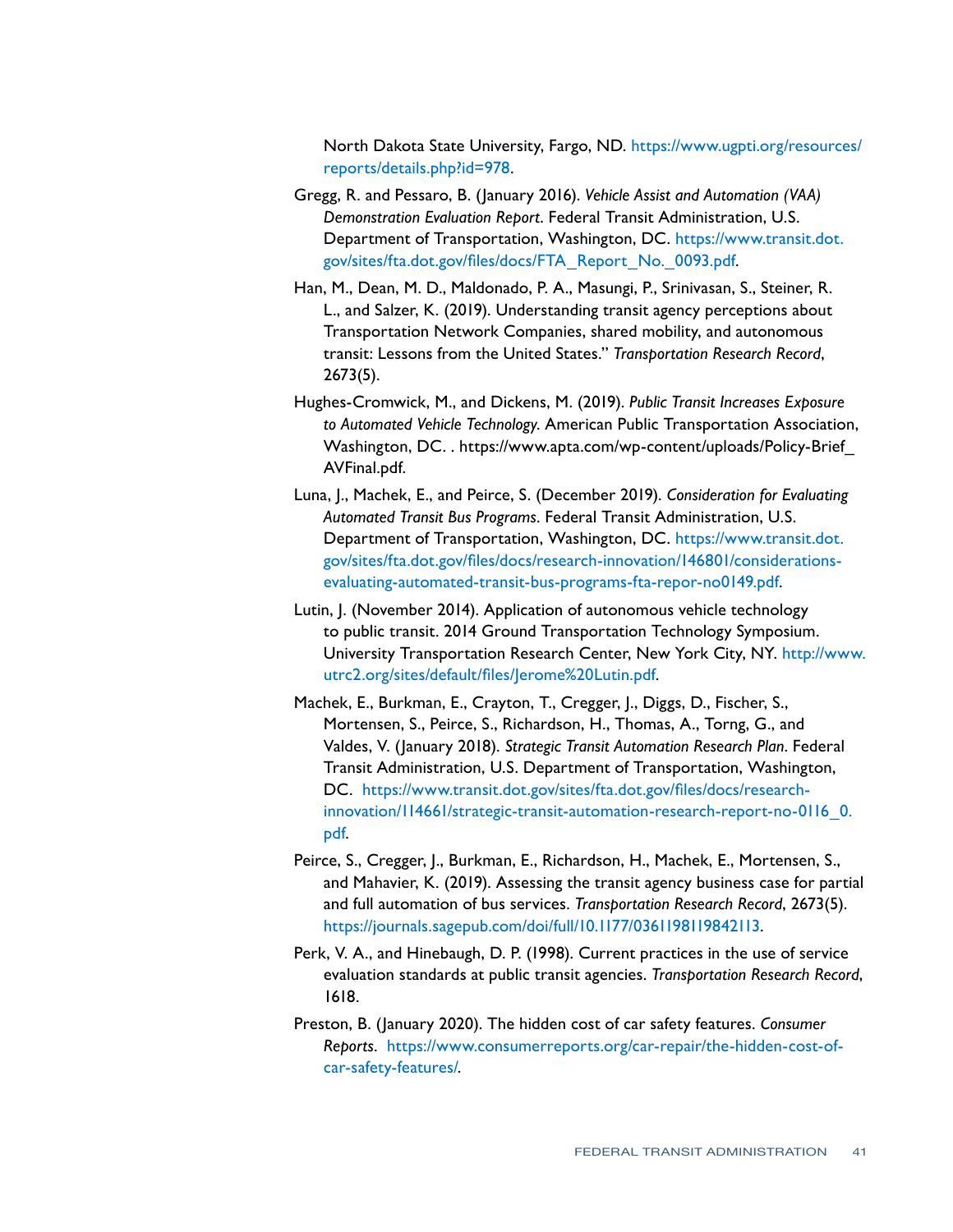- Quarles, N. (2017). *Americans' Plans for Acquiring and Using Electric, Shared, and Self-Driving Vehicles and Costs and Benefits of Electrifying and Automating U.S. Bus Fleets*. University of Texas at Austin, Austin, TX. [https://repositories.](https://repositories.lib.utexas.edu/bitstream/handle/2152/64110/QUARLES-THESIS-2017.pdf?sequence=1&isAllowed=y) [lib.utexas.edu/bitstream/handle/2152/64110/QUARLES-THESIS-2017.](https://repositories.lib.utexas.edu/bitstream/handle/2152/64110/QUARLES-THESIS-2017.pdf?sequence=1&isAllowed=y) [pdf?sequence=1&isAllowed=y](https://repositories.lib.utexas.edu/bitstream/handle/2152/64110/QUARLES-THESIS-2017.pdf?sequence=1&isAllowed=y).
- Quarles, N., and Kockelman, K. M. (2018). Costs and benefits of electrifying and automating U.S. bus fleets. *Transportation Research Board 97th Annual Meeting*.
- Tong, F., Hendrickson, C., Biehler, A., Jaramillo, P., and Seki, S. (2017). Life cycle ownership cost and environmental externality of alternative fuel options for transit buses. *Transportation Research Part D*, 57. [https://www.sciencedirect.](https://www.sciencedirect.com/science/article/pii/S136192091630476X?via%3Dihub) [com/science/article/pii/S136192091630476X?via%3Dihub](https://www.sciencedirect.com/science/article/pii/S136192091630476X?via%3Dihub).
- USDOT (January 2020). *Benefit-Cost Analysis Guidance for Discretionary Grant Programs*. Office of the Secretary, U.S. Department of Transportation, Washington, DC. [https://www.transportation.gov/sites/dot.gov/files/2020-01/](https://www.transportation.gov/sites/dot.gov/files/2020-01/benefit-cost-analysis-guidance-2020_0.pdf) [benefit-cost-analysis-guidance-2020\\_0.pdf](https://www.transportation.gov/sites/dot.gov/files/2020-01/benefit-cost-analysis-guidance-2020_0.pdf).